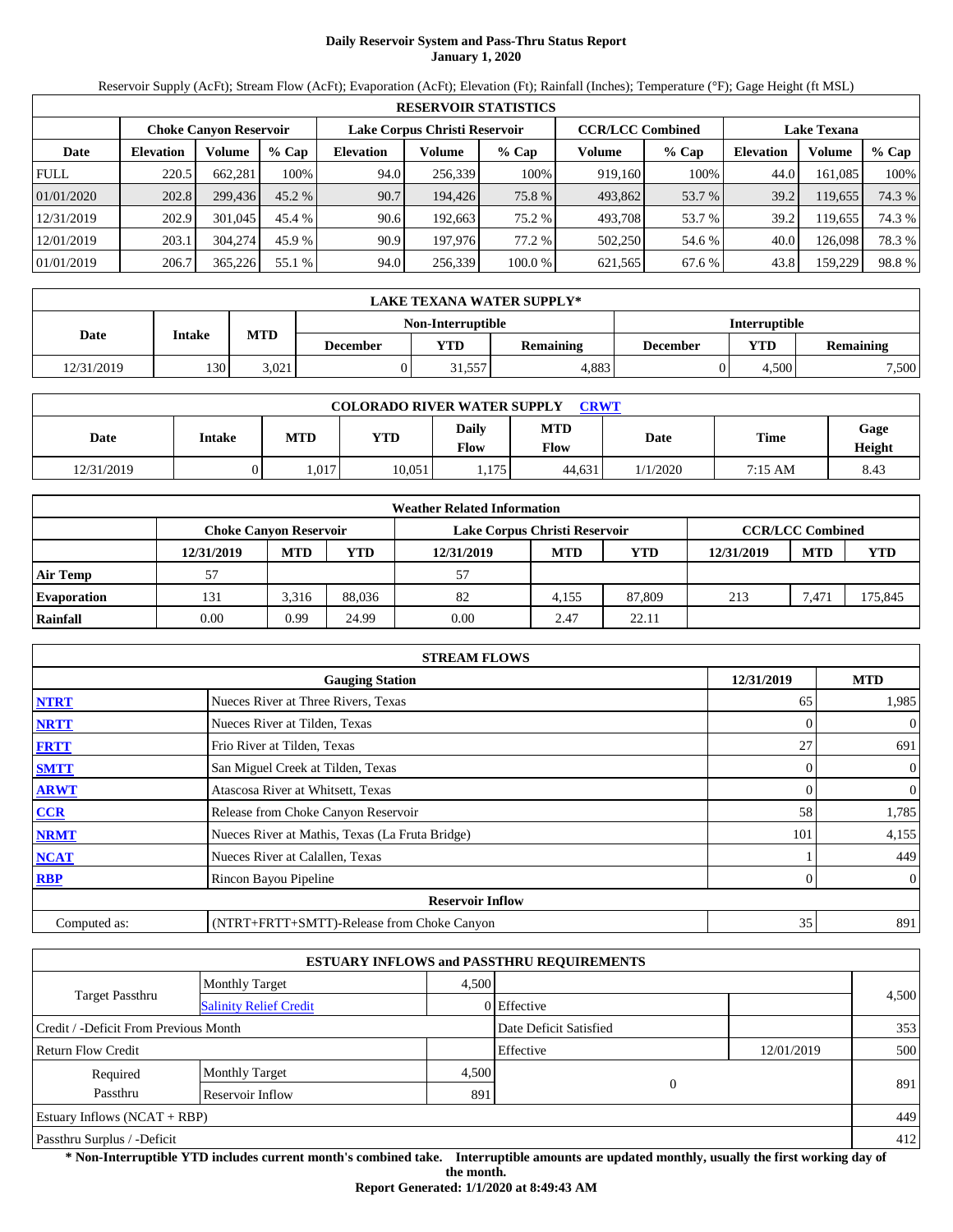# **Daily Reservoir System and Pass-Thru Status Report January 2, 2020**

Reservoir Supply (AcFt); Stream Flow (AcFt); Evaporation (AcFt); Elevation (Ft); Rainfall (Inches); Temperature (°F); Gage Height (ft MSL)

|             | <b>RESERVOIR STATISTICS</b> |                               |          |                  |                               |         |         |                         |                    |         |        |  |
|-------------|-----------------------------|-------------------------------|----------|------------------|-------------------------------|---------|---------|-------------------------|--------------------|---------|--------|--|
|             |                             | <b>Choke Canvon Reservoir</b> |          |                  | Lake Corpus Christi Reservoir |         |         | <b>CCR/LCC Combined</b> | <b>Lake Texana</b> |         |        |  |
| Date        | <b>Elevation</b>            | Volume                        | $%$ Cap  | <b>Elevation</b> | Volume                        | $%$ Cap | Volume  | $%$ Cap                 | <b>Elevation</b>   | Volume  | % Cap  |  |
| <b>FULL</b> | 220.5                       | 662,281                       | 100%     | 94.0             | 256,339                       | 100%    | 919,160 | 100%                    | 44.0               | 161,085 | 100%   |  |
| 01/02/2020  | 202.8                       | 299,436                       | $45.2\%$ | 90.6             | 192,663                       | 75.2 %  | 492,099 | 53.5 %                  | 39.1               | 118,865 | 73.8 % |  |
| 01/01/2020  | 202.8                       | 299.436                       | 45.2 %   | 90.7             | 194.426                       | 75.8 %  | 493,862 | 53.7 %                  | 39.2               | 19,655  | 74.3 % |  |
| 12/02/2019  | 203.1                       | 304.274                       | 45.9 %   | 90.9             | 197,976                       | 77.2 %  | 502,250 | 54.6 %                  | 40.0               | 126,098 | 78.3 % |  |
| 01/02/2019  | 206.7                       | 365,226                       | 55.1 %   | 94.0             | 256,339                       | 100.0%  | 621,565 | 67.6 %                  | 43.8               | 159,229 | 98.8%  |  |

|            | LAKE TEXANA WATER SUPPLY*                 |            |          |            |                  |          |                                |       |  |  |  |  |
|------------|-------------------------------------------|------------|----------|------------|------------------|----------|--------------------------------|-------|--|--|--|--|
|            | Non-Interruptible<br><b>Interruptible</b> |            |          |            |                  |          |                                |       |  |  |  |  |
| Date       | Intake                                    | <b>MTD</b> | December | <b>YTD</b> | <b>Remaining</b> | December | <b>VTD</b><br><b>Remaining</b> |       |  |  |  |  |
| 01/01/2020 | 1301                                      | 130        |          | 31,557     | 4.883            |          | 4.500                          | 7,500 |  |  |  |  |

| <b>COLORADO RIVER WATER SUPPLY</b><br><b>CRWT</b> |        |            |     |                      |                           |          |         |                |  |  |
|---------------------------------------------------|--------|------------|-----|----------------------|---------------------------|----------|---------|----------------|--|--|
| Date                                              | Intake | <b>MTD</b> | YTD | <b>Daily</b><br>Flow | <b>MTD</b><br><b>Flow</b> | Date     | Time    | Gage<br>Height |  |  |
| 01/01/2020                                        |        |            |     | 1,129                | .129                      | 1/2/2020 | 7:15 AM | 8.42           |  |  |

|                    | <b>Weather Related Information</b> |            |            |                                                          |            |      |            |            |            |  |  |  |  |
|--------------------|------------------------------------|------------|------------|----------------------------------------------------------|------------|------|------------|------------|------------|--|--|--|--|
|                    | <b>Choke Canyon Reservoir</b>      |            |            | <b>CCR/LCC Combined</b><br>Lake Corpus Christi Reservoir |            |      |            |            |            |  |  |  |  |
|                    | 01/01/2020                         | <b>MTD</b> | <b>YTD</b> | 01/01/2020                                               | <b>MTD</b> | YTD  | 01/01/2020 | <b>MTD</b> | <b>YTD</b> |  |  |  |  |
| <b>Air Temp</b>    | 56                                 |            |            | 56                                                       |            |      |            |            |            |  |  |  |  |
| <b>Evaporation</b> |                                    |            |            | 51                                                       | 51         | 51   | 60         | 60         | 60         |  |  |  |  |
| Rainfall           | 0.04                               | 0.04       | 0.04       | 0.12                                                     | 0.12       | 0.12 |            |            |            |  |  |  |  |

|              | <b>STREAM FLOWS</b>                             |                |                |
|--------------|-------------------------------------------------|----------------|----------------|
|              | <b>Gauging Station</b>                          | 01/01/2020     | <b>MTD</b>     |
| <b>NTRT</b>  | Nueces River at Three Rivers, Texas             | 65             | 65             |
| <b>NRTT</b>  | Nueces River at Tilden, Texas                   | $\Omega$       | $\mathbf{0}$   |
| <b>FRTT</b>  | Frio River at Tilden, Texas                     | 28             | 28             |
| <b>SMTT</b>  | San Miguel Creek at Tilden, Texas               | $\overline{0}$ | $\mathbf{0}$   |
| <b>ARWT</b>  | Atascosa River at Whitsett, Texas               | $\Omega$       | $\mathbf{0}$   |
| CCR          | Release from Choke Canyon Reservoir             | 58             | 58             |
| <b>NRMT</b>  | Nueces River at Mathis, Texas (La Fruta Bridge) | 134            | 134            |
| <b>NCAT</b>  | Nueces River at Calallen, Texas                 |                | $\overline{0}$ |
| <b>RBP</b>   | Rincon Bayou Pipeline                           | $\Omega$       | $\overline{0}$ |
|              | <b>Reservoir Inflow</b>                         |                |                |
| Computed as: | (NTRT+FRTT+SMTT)-Release from Choke Canyon      | 35             | 35             |

|                                       |                               |       | <b>ESTUARY INFLOWS and PASSTHRU REQUIREMENTS</b> |            |                |
|---------------------------------------|-------------------------------|-------|--------------------------------------------------|------------|----------------|
|                                       | Monthly Target                | 2.500 |                                                  |            |                |
| <b>Target Passthru</b>                | <b>Salinity Relief Credit</b> |       | 0 Effective                                      |            | 2,500          |
| Credit / -Deficit From Previous Month |                               |       | Date Deficit Satisfied                           |            | 412            |
| <b>Return Flow Credit</b>             |                               |       | Effective                                        | 01/01/2020 | 500            |
| Required                              | <b>Monthly Target</b>         | 2,500 |                                                  |            |                |
| Passthru                              | Reservoir Inflow              | 35    | $\Omega$                                         |            | 35             |
| Estuary Inflows $(NCAT + RBP)$        |                               |       |                                                  |            | $\Omega$       |
| Passthru Surplus / -Deficit           |                               |       |                                                  |            | $\overline{0}$ |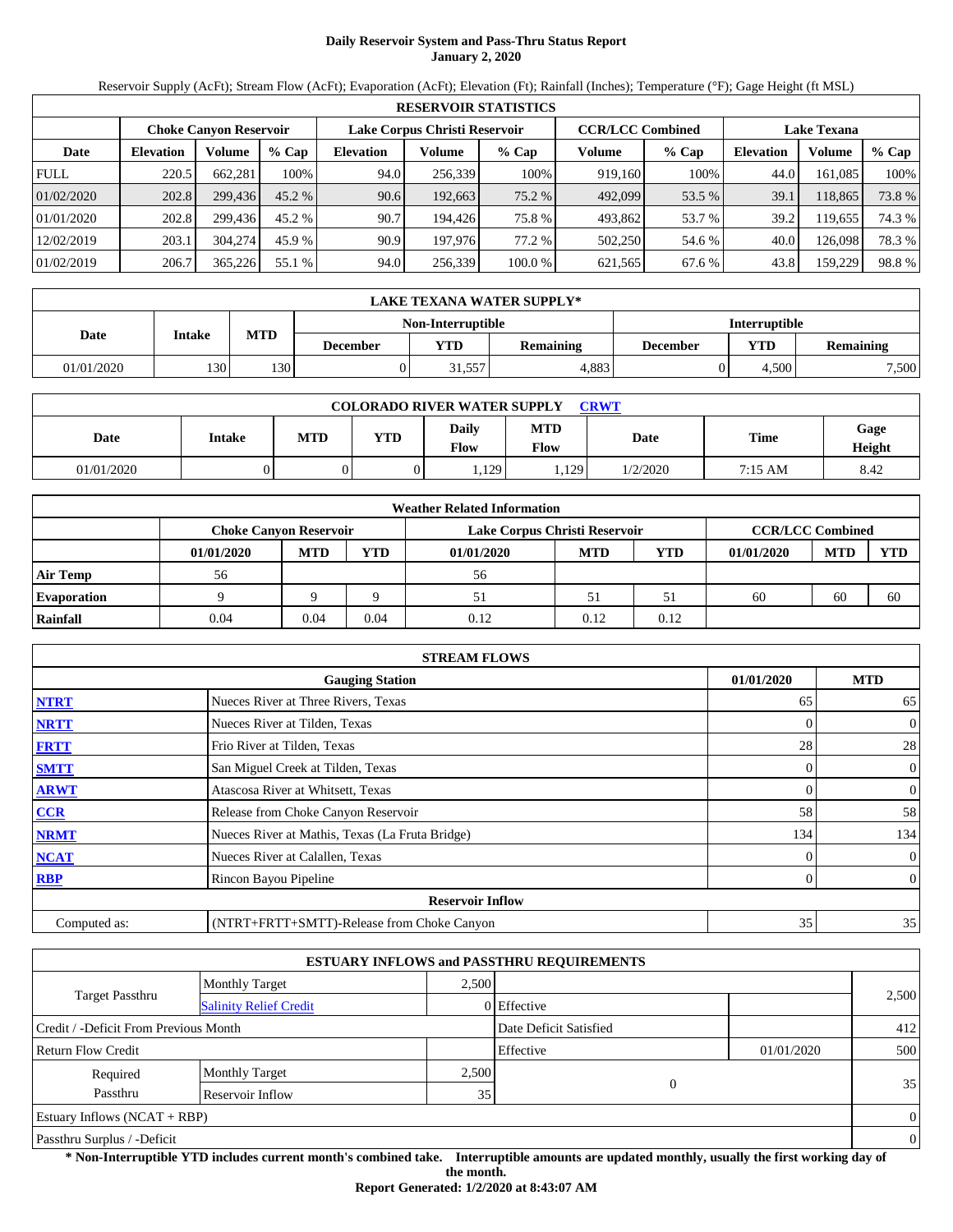# **Daily Reservoir System and Pass-Thru Status Report January 3, 2020**

Reservoir Supply (AcFt); Stream Flow (AcFt); Evaporation (AcFt); Elevation (Ft); Rainfall (Inches); Temperature (°F); Gage Height (ft MSL)

|             | <b>RESERVOIR STATISTICS</b> |                               |         |                               |         |         |                         |         |                    |         |       |  |
|-------------|-----------------------------|-------------------------------|---------|-------------------------------|---------|---------|-------------------------|---------|--------------------|---------|-------|--|
|             |                             | <b>Choke Canvon Reservoir</b> |         | Lake Corpus Christi Reservoir |         |         | <b>CCR/LCC Combined</b> |         | <b>Lake Texana</b> |         |       |  |
| Date        | <b>Elevation</b>            | Volume                        | $%$ Cap | <b>Elevation</b>              | Volume  | $%$ Cap | Volume                  | $%$ Cap | <b>Elevation</b>   | Volume  | % Cap |  |
| <b>FULL</b> | 220.5                       | 662.281                       | 100%    | 94.0                          | 256,339 | 100%    | 919.160                 | 100%    | 44.0               | 161,085 | 100%  |  |
| 01/03/2020  | 202.8                       | 299,436                       | 45.2 %  | 90.7                          | 194.426 | 75.8 %  | 493,862                 | 53.7 %  | 39.1               | 118.865 | 73.8% |  |
| 01/02/2020  | 202.8                       | 299.436                       | 45.2 %  | 90.6                          | 192.663 | 75.2 %  | 492,099                 | 53.5 %  | 39.1               | 18.865  | 73.8% |  |
| 12/03/2019  | 203.1                       | 304,274                       | 45.9 %  | 90.8                          | 196.197 | 76.5 %  | 500,471                 | 54.4 %  | 39.9               | 125,280 | 77.8% |  |
| 01/03/2019  | 206.7                       | 365,226                       | 55.1 %  | 94.0                          | 256,339 | 100.0 % | 621,565                 | 67.6 %  | 43.8               | 159,229 | 98.8% |  |

|            | LAKE TEXANA WATER SUPPLY* |            |          |                   |                  |          |                      |                  |  |  |  |
|------------|---------------------------|------------|----------|-------------------|------------------|----------|----------------------|------------------|--|--|--|
|            |                           |            |          | Non-Interruptible |                  |          | <b>Interruptible</b> |                  |  |  |  |
| Date       | Intake                    | <b>MTD</b> | December | <b>YTD</b>        | <b>Remaining</b> | December | VTD                  | <b>Remaining</b> |  |  |  |
| 01/02/2020 | 1301                      | 260        | 3.021    | 34.5781           | .862             |          | 4.500                | 7,500            |  |  |  |

| <b>COLORADO RIVER WATER SUPPLY</b><br><b>CRWT</b> |        |     |     |                      |                           |          |         |                |  |  |
|---------------------------------------------------|--------|-----|-----|----------------------|---------------------------|----------|---------|----------------|--|--|
| Date                                              | Intake | MTD | YTD | <b>Daily</b><br>Flow | <b>MTD</b><br><b>Flow</b> | Date     | Time    | Gage<br>Height |  |  |
| 01/02/2020                                        |        |     |     | 1.211                | 2,340                     | 1/3/2020 | 7:15 AM | 8.64           |  |  |

|                    |                               |            |      | <b>Weather Related Information</b> |            |      |                         |            |            |
|--------------------|-------------------------------|------------|------|------------------------------------|------------|------|-------------------------|------------|------------|
|                    | <b>Choke Canyon Reservoir</b> |            |      | Lake Corpus Christi Reservoir      |            |      | <b>CCR/LCC Combined</b> |            |            |
|                    | 01/02/2020                    | <b>MTD</b> | YTD  | 01/02/2020                         | <b>MTD</b> | YTD  | 01/02/2020              | <b>MTD</b> | <b>YTD</b> |
| <b>Air Temp</b>    | 65                            |            |      | 62                                 |            |      |                         |            |            |
| <b>Evaporation</b> | 19                            | 28         | 28   | 51                                 | 102        | 102  | 70                      | 130        | 130        |
| Rainfall           | $0.00\,$                      | 0.04       | 0.04 | 0.05                               | 0.17       | 0.17 |                         |            |            |

|              | <b>STREAM FLOWS</b>                             |            |                |
|--------------|-------------------------------------------------|------------|----------------|
|              | <b>Gauging Station</b>                          | 01/02/2020 | <b>MTD</b>     |
| <b>NTRT</b>  | Nueces River at Three Rivers, Texas             | 65         | 130            |
| <b>NRTT</b>  | Nueces River at Tilden, Texas                   |            | $\overline{0}$ |
| <b>FRTT</b>  | Frio River at Tilden, Texas                     | 28         | 56             |
| <b>SMTT</b>  | San Miguel Creek at Tilden, Texas               | 0          | $\overline{0}$ |
| <b>ARWT</b>  | Atascosa River at Whitsett, Texas               |            | $\mathbf{0}$   |
| <b>CCR</b>   | Release from Choke Canyon Reservoir             | 58         | 115            |
| <b>NRMT</b>  | Nueces River at Mathis, Texas (La Fruta Bridge) | 154        | 288            |
| <b>NCAT</b>  | Nueces River at Calallen, Texas                 |            | $\overline{0}$ |
| <b>RBP</b>   | Rincon Bayou Pipeline                           | 0          | $\overline{0}$ |
|              | <b>Reservoir Inflow</b>                         |            |                |
| Computed as: | (NTRT+FRTT+SMTT)-Release from Choke Canyon      | 36         | 71             |

|                                       |                               |       | <b>ESTUARY INFLOWS and PASSTHRU REQUIREMENTS</b> |            |                |
|---------------------------------------|-------------------------------|-------|--------------------------------------------------|------------|----------------|
|                                       | <b>Monthly Target</b>         | 2.500 |                                                  |            |                |
| <b>Target Passthru</b>                | <b>Salinity Relief Credit</b> |       | 0 Effective                                      |            | 2,500          |
| Credit / -Deficit From Previous Month |                               |       | Date Deficit Satisfied                           |            | 412            |
| <b>Return Flow Credit</b>             |                               |       | Effective                                        | 01/01/2020 | 500            |
| Required                              | <b>Monthly Target</b>         | 2,500 |                                                  |            |                |
| Passthru                              | Reservoir Inflow              | 71    | 0                                                |            | 71             |
| Estuary Inflows $(NCAT + RBP)$        |                               |       |                                                  |            | $\overline{0}$ |
| Passthru Surplus / -Deficit           |                               |       |                                                  |            | $\overline{0}$ |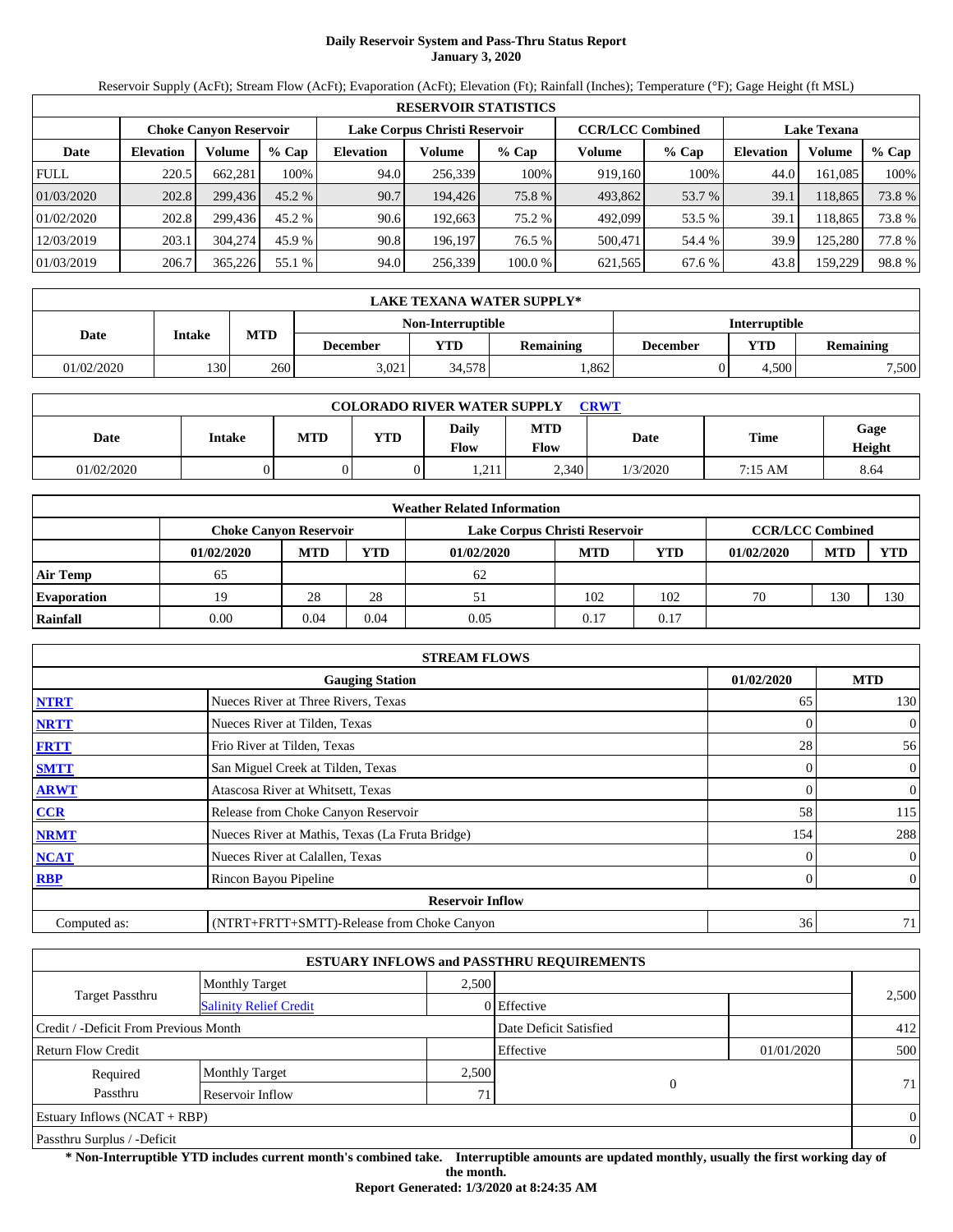# **Daily Reservoir System and Pass-Thru Status Report January 4, 2020**

Reservoir Supply (AcFt); Stream Flow (AcFt); Evaporation (AcFt); Elevation (Ft); Rainfall (Inches); Temperature (°F); Gage Height (ft MSL)

|             | <b>RESERVOIR STATISTICS</b> |                               |          |                  |                               |         |                         |         |                    |         |        |  |
|-------------|-----------------------------|-------------------------------|----------|------------------|-------------------------------|---------|-------------------------|---------|--------------------|---------|--------|--|
|             |                             | <b>Choke Canvon Reservoir</b> |          |                  | Lake Corpus Christi Reservoir |         | <b>CCR/LCC Combined</b> |         | <b>Lake Texana</b> |         |        |  |
| Date        | <b>Elevation</b>            | Volume                        | $%$ Cap  | <b>Elevation</b> | Volume                        | $%$ Cap | Volume                  | $%$ Cap | <b>Elevation</b>   | Volume  | % Cap  |  |
| <b>FULL</b> | 220.5                       | 662,281                       | 100%     | 94.0             | 256,339                       | 100%    | 919,160                 | 100%    | 44.0               | 161,085 | 100%   |  |
| 01/04/2020  | 202.8                       | 299,436                       | $45.2\%$ | 90.6             | 192,663                       | 75.2 %  | 492,099                 | 53.5 %  | 39.1               | 118,865 | 73.8 % |  |
| 01/03/2020  | 202.8                       | 299.436                       | 45.2 %   | 90.7             | 194.426                       | 75.8 %  | 493,862                 | 53.7 %  | 39.1               | 18,865  | 73.8 % |  |
| 12/04/2019  | 203.1                       | 304.274                       | 45.9 %   | 90.8             | 196.197                       | 76.5 %  | 500,471                 | 54.4 %  | 39.9               | 125,280 | 77.8%  |  |
| 01/04/2019  | 206.7                       | 365,226                       | 55.1 %   | 94.0             | 256,339                       | 100.0%  | 621,565                 | 67.6 %  | 43.8               | 159,229 | 98.8%  |  |

|            | LAKE TEXANA WATER SUPPLY* |            |          |                   |                  |                      |       |                  |  |  |  |  |
|------------|---------------------------|------------|----------|-------------------|------------------|----------------------|-------|------------------|--|--|--|--|
|            |                           |            |          | Non-Interruptible |                  | <b>Interruptible</b> |       |                  |  |  |  |  |
| Date       | Intake                    | <b>MTD</b> | December | <b>YTD</b>        | <b>Remaining</b> | December             | VTD   | <b>Remaining</b> |  |  |  |  |
| 01/03/2020 | 1301                      | 390        | 3.021    | 34.5781           | .862             |                      | 4.500 | 7,500            |  |  |  |  |

| <b>COLORADO RIVER WATER SUPPLY</b><br><b>CRWT</b> |        |     |     |                      |                           |          |         |                |  |  |
|---------------------------------------------------|--------|-----|-----|----------------------|---------------------------|----------|---------|----------------|--|--|
| Date                                              | Intake | MTD | YTD | <b>Daily</b><br>Flow | <b>MTD</b><br><b>Flow</b> | Date     | Time    | Gage<br>Height |  |  |
| 01/03/2020                                        |        |     |     | .326                 | 3,666                     | 1/4/2020 | 7:15 AM | 8.63           |  |  |

|                    |                               |            |            | <b>Weather Related Information</b> |            |      |                         |            |            |
|--------------------|-------------------------------|------------|------------|------------------------------------|------------|------|-------------------------|------------|------------|
|                    | <b>Choke Canyon Reservoir</b> |            |            | Lake Corpus Christi Reservoir      |            |      | <b>CCR/LCC Combined</b> |            |            |
|                    | 01/03/2020                    | <b>MTD</b> | <b>YTD</b> | 01/03/2020                         | <b>MTD</b> | YTD  | 01/03/2020              | <b>MTD</b> | <b>YTD</b> |
| Air Temp           | 66                            |            |            | 68                                 |            |      |                         |            |            |
| <b>Evaporation</b> | 140                           | 168        | 168        | 256                                | 358        | 358  | 396                     | 526        | 526        |
| Rainfall           | 0.00                          | 0.04       | 0.04       | 0.00                               | 0.17       | 0.17 |                         |            |            |

|              | <b>STREAM FLOWS</b>                             |            |                |
|--------------|-------------------------------------------------|------------|----------------|
|              | <b>Gauging Station</b>                          | 01/03/2020 | <b>MTD</b>     |
| <b>NTRT</b>  | Nueces River at Three Rivers, Texas             | 65         | 195            |
| <b>NRTT</b>  | Nueces River at Tilden, Texas                   | 0          | $\overline{0}$ |
| <b>FRTT</b>  | Frio River at Tilden, Texas                     | 24         | 81             |
| <b>SMTT</b>  | San Miguel Creek at Tilden, Texas               | 0          | $\overline{0}$ |
| <b>ARWT</b>  | Atascosa River at Whitsett, Texas               | 0          | $\overline{0}$ |
| CCR          | Release from Choke Canyon Reservoir             | 58         | 173            |
| <b>NRMT</b>  | Nueces River at Mathis, Texas (La Fruta Bridge) | 150        | 438            |
| <b>NCAT</b>  | Nueces River at Calallen, Texas                 |            | $\overline{0}$ |
| <b>RBP</b>   | Rincon Bayou Pipeline                           | 0          | $\overline{0}$ |
|              | <b>Reservoir Inflow</b>                         |            |                |
| Computed as: | (NTRT+FRTT+SMTT)-Release from Choke Canyon      | 32         | 103            |

|                                                  |                       |       | <b>ESTUARY INFLOWS and PASSTHRU REQUIREMENTS</b> |            |                |
|--------------------------------------------------|-----------------------|-------|--------------------------------------------------|------------|----------------|
|                                                  | <b>Monthly Target</b> | 2,500 |                                                  |            |                |
| Target Passthru<br><b>Salinity Relief Credit</b> |                       |       | 0 Effective                                      |            | 2,500          |
| Credit / -Deficit From Previous Month            |                       |       | Date Deficit Satisfied                           |            | 412            |
| Return Flow Credit                               |                       |       | Effective                                        | 01/01/2020 | 500            |
| Required                                         | <b>Monthly Target</b> | 2,500 |                                                  |            | 103            |
| Passthru<br>Reservoir Inflow                     |                       |       | $\overline{0}$<br>103                            |            |                |
| Estuary Inflows $(NCAT + RBP)$                   |                       |       |                                                  |            | $\Omega$       |
| Passthru Surplus / -Deficit                      |                       |       |                                                  |            | $\overline{0}$ |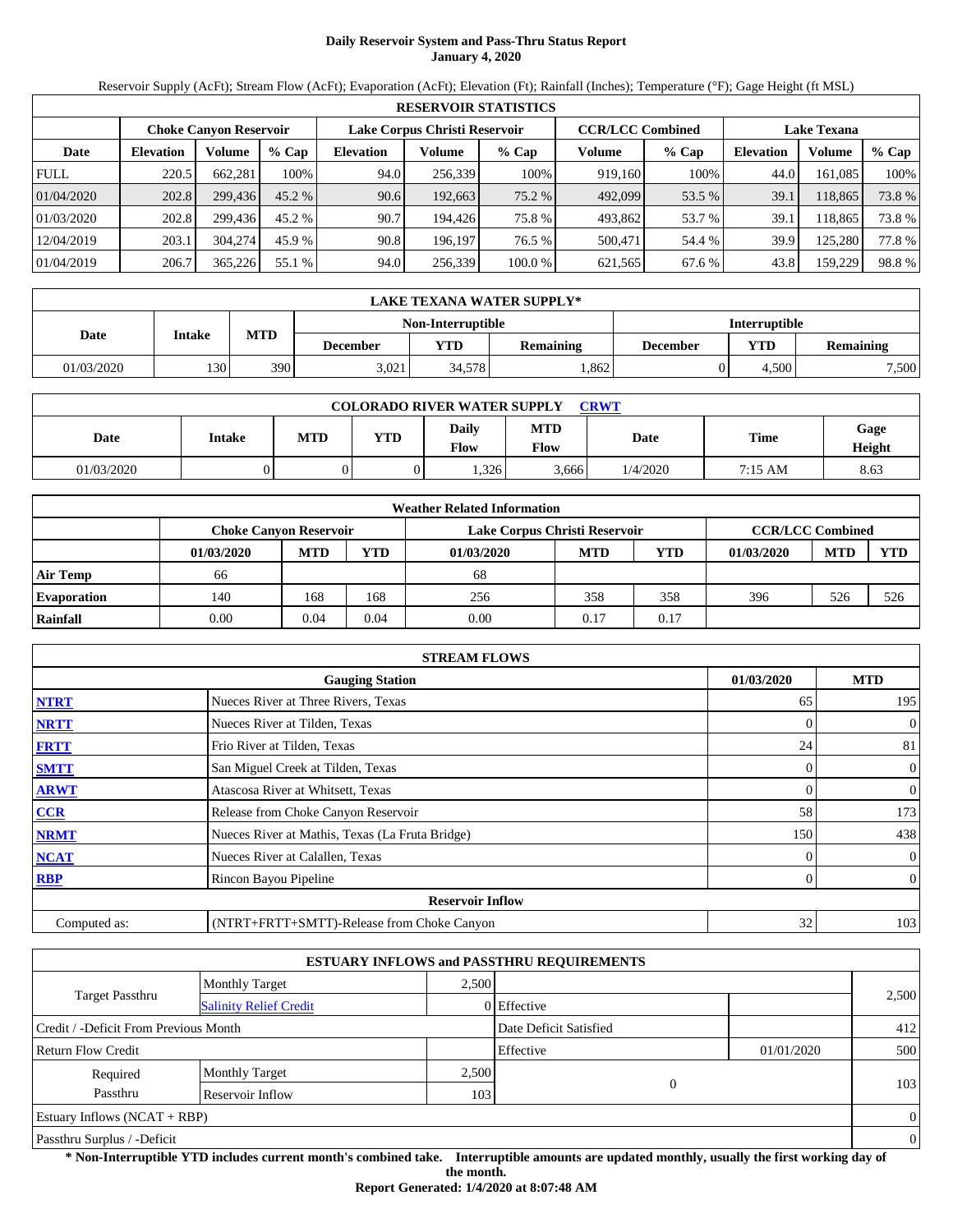# **Daily Reservoir System and Pass-Thru Status Report January 5, 2020**

Reservoir Supply (AcFt); Stream Flow (AcFt); Evaporation (AcFt); Elevation (Ft); Rainfall (Inches); Temperature (°F); Gage Height (ft MSL)

|             | <b>RESERVOIR STATISTICS</b> |                               |          |                  |                               |         |                         |         |                  |                    |        |  |
|-------------|-----------------------------|-------------------------------|----------|------------------|-------------------------------|---------|-------------------------|---------|------------------|--------------------|--------|--|
|             |                             | <b>Choke Canvon Reservoir</b> |          |                  | Lake Corpus Christi Reservoir |         | <b>CCR/LCC Combined</b> |         |                  | <b>Lake Texana</b> |        |  |
| Date        | <b>Elevation</b>            | Volume                        | $%$ Cap  | <b>Elevation</b> | Volume                        | $%$ Cap | Volume                  | $%$ Cap | <b>Elevation</b> | Volume             | % Cap  |  |
| <b>FULL</b> | 220.5                       | 662,281                       | 100%     | 94.0             | 256,339                       | 100%    | 919,160                 | 100%    | 44.0             | 161,085            | 100%   |  |
| 01/05/2020  | 202.8                       | 299,436                       | $45.2\%$ | 90.6             | 192,663                       | 75.2 %  | 492,099                 | 53.5 %  | 39.0             | 118,078            | 73.3 % |  |
| 01/04/2020  | 202.8                       | 299.436                       | 45.2 %   | 90.6             | 192.663                       | 75.2 %  | 492,099                 | 53.5 %  | 39.1             | 18,865             | 73.8 % |  |
| 12/05/2019  | 203.1                       | 304.274                       | 45.9 %   | 90.8             | 196.197                       | 76.5 %  | 500,471                 | 54.4 %  | 39.9             | 125,280            | 77.8 % |  |
| 01/05/2019  | 206.7                       | 365,226                       | 55.1 %   | 94.0             | 256,339                       | 100.0%  | 621,565                 | 67.6 %  | 43.8             | 159,229            | 98.8%  |  |

|            | LAKE TEXANA WATER SUPPLY* |            |          |                   |                  |                      |       |                  |  |  |  |  |
|------------|---------------------------|------------|----------|-------------------|------------------|----------------------|-------|------------------|--|--|--|--|
|            |                           |            |          | Non-Interruptible |                  | <b>Interruptible</b> |       |                  |  |  |  |  |
| Date       | Intake                    | <b>MTD</b> | December | <b>YTD</b>        | <b>Remaining</b> | December             | VTD   | <b>Remaining</b> |  |  |  |  |
| 01/04/2020 | 1301                      | 520        | 3.021    | 34.5781           | .862             |                      | 4.500 | 7,500            |  |  |  |  |

| <b>COLORADO RIVER WATER SUPPLY</b><br><b>CRWT</b> |        |     |     |                      |                           |          |         |                |  |  |
|---------------------------------------------------|--------|-----|-----|----------------------|---------------------------|----------|---------|----------------|--|--|
| Date                                              | Intake | MTD | YTD | <b>Daily</b><br>Flow | <b>MTD</b><br><b>Flow</b> | Date     | Time    | Gage<br>Height |  |  |
| 01/04/2020                                        |        |     |     | .306                 | 4.972                     | 1/5/2020 | 7:15 AM | 8.59           |  |  |

|                    | <b>Weather Related Information</b> |            |      |                               |            |      |                         |            |            |  |  |  |
|--------------------|------------------------------------|------------|------|-------------------------------|------------|------|-------------------------|------------|------------|--|--|--|
|                    | <b>Choke Canyon Reservoir</b>      |            |      | Lake Corpus Christi Reservoir |            |      | <b>CCR/LCC Combined</b> |            |            |  |  |  |
|                    | 01/04/2020                         | <b>MTD</b> | YTD  | 01/04/2020                    | <b>MTD</b> | YTD  | 01/04/2020              | <b>MTD</b> | <b>YTD</b> |  |  |  |
| <b>Air Temp</b>    | 68                                 |            |      | 70                            |            |      |                         |            |            |  |  |  |
| <b>Evaporation</b> | 131                                | 299        | 299  | 102                           | 460        | 460  | 233                     | 759        | 759        |  |  |  |
| Rainfall           | $0.00\,$                           | 0.04       | 0.04 | 0.00                          | 0.17       | 0.17 |                         |            |            |  |  |  |

|              | <b>STREAM FLOWS</b>                             |            |                |
|--------------|-------------------------------------------------|------------|----------------|
|              | <b>Gauging Station</b>                          | 01/04/2020 | <b>MTD</b>     |
| <b>NTRT</b>  | Nueces River at Three Rivers, Texas             | 65         | 260            |
| <b>NRTT</b>  | Nueces River at Tilden, Texas                   | $\Omega$   | $\overline{0}$ |
| <b>FRTT</b>  | Frio River at Tilden, Texas                     | 25         | 106            |
| <b>SMTT</b>  | San Miguel Creek at Tilden, Texas               | $\Omega$   | $\overline{0}$ |
| <b>ARWT</b>  | Atascosa River at Whitsett, Texas               | $\Omega$   | $\mathbf{0}$   |
| <b>CCR</b>   | Release from Choke Canyon Reservoir             | 58         | 230            |
| <b>NRMT</b>  | Nueces River at Mathis, Texas (La Fruta Bridge) | 124        | 562            |
| <b>NCAT</b>  | Nueces River at Calallen, Texas                 | 10         | 10             |
| <b>RBP</b>   | Rincon Bayou Pipeline                           | $\Omega$   | $\overline{0}$ |
|              | <b>Reservoir Inflow</b>                         |            |                |
| Computed as: | (NTRT+FRTT+SMTT)-Release from Choke Canyon      | 32         | 135            |

|                                       |                               |       | <b>ESTUARY INFLOWS and PASSTHRU REQUIREMENTS</b> |            |                |
|---------------------------------------|-------------------------------|-------|--------------------------------------------------|------------|----------------|
|                                       | <b>Monthly Target</b>         | 2.500 |                                                  |            |                |
| Target Passthru                       | <b>Salinity Relief Credit</b> |       | 0 Effective                                      |            | 2,500          |
| Credit / -Deficit From Previous Month |                               |       | Date Deficit Satisfied                           |            | 412            |
| <b>Return Flow Credit</b>             |                               |       | Effective                                        | 01/01/2020 | 500            |
| Required                              | <b>Monthly Target</b>         | 2,500 |                                                  |            |                |
| Passthru                              | Reservoir Inflow              | 135   | 0                                                |            | 135            |
| Estuary Inflows $(NCAT + RBP)$        |                               |       |                                                  |            | 10             |
| Passthru Surplus / -Deficit           |                               |       |                                                  |            | $\overline{0}$ |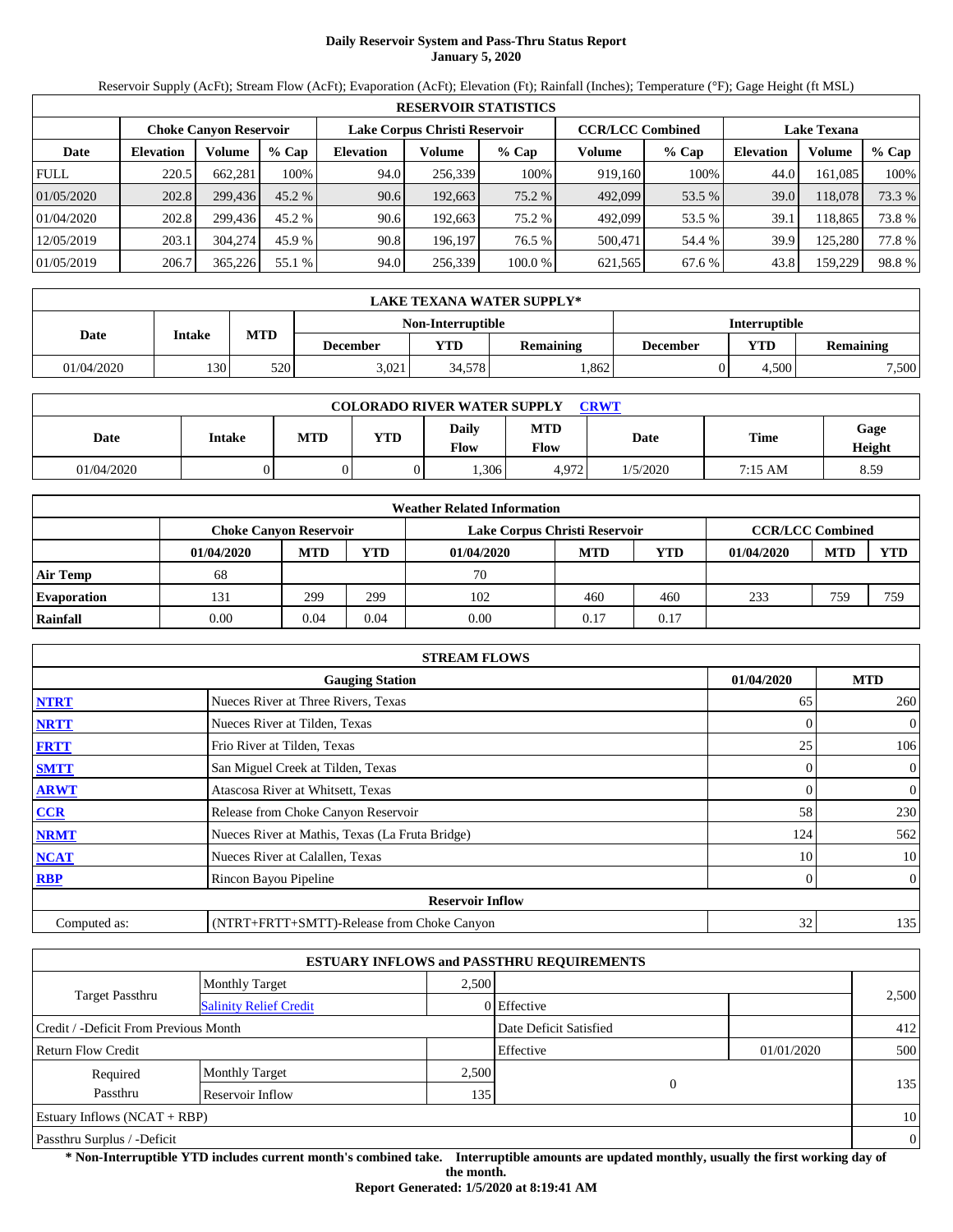# **Daily Reservoir System and Pass-Thru Status Report January 6, 2020**

Reservoir Supply (AcFt); Stream Flow (AcFt); Evaporation (AcFt); Elevation (Ft); Rainfall (Inches); Temperature (°F); Gage Height (ft MSL)

|             | <b>RESERVOIR STATISTICS</b> |                               |          |                  |                               |         |                         |         |                  |                    |        |  |
|-------------|-----------------------------|-------------------------------|----------|------------------|-------------------------------|---------|-------------------------|---------|------------------|--------------------|--------|--|
|             |                             | <b>Choke Canvon Reservoir</b> |          |                  | Lake Corpus Christi Reservoir |         | <b>CCR/LCC Combined</b> |         |                  | <b>Lake Texana</b> |        |  |
| Date        | <b>Elevation</b>            | Volume                        | $%$ Cap  | <b>Elevation</b> | Volume                        | $%$ Cap | Volume                  | $%$ Cap | <b>Elevation</b> | Volume             | % Cap  |  |
| <b>FULL</b> | 220.5                       | 662,281                       | 100%     | 94.0             | 256,339                       | 100%    | 919,160                 | 100%    | 44.0             | 161,085            | 100%   |  |
| 01/06/2020  | 202.8                       | 299,436                       | $45.2\%$ | 90.6             | 192,663                       | 75.2 %  | 492,099                 | 53.5 %  | 39.0             | 118,078            | 73.3 % |  |
| 01/05/2020  | 202.8                       | 299.436                       | 45.2 %   | 90.6             | 192.663                       | 75.2 %  | 492,099                 | 53.5 %  | 39.0             | 118.078            | 73.3 % |  |
| 12/06/2019  | 203.1                       | 304,274                       | 45.9 %   | 90.8             | 196.197                       | 76.5 %  | 500,471                 | 54.4 %  | 39.9             | 125,280            | 77.8%  |  |
| 01/06/2019  | 206.7                       | 365,226                       | 55.1 %   | 94.0             | 256,339                       | 100.0%  | 621,565                 | 67.6 %  | 43.8             | 159,229            | 98.8%  |  |

|            | LAKE TEXANA WATER SUPPLY* |            |                   |            |                  |                      |            |                  |  |  |  |  |
|------------|---------------------------|------------|-------------------|------------|------------------|----------------------|------------|------------------|--|--|--|--|
|            |                           |            | Non-Interruptible |            |                  | <b>Interruptible</b> |            |                  |  |  |  |  |
| Date       | Intake                    | <b>MTD</b> | December          | <b>YTD</b> | <b>Remaining</b> | December             | <b>VTD</b> | <b>Remaining</b> |  |  |  |  |
| 01/05/2020 | 1301                      | 650        | 3.021             | 34.5781    | .862             |                      | 4.500      | 7,500            |  |  |  |  |

| <b>COLORADO RIVER WATER SUPPLY</b><br><b>CRWT</b> |        |     |            |                      |                           |             |         |                |  |  |
|---------------------------------------------------|--------|-----|------------|----------------------|---------------------------|-------------|---------|----------------|--|--|
| Date                                              | Intake | MTD | <b>YTD</b> | <b>Daily</b><br>Flow | <b>MTD</b><br><b>Flow</b> | <b>Date</b> | Time    | Gage<br>Height |  |  |
| 01/05/2020                                        |        |     |            | . 278                | 6,251                     | 1/6/2020    | 7:15 AM | 8.59           |  |  |

|                    |                        |            |            | <b>Weather Related Information</b> |            |      |                         |            |       |
|--------------------|------------------------|------------|------------|------------------------------------|------------|------|-------------------------|------------|-------|
|                    | Choke Canvon Reservoir |            |            | Lake Corpus Christi Reservoir      |            |      | <b>CCR/LCC Combined</b> |            |       |
|                    | 01/05/2020             | <b>MTD</b> | <b>YTD</b> | 01/05/2020                         | <b>MTD</b> | YTD  | 01/05/2020              | <b>MTD</b> | YTD   |
| <b>Air Temp</b>    | 76                     |            |            | 74                                 |            |      |                         |            |       |
| <b>Evaporation</b> | 140                    | 439        | 439        | 143                                | 603        | 603  | 283                     | .042       | 1,042 |
| Rainfall           | 0.00                   | 0.04       | 0.04       | 0.00                               | 0.17       | 0.17 |                         |            |       |

|              | <b>STREAM FLOWS</b>                             |            |                |
|--------------|-------------------------------------------------|------------|----------------|
|              | <b>Gauging Station</b>                          | 01/05/2020 | <b>MTD</b>     |
| <b>NTRT</b>  | Nueces River at Three Rivers, Texas             | 65         | 324            |
| <b>NRTT</b>  | Nueces River at Tilden, Texas                   |            | $\overline{0}$ |
| <b>FRTT</b>  | Frio River at Tilden, Texas                     | 25         | 130            |
| <b>SMTT</b>  | San Miguel Creek at Tilden, Texas               | 0          | $\overline{0}$ |
| <b>ARWT</b>  | Atascosa River at Whitsett, Texas               |            | $\mathbf{0}$   |
| <b>CCR</b>   | Release from Choke Canyon Reservoir             | 58         | 288            |
| <b>NRMT</b>  | Nueces River at Mathis, Texas (La Fruta Bridge) | 113        | 676            |
| <b>NCAT</b>  | Nueces River at Calallen, Texas                 | 13         | 23             |
| <b>RBP</b>   | Rincon Bayou Pipeline                           | 0          | $\overline{0}$ |
|              | <b>Reservoir Inflow</b>                         |            |                |
| Computed as: | (NTRT+FRTT+SMTT)-Release from Choke Canyon      | 32         | 167            |

|                                       |                               |       | <b>ESTUARY INFLOWS and PASSTHRU REQUIREMENTS</b> |            |          |
|---------------------------------------|-------------------------------|-------|--------------------------------------------------|------------|----------|
|                                       | <b>Monthly Target</b>         | 2,500 |                                                  |            |          |
| <b>Target Passthru</b>                | <b>Salinity Relief Credit</b> |       | 0 Effective                                      |            | 2,500    |
| Credit / -Deficit From Previous Month |                               |       | Date Deficit Satisfied                           |            | 412      |
| <b>Return Flow Credit</b>             |                               |       | Effective                                        | 01/01/2020 | 500      |
| Required                              | <b>Monthly Target</b>         | 2,500 |                                                  |            |          |
| Passthru                              | Reservoir Inflow              | 167   | $\overline{0}$                                   |            | 167      |
| Estuary Inflows $(NCAT + RBP)$        |                               |       |                                                  |            | 23       |
| Passthru Surplus / -Deficit           |                               |       |                                                  |            | $\theta$ |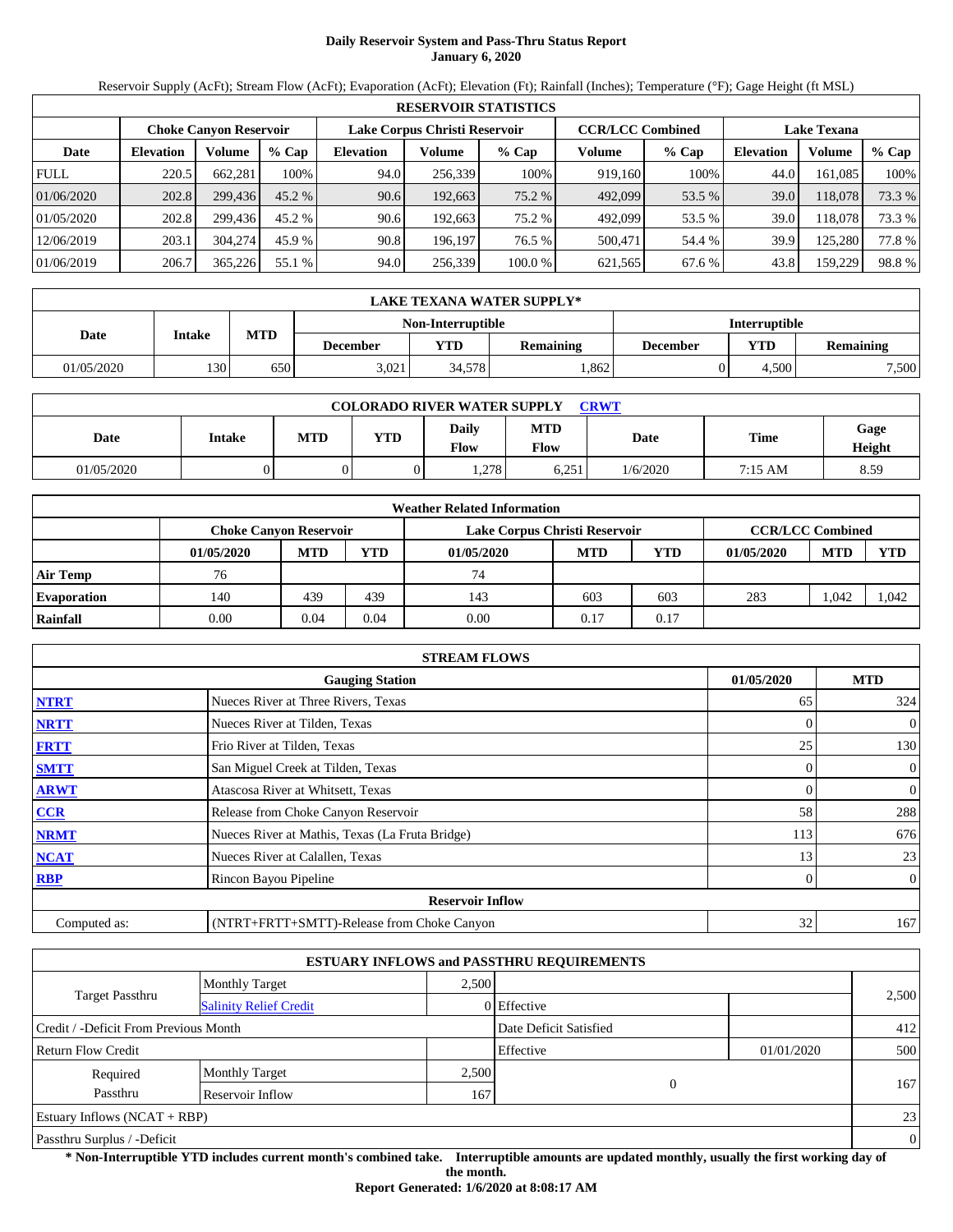# **Daily Reservoir System and Pass-Thru Status Report January 7, 2020**

Reservoir Supply (AcFt); Stream Flow (AcFt); Evaporation (AcFt); Elevation (Ft); Rainfall (Inches); Temperature (°F); Gage Height (ft MSL)

|             | <b>RESERVOIR STATISTICS</b>                                                                                     |         |         |                  |         |         |         |         |                  |         |        |
|-------------|-----------------------------------------------------------------------------------------------------------------|---------|---------|------------------|---------|---------|---------|---------|------------------|---------|--------|
|             | Lake Corpus Christi Reservoir<br><b>CCR/LCC Combined</b><br><b>Lake Texana</b><br><b>Choke Canvon Reservoir</b> |         |         |                  |         |         |         |         |                  |         |        |
| Date        | <b>Elevation</b>                                                                                                | Volume  | $%$ Cap | <b>Elevation</b> | Volume  | $%$ Cap | Volume  | $%$ Cap | <b>Elevation</b> | Volume  | % Cap  |
| <b>FULL</b> | 220.5                                                                                                           | 662,281 | 100%    | 94.0             | 256,339 | 100%    | 919,160 | 100%    | 44.0             | 161,085 | 100%   |
| 01/07/2020  | 202.7                                                                                                           | 297.831 | 44.9 %  | 90.6             | 192,663 | 75.2 %  | 490,494 | 53.4 %  | 39.0             | 118,078 | 73.3 % |
| 01/06/2020  | 202.8                                                                                                           | 299.436 | 45.2 %  | 90.6             | 192.663 | 75.2 %  | 492,099 | 53.5 %  | 39.0             | 118,078 | 73.3 % |
| 12/07/2019  | 203.0                                                                                                           | 302,657 | 45.7 %  | 90.8             | 196.197 | 76.5 %  | 498,854 | 54.3 %  | 39.5             | 122,045 | 75.8%  |
| 01/07/2019  | 206.7                                                                                                           | 365,226 | 55.1 %  | 94.0             | 256,339 | 100.0%  | 621,565 | 67.6 %  | 43.8             | 159,229 | 98.8%  |

|            | LAKE TEXANA WATER SUPPLY* |            |          |                   |                  |          |                      |                  |  |  |
|------------|---------------------------|------------|----------|-------------------|------------------|----------|----------------------|------------------|--|--|
|            |                           |            |          | Non-Interruptible |                  |          | <b>Interruptible</b> |                  |  |  |
| Date       | Intake                    | <b>MTD</b> | December | <b>YTD</b>        | <b>Remaining</b> | December | VTD                  | <b>Remaining</b> |  |  |
| 01/06/2020 | 1301                      | 781        | 3.021    | 34.5781           | .862             |          | 4.500                | 7,500            |  |  |

| <b>COLORADO RIVER WATER SUPPLY</b><br><b>CRWT</b> |        |     |            |                      |                           |         |         |                |  |  |
|---------------------------------------------------|--------|-----|------------|----------------------|---------------------------|---------|---------|----------------|--|--|
| Date                                              | Intake | MTD | <b>YTD</b> | <b>Daily</b><br>Flow | <b>MTD</b><br><b>Flow</b> | Date    | Time    | Gage<br>Height |  |  |
| 01/06/2020                                        |        |     |            | . 294                | .545                      | /7/2020 | 7:15 AM | 8.67           |  |  |

|                    |                        |            |            | <b>Weather Related Information</b> |            |      |                         |            |       |
|--------------------|------------------------|------------|------------|------------------------------------|------------|------|-------------------------|------------|-------|
|                    | Choke Canvon Reservoir |            |            | Lake Corpus Christi Reservoir      |            |      | <b>CCR/LCC Combined</b> |            |       |
|                    | 01/06/2020             | <b>MTD</b> | <b>YTD</b> | 01/06/2020                         | <b>MTD</b> | YTD  | 01/06/2020              | <b>MTD</b> | YTD   |
| <b>Air Temp</b>    | 75                     |            |            | 76                                 |            |      |                         |            |       |
| <b>Evaporation</b> | 196                    | 635        | 635        | 174                                | 777        | 777  | 370                     | .412       | 1,412 |
| Rainfall           | 0.00                   | 0.04       | 0.04       | 0.00                               | 0.17       | 0.17 |                         |            |       |

|              | <b>STREAM FLOWS</b>                             |            |                |
|--------------|-------------------------------------------------|------------|----------------|
|              | <b>Gauging Station</b>                          | 01/06/2020 | <b>MTD</b>     |
| <b>NTRT</b>  | Nueces River at Three Rivers, Texas             | 64         | 389            |
| <b>NRTT</b>  | Nueces River at Tilden, Texas                   |            | $\overline{0}$ |
| <b>FRTT</b>  | Frio River at Tilden, Texas                     | 24         | 154            |
| <b>SMTT</b>  | San Miguel Creek at Tilden, Texas               | $\Omega$   | $\overline{0}$ |
| <b>ARWT</b>  | Atascosa River at Whitsett, Texas               |            | $\mathbf{0}$   |
| <b>CCR</b>   | Release from Choke Canyon Reservoir             | 58         | 345            |
| <b>NRMT</b>  | Nueces River at Mathis, Texas (La Fruta Bridge) | 113        | 789            |
| <b>NCAT</b>  | Nueces River at Calallen, Texas                 |            | 23             |
| <b>RBP</b>   | Rincon Bayou Pipeline                           | 0          | $\overline{0}$ |
|              | <b>Reservoir Inflow</b>                         |            |                |
| Computed as: | (NTRT+FRTT+SMTT)-Release from Choke Canyon      | 31         | 198            |

|                                       |                               |       | <b>ESTUARY INFLOWS and PASSTHRU REQUIREMENTS</b> |            |          |
|---------------------------------------|-------------------------------|-------|--------------------------------------------------|------------|----------|
|                                       | <b>Monthly Target</b>         | 2,500 |                                                  |            |          |
| <b>Target Passthru</b>                | <b>Salinity Relief Credit</b> |       | 0 Effective                                      |            | 2,500    |
| Credit / -Deficit From Previous Month |                               |       | Date Deficit Satisfied                           |            | 412      |
| <b>Return Flow Credit</b>             |                               |       | Effective                                        | 01/01/2020 | 500      |
| Required                              | <b>Monthly Target</b>         | 2,500 |                                                  |            |          |
| Passthru                              | Reservoir Inflow              | 198   | $\overline{0}$                                   |            | 198      |
| Estuary Inflows $(NCAT + RBP)$        |                               |       |                                                  |            | 23       |
| Passthru Surplus / -Deficit           |                               |       |                                                  |            | $\theta$ |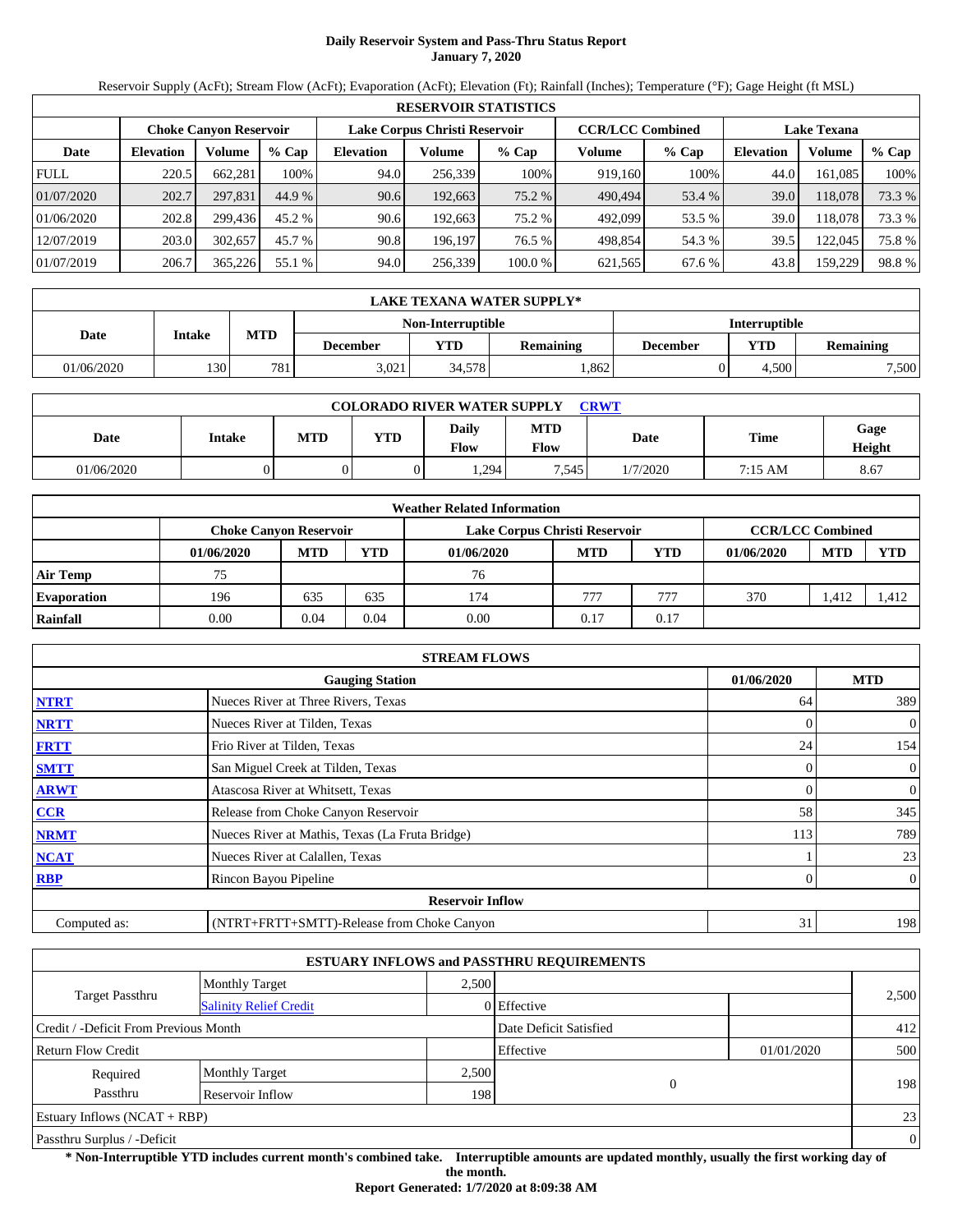# **Daily Reservoir System and Pass-Thru Status Report January 8, 2020**

Reservoir Supply (AcFt); Stream Flow (AcFt); Evaporation (AcFt); Elevation (Ft); Rainfall (Inches); Temperature (°F); Gage Height (ft MSL)

|             | <b>RESERVOIR STATISTICS</b>                                                                                     |         |         |                  |         |         |         |         |                  |         |        |
|-------------|-----------------------------------------------------------------------------------------------------------------|---------|---------|------------------|---------|---------|---------|---------|------------------|---------|--------|
|             | Lake Corpus Christi Reservoir<br><b>CCR/LCC Combined</b><br><b>Lake Texana</b><br><b>Choke Canyon Reservoir</b> |         |         |                  |         |         |         |         |                  |         |        |
| Date        | <b>Elevation</b>                                                                                                | Volume  | $%$ Cap | <b>Elevation</b> | Volume  | $%$ Cap | Volume  | $%$ Cap | <b>Elevation</b> | Volume  | % Cap  |
| <b>FULL</b> | 220.5                                                                                                           | 662.281 | 100%    | 94.0             | 256,339 | 100%    | 919,160 | 100%    | 44.0             | 161.085 | 100%   |
| 01/08/2020  | 202.8                                                                                                           | 299.436 | 45.2 %  | 90.6             | 192,663 | 75.2 %  | 492,099 | 53.5 %  | 39.0             | 118.078 | 73.3 % |
| 01/07/2020  | 202.7                                                                                                           | 297.831 | 44.9 %  | 90.6             | 192.663 | 75.2 %  | 490.494 | 53.4 %  | 39.0             | 118.078 | 73.3 % |
| 12/08/2019  | 203.1                                                                                                           | 304,274 | 45.9 %  | 90.8             | 196.197 | 76.5 %  | 500,471 | 54.4 %  | 39.8             | 124,467 | 77.3 % |
| 01/08/2019  | 206.7                                                                                                           | 365,226 | 55.1 %  | 94.0             | 256,339 | 100.0 % | 621,565 | 67.6 %  | 43.8             | 159,229 | 98.8%  |

|            | LAKE TEXANA WATER SUPPLY* |              |          |                          |                  |          |                      |                  |  |  |
|------------|---------------------------|--------------|----------|--------------------------|------------------|----------|----------------------|------------------|--|--|
|            |                           |              |          | <b>Non-Interruptible</b> |                  |          | <b>Interruptible</b> |                  |  |  |
| Date       | Intake                    | <b>MTD</b>   | December | <b>YTD</b>               | <b>Remaining</b> | December | <b>VTD</b>           | <b>Remaining</b> |  |  |
| 01/07/2020 | 131                       | 012<br>1 I Z | 3.021    | 34.5781                  | .862             |          | 4.500                | 7,500            |  |  |

| <b>COLORADO RIVER WATER SUPPLY</b><br><b>CRWT</b> |               |            |            |               |                           |          |         |                |  |
|---------------------------------------------------|---------------|------------|------------|---------------|---------------------------|----------|---------|----------------|--|
| Date                                              | <b>Intake</b> | <b>MTD</b> | <b>YTD</b> | Daily<br>Flow | <b>MTD</b><br><b>Flow</b> | Date     | Time    | Gage<br>Height |  |
| 01/07/2020                                        |               |            |            | .328          | 8.873                     | 1/8/2020 | 7:15 AM | 8.63           |  |

|                    | <b>Weather Related Information</b> |            |            |                               |            |      |                         |            |            |  |  |
|--------------------|------------------------------------|------------|------------|-------------------------------|------------|------|-------------------------|------------|------------|--|--|
|                    | <b>Choke Canvon Reservoir</b>      |            |            | Lake Corpus Christi Reservoir |            |      | <b>CCR/LCC Combined</b> |            |            |  |  |
|                    | 01/07/2020                         | <b>MTD</b> | <b>YTD</b> | 01/07/2020                    | <b>MTD</b> | YTD  | 01/07/2020              | <b>MTD</b> | <b>YTD</b> |  |  |
| <b>Air Temp</b>    | 68                                 |            |            | 69                            |            |      |                         |            |            |  |  |
| <b>Evaporation</b> | 168                                | 803        | 803        | 195                           | 972        | 972  | 363                     | 1.775      | 1.775      |  |  |
| Rainfall           | 0.00                               | 0.04       | 0.04       | 0.00                          | 0.17       | 0.17 |                         |            |            |  |  |

|              | <b>STREAM FLOWS</b>                             |            |                |
|--------------|-------------------------------------------------|------------|----------------|
|              | <b>Gauging Station</b>                          | 01/07/2020 | <b>MTD</b>     |
| <b>NTRT</b>  | Nueces River at Three Rivers, Texas             | 65         | 453            |
| <b>NRTT</b>  | Nueces River at Tilden, Texas                   | 0          | $\mathbf{0}$   |
| <b>FRTT</b>  | Frio River at Tilden, Texas                     | 23         | 177            |
| <b>SMTT</b>  | San Miguel Creek at Tilden, Texas               | 0          | $\mathbf{0}$   |
| <b>ARWT</b>  | Atascosa River at Whitsett, Texas               | 0          | $\mathbf{0}$   |
| CCR          | Release from Choke Canyon Reservoir             | 58         | 403            |
| <b>NRMT</b>  | Nueces River at Mathis, Texas (La Fruta Bridge) | 106        | 895            |
| <b>NCAT</b>  | Nueces River at Calallen, Texas                 |            | 23             |
| <b>RBP</b>   | Rincon Bayou Pipeline                           | 0          | $\overline{0}$ |
|              | <b>Reservoir Inflow</b>                         |            |                |
| Computed as: | (NTRT+FRTT+SMTT)-Release from Choke Canyon      | 30         | 227            |

|                                       |                               |       | <b>ESTUARY INFLOWS and PASSTHRU REQUIREMENTS</b> |            |                |
|---------------------------------------|-------------------------------|-------|--------------------------------------------------|------------|----------------|
|                                       | <b>Monthly Target</b>         | 2.500 |                                                  |            |                |
| <b>Target Passthru</b>                | <b>Salinity Relief Credit</b> |       | 0 Effective                                      |            | 2,500          |
| Credit / -Deficit From Previous Month |                               |       | Date Deficit Satisfied                           |            | 412            |
| <b>Return Flow Credit</b>             |                               |       | Effective                                        | 01/01/2020 | 500            |
| Required                              | <b>Monthly Target</b>         | 2,500 |                                                  |            |                |
| Passthru                              | Reservoir Inflow              | 227   | 0                                                |            | 227            |
| Estuary Inflows $(NCAT + RBP)$        |                               |       |                                                  |            | 23             |
| Passthru Surplus / -Deficit           |                               |       |                                                  |            | $\overline{0}$ |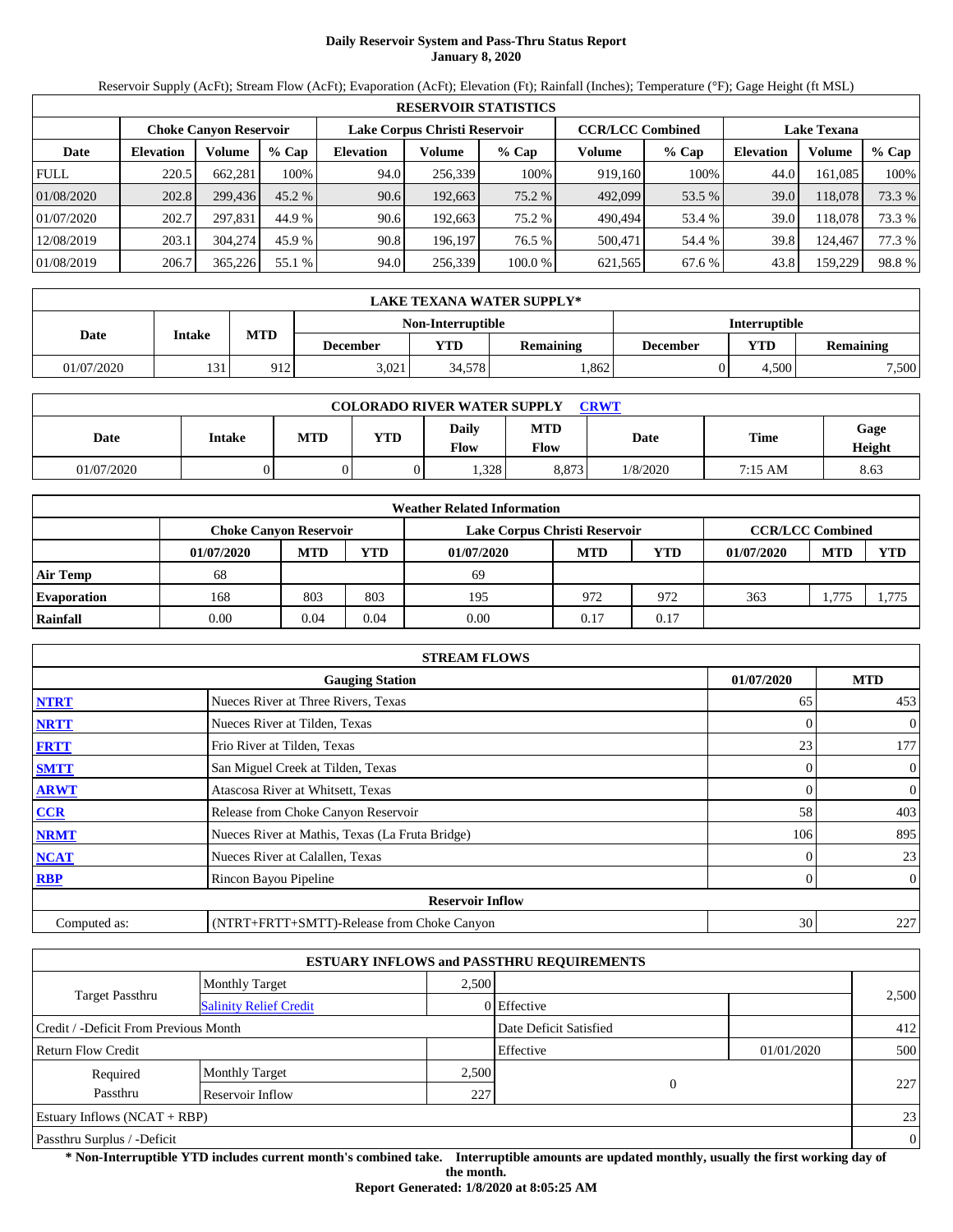# **Daily Reservoir System and Pass-Thru Status Report January 9, 2020**

Reservoir Supply (AcFt); Stream Flow (AcFt); Evaporation (AcFt); Elevation (Ft); Rainfall (Inches); Temperature (°F); Gage Height (ft MSL)

|             | <b>RESERVOIR STATISTICS</b> |                               |         |                  |                               |         |                         |         |                    |         |        |  |
|-------------|-----------------------------|-------------------------------|---------|------------------|-------------------------------|---------|-------------------------|---------|--------------------|---------|--------|--|
|             |                             | <b>Choke Canyon Reservoir</b> |         |                  | Lake Corpus Christi Reservoir |         | <b>CCR/LCC Combined</b> |         | <b>Lake Texana</b> |         |        |  |
| Date        | <b>Elevation</b>            | Volume                        | $%$ Cap | <b>Elevation</b> | Volume                        | $%$ Cap | Volume                  | $%$ Cap | <b>Elevation</b>   | Volume  | % Cap  |  |
| <b>FULL</b> | 220.5                       | 662.281                       | 100%    | 94.0             | 256.339                       | 100%    | 919.160                 | 100%    | 44.0               | 161,085 | 100%   |  |
| 01/09/2020  | 202.7                       | 297.831                       | 44.9 %  | 90.5             | 190.909                       | 74.5 %  | 488,740                 | 53.2 %  | 38.9               | 117,295 | 72.8 % |  |
| 01/08/2020  | 202.8                       | 299.436                       | 45.2 %  | 90.6             | 192.663                       | 75.2 %  | 492,099                 | 53.5 %  | 39.0               | 18.078  | 73.3 % |  |
| 12/09/2019  | 203.1                       | 304.274                       | 45.9 %  | 90.7             | 194.426                       | 75.8 %  | 498,700                 | 54.3 %  | 39.8               | 124.467 | 77.3 % |  |
| 01/09/2019  | 206.5                       | 361,685                       | 54.6 %  | 94.0             | 256,339                       | 100.0%  | 618,024                 | 67.2 %  | 43.8               | 159,229 | 98.8%  |  |

|                                           | LAKE TEXANA WATER SUPPLY* |            |          |        |           |          |                         |       |  |  |  |
|-------------------------------------------|---------------------------|------------|----------|--------|-----------|----------|-------------------------|-------|--|--|--|
| <b>Interruptible</b><br>Non-Interruptible |                           |            |          |        |           |          |                         |       |  |  |  |
| Date                                      | Intake                    | <b>MTD</b> | December | YTD    | Remaining | December | YTD<br><b>Remaining</b> |       |  |  |  |
| 01/08/2020                                | 131                       | .043       | 3.021    | 34.578 | .862      |          | 4.500                   | 7,500 |  |  |  |

| <b>COLORADO RIVER WATER SUPPLY</b><br><b>CRWT</b> |        |            |     |                      |                           |          |             |                |  |  |
|---------------------------------------------------|--------|------------|-----|----------------------|---------------------------|----------|-------------|----------------|--|--|
| Date                                              | Intake | <b>MTD</b> | YTD | <b>Daily</b><br>Flow | <b>MTD</b><br><b>Flow</b> | Date     | <b>Time</b> | Gage<br>Height |  |  |
| 01/08/2020                                        |        |            | 01  | . 294                | 10.167                    | 1/9/2020 | 7:15 AM     | 8.50           |  |  |

|                    |                        |            |            | <b>Weather Related Information</b> |            |      |                         |            |       |
|--------------------|------------------------|------------|------------|------------------------------------|------------|------|-------------------------|------------|-------|
|                    | Choke Canvon Reservoir |            |            | Lake Corpus Christi Reservoir      |            |      | <b>CCR/LCC Combined</b> |            |       |
|                    | 01/08/2020             | <b>MTD</b> | <b>YTD</b> | 01/08/2020                         | <b>MTD</b> | YTD  | 01/08/2020              | <b>MTD</b> | YTD   |
| <b>Air Temp</b>    |                        |            |            | 72                                 |            |      |                         |            |       |
| <b>Evaporation</b> | 140                    | 943        | 943        | 143                                | 1.115      | .115 | 283                     | 2,058      | 2,058 |
| Rainfall           | 0.00                   | 0.04       | 0.04       | 0.00                               | 0.17       | 0.17 |                         |            |       |

|              | <b>STREAM FLOWS</b>                             |            |                |
|--------------|-------------------------------------------------|------------|----------------|
|              | <b>Gauging Station</b>                          | 01/08/2020 | <b>MTD</b>     |
| <b>NTRT</b>  | Nueces River at Three Rivers, Texas             | 64         | 517            |
| <b>NRTT</b>  | Nueces River at Tilden, Texas                   | 0          | $\mathbf{0}$   |
| <b>FRTT</b>  | Frio River at Tilden, Texas                     | 22         | 199            |
| <b>SMTT</b>  | San Miguel Creek at Tilden, Texas               | 0          | $\mathbf{0}$   |
| <b>ARWT</b>  | Atascosa River at Whitsett, Texas               | 0          | $\mathbf{0}$   |
| CCR          | Release from Choke Canyon Reservoir             | 58         | 461            |
| <b>NRMT</b>  | Nueces River at Mathis, Texas (La Fruta Bridge) | 86         | 980            |
| <b>NCAT</b>  | Nueces River at Calallen, Texas                 |            | 23             |
| <b>RBP</b>   | Rincon Bayou Pipeline                           | 0          | $\overline{0}$ |
|              | <b>Reservoir Inflow</b>                         |            |                |
| Computed as: | (NTRT+FRTT+SMTT)-Release from Choke Canyon      | 28         | 255            |

|                                                  |                       |       | <b>ESTUARY INFLOWS and PASSTHRU REQUIREMENTS</b> |            |                |
|--------------------------------------------------|-----------------------|-------|--------------------------------------------------|------------|----------------|
|                                                  | <b>Monthly Target</b> | 2.500 |                                                  |            |                |
| Target Passthru<br><b>Salinity Relief Credit</b> |                       |       | 0 Effective                                      |            | 2,500          |
| Credit / -Deficit From Previous Month            |                       |       | Date Deficit Satisfied                           |            | 412            |
| <b>Return Flow Credit</b>                        |                       |       | Effective                                        | 01/01/2020 | 500            |
| Required                                         | <b>Monthly Target</b> | 2,500 |                                                  |            |                |
| Passthru                                         | Reservoir Inflow      | 255   | $\Omega$                                         |            | 255            |
| Estuary Inflows $(NCAT + RBP)$                   |                       |       |                                                  |            | 23             |
| Passthru Surplus / -Deficit                      |                       |       |                                                  |            | $\overline{0}$ |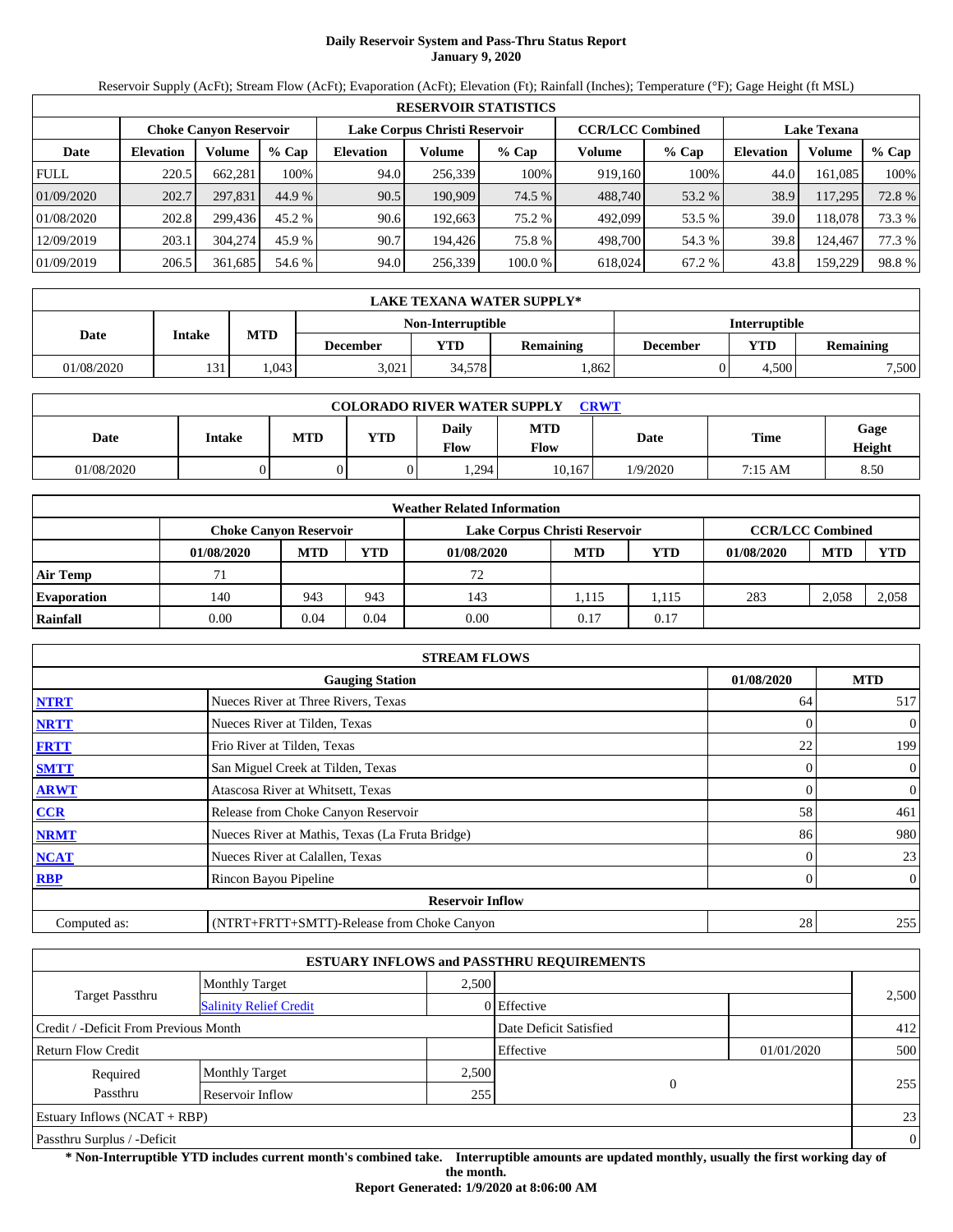# **Daily Reservoir System and Pass-Thru Status Report January 10, 2020**

Reservoir Supply (AcFt); Stream Flow (AcFt); Evaporation (AcFt); Elevation (Ft); Rainfall (Inches); Temperature (°F); Gage Height (ft MSL)

|             | <b>RESERVOIR STATISTICS</b> |                               |         |                               |         |         |                         |         |                    |         |       |  |
|-------------|-----------------------------|-------------------------------|---------|-------------------------------|---------|---------|-------------------------|---------|--------------------|---------|-------|--|
|             |                             | <b>Choke Canvon Reservoir</b> |         | Lake Corpus Christi Reservoir |         |         | <b>CCR/LCC Combined</b> |         | <b>Lake Texana</b> |         |       |  |
| Date        | <b>Elevation</b>            | Volume                        | $%$ Cap | <b>Elevation</b>              | Volume  | $%$ Cap | Volume                  | $%$ Cap | <b>Elevation</b>   | Volume  | % Cap |  |
| <b>FULL</b> | 220.5                       | 662.281                       | 100%    | 94.0                          | 256,339 | 100%    | 919.160                 | 100%    | 44.0               | 161,085 | 100%  |  |
| 01/10/2020  | 202.7                       | 297.831                       | 44.9 %  | 90.4                          | 189.164 | 73.8 %  | 486.995                 | 53.0 %  | 38.9               | 117,295 | 72.8% |  |
| 01/09/2020  | 202.7                       | 297.831                       | 44.9 %  | 90.5                          | 190.909 | 74.5 %  | 488.740                 | 53.2 %  | 38.9               | 17,295  | 72.8% |  |
| 12/10/2019  | 203.0                       | 302,657                       | 45.7 %  | 91.0                          | 199.764 | 77.9 %  | 502,421                 | 54.7 %  | 39.9               | 125,280 | 77.8% |  |
| 01/10/2019  | 206.6                       | 363,453                       | 54.8 %  | 94.0                          | 256,339 | 100.0 % | 619,792                 | 67.4 %  | 43.8               | 159,229 | 98.8% |  |

|            | LAKE TEXANA WATER SUPPLY* |            |                 |                          |                  |                                     |                      |       |  |  |  |
|------------|---------------------------|------------|-----------------|--------------------------|------------------|-------------------------------------|----------------------|-------|--|--|--|
|            |                           |            |                 | <b>Non-Interruptible</b> |                  |                                     | <b>Interruptible</b> |       |  |  |  |
| Date       | Intake                    | <b>MTD</b> | <b>December</b> | YTD                      | <b>Remaining</b> | YTD<br><b>Remaining</b><br>December |                      |       |  |  |  |
| 01/09/2020 | 132                       | . . 174    | 3.021           | 34.578                   | .862             |                                     | 4.500                | 7,500 |  |  |  |

| <b>COLORADO RIVER WATER SUPPLY</b><br><b>CRWT</b> |        |     |            |                               |                    |           |         |                |  |  |
|---------------------------------------------------|--------|-----|------------|-------------------------------|--------------------|-----------|---------|----------------|--|--|
| Date                                              | Intake | MTD | <b>YTD</b> | <b>Daily</b><br>$F_{\rm low}$ | <b>MTD</b><br>Flow | Date      | Time    | Gage<br>Height |  |  |
| 01/09/2020                                        |        |     |            | .191                          | 1.358              | 1/10/2020 | 7:15 AM | 8.49           |  |  |

|                    | <b>Weather Related Information</b> |                                                                                           |       |            |            |      |            |            |            |  |  |
|--------------------|------------------------------------|-------------------------------------------------------------------------------------------|-------|------------|------------|------|------------|------------|------------|--|--|
|                    |                                    | <b>CCR/LCC Combined</b><br><b>Choke Canvon Reservoir</b><br>Lake Corpus Christi Reservoir |       |            |            |      |            |            |            |  |  |
|                    | 01/09/2020                         | <b>MTD</b>                                                                                | YTD   | 01/09/2020 | <b>MTD</b> | YTD  | 01/09/2020 | <b>MTD</b> | <b>YTD</b> |  |  |
| <b>Air Temp</b>    | 81                                 |                                                                                           |       | 80         |            |      |            |            |            |  |  |
| <b>Evaporation</b> | 140                                | .083                                                                                      | 1,083 | 152        | 1.267      | .267 | 292        | 2,350      | 2,350      |  |  |
| Rainfall           | 0.00                               | 0.04                                                                                      | 0.04  | 0.00       | 0.17       | 0.17 |            |            |            |  |  |

|              | <b>STREAM FLOWS</b>                             |            |                |
|--------------|-------------------------------------------------|------------|----------------|
|              | <b>Gauging Station</b>                          | 01/09/2020 | <b>MTD</b>     |
| <b>NTRT</b>  | Nueces River at Three Rivers, Texas             | 65         | 582            |
| <b>NRTT</b>  | Nueces River at Tilden, Texas                   | 0          | $\theta$       |
| <b>FRTT</b>  | Frio River at Tilden, Texas                     | 22         | 220            |
| <b>SMTT</b>  | San Miguel Creek at Tilden, Texas               | 0          | $\mathbf{0}$   |
| <b>ARWT</b>  | Atascosa River at Whitsett, Texas               | 0          | $\overline{0}$ |
| CCR          | Release from Choke Canyon Reservoir             | 58         | 518            |
| <b>NRMT</b>  | Nueces River at Mathis, Texas (La Fruta Bridge) | 89         | 1,070          |
| <b>NCAT</b>  | Nueces River at Calallen, Texas                 | 0          | 23             |
| <b>RBP</b>   | Rincon Bayou Pipeline                           | 0          | $\overline{0}$ |
|              | <b>Reservoir Inflow</b>                         |            |                |
| Computed as: | (NTRT+FRTT+SMTT)-Release from Choke Canyon      | 29         | 285            |

|                                       |                               |       | <b>ESTUARY INFLOWS and PASSTHRU REQUIREMENTS</b> |            |              |
|---------------------------------------|-------------------------------|-------|--------------------------------------------------|------------|--------------|
|                                       | <b>Monthly Target</b>         | 2.500 |                                                  |            |              |
| <b>Target Passthru</b>                | <b>Salinity Relief Credit</b> |       | 0 Effective                                      |            | 2,500        |
| Credit / -Deficit From Previous Month |                               |       | Date Deficit Satisfied                           |            | 412          |
| <b>Return Flow Credit</b>             |                               |       | Effective                                        | 01/01/2020 | 500          |
| Required                              | <b>Monthly Target</b>         | 2,500 |                                                  |            |              |
| Passthru                              | Reservoir Inflow              | 285   | $\overline{0}$                                   |            | 285          |
| Estuary Inflows $(NCAT + RBP)$        |                               |       |                                                  |            | 23           |
| Passthru Surplus / -Deficit           |                               |       |                                                  |            | $\mathbf{0}$ |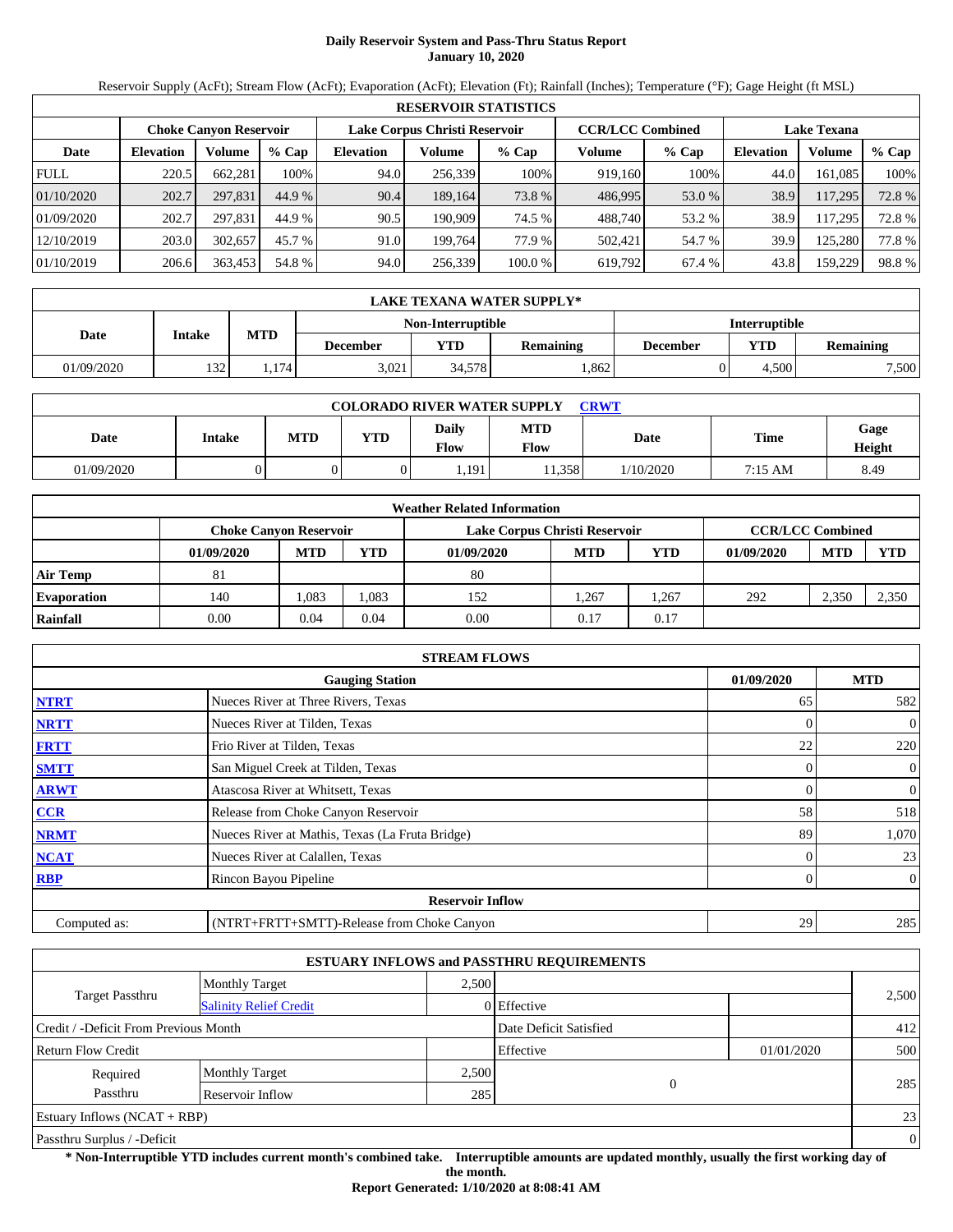# **Daily Reservoir System and Pass-Thru Status Report January 11, 2020**

Reservoir Supply (AcFt); Stream Flow (AcFt); Evaporation (AcFt); Elevation (Ft); Rainfall (Inches); Temperature (°F); Gage Height (ft MSL)

|             | <b>RESERVOIR STATISTICS</b> |                               |          |                  |                               |         |                         |         |                    |         |        |  |
|-------------|-----------------------------|-------------------------------|----------|------------------|-------------------------------|---------|-------------------------|---------|--------------------|---------|--------|--|
|             |                             | <b>Choke Canvon Reservoir</b> |          |                  | Lake Corpus Christi Reservoir |         | <b>CCR/LCC Combined</b> |         | <b>Lake Texana</b> |         |        |  |
| Date        | <b>Elevation</b>            | Volume                        | $%$ Cap  | <b>Elevation</b> | Volume                        | $%$ Cap | Volume                  | $%$ Cap | <b>Elevation</b>   | Volume  | % Cap  |  |
| <b>FULL</b> | 220.5                       | 662,281                       | 100%     | 94.0             | 256,339                       | 100%    | 919,160                 | 100%    | 44.0               | 161,085 | 100%   |  |
| 01/11/2020  | 202.8                       | 299,436                       | $45.2\%$ | 90.6             | 192,663                       | 75.2 %  | 492,099                 | 53.5 %  | 38.9               | 117,295 | 72.8 % |  |
| 01/10/2020  | 202.7                       | 297.831                       | 44.9 %   | 90.4             | 189.164                       | 73.8 %  | 486.995                 | 53.0 %  | 38.9               | 117,295 | 72.8 % |  |
| 12/11/2019  | 203.0                       | 302,657                       | 45.7 %   | 90.8             | 196.197                       | 76.5 %  | 498,854                 | 54.3 %  | 39.7               | 123,656 | 76.8%  |  |
| 01/11/2019  | 206.5                       | 361,685                       | 54.6 %   | 94.0             | 256,339                       | 100.0%  | 618,024                 | 67.2 %  | 43.8               | 159,229 | 98.8%  |  |

|            | LAKE TEXANA WATER SUPPLY* |            |                 |                          |           |          |                      |                  |  |  |  |  |
|------------|---------------------------|------------|-----------------|--------------------------|-----------|----------|----------------------|------------------|--|--|--|--|
|            |                           |            |                 | <b>Non-Interruptible</b> |           |          | <b>Interruptible</b> |                  |  |  |  |  |
| Date       | Intake                    | <b>MTD</b> | <b>December</b> | YTD                      | Remaining | December | YTD                  | <b>Remaining</b> |  |  |  |  |
| 01/10/2020 | 1321                      | .306       | 3.021           | 34.578                   | .862      |          | 4.500                | 7,500            |  |  |  |  |

| <b>COLORADO RIVER WATER SUPPLY</b><br><b>CRWT</b> |        |     |            |                             |                    |           |         |                |  |  |
|---------------------------------------------------|--------|-----|------------|-----------------------------|--------------------|-----------|---------|----------------|--|--|
| Date                                              | Intake | MTD | <b>YTD</b> | <b>Daily</b><br><b>Flow</b> | <b>MTD</b><br>Flow | Date      | Time    | Gage<br>Height |  |  |
| 01/10/2020                                        |        |     |            | 211<br>$\ldots$             | 12.569             | 1/11/2020 | 7:15 AM | 8.70           |  |  |

|                    | <b>Weather Related Information</b> |            |            |                               |            |      |                         |            |            |  |  |
|--------------------|------------------------------------|------------|------------|-------------------------------|------------|------|-------------------------|------------|------------|--|--|
|                    | <b>Choke Canyon Reservoir</b>      |            |            | Lake Corpus Christi Reservoir |            |      | <b>CCR/LCC Combined</b> |            |            |  |  |
|                    | 01/10/2020                         | <b>MTD</b> | <b>YTD</b> | 01/10/2020                    | <b>MTD</b> | YTD  | 01/10/2020              | <b>MTD</b> | <b>YTD</b> |  |  |
| <b>Air Temp</b>    | 81                                 |            |            | 78                            |            |      |                         |            |            |  |  |
| <b>Evaporation</b> | 178                                | .261       | 1,261      | 123                           | 1.390      | .390 | 301                     | 2,651      | 2,651      |  |  |
| Rainfall           | 0.00                               | 0.04       | 0.04       | 0.01                          | 0.18       | 0.18 |                         |            |            |  |  |

|              | <b>STREAM FLOWS</b>                             |              |                |
|--------------|-------------------------------------------------|--------------|----------------|
|              | <b>Gauging Station</b>                          | 01/10/2020   | <b>MTD</b>     |
| <b>NTRT</b>  | Nueces River at Three Rivers, Texas             | 66           | 648            |
| <b>NRTT</b>  | Nueces River at Tilden, Texas                   | $\Omega$     | $\mathbf{0}$   |
| <b>FRTT</b>  | Frio River at Tilden, Texas                     | 22           | 243            |
| <b>SMTT</b>  | San Miguel Creek at Tilden, Texas               | $\mathbf{0}$ | $\mathbf{0}$   |
| <b>ARWT</b>  | Atascosa River at Whitsett, Texas               |              | $\mathbf{0}$   |
| CCR          | Release from Choke Canyon Reservoir             | 58           | 576            |
| <b>NRMT</b>  | Nueces River at Mathis, Texas (La Fruta Bridge) | 117          | 1,187          |
| <b>NCAT</b>  | Nueces River at Calallen, Texas                 |              | 23             |
| <b>RBP</b>   | Rincon Bayou Pipeline                           | $\Omega$     | $\overline{0}$ |
|              | <b>Reservoir Inflow</b>                         |              |                |
| Computed as: | (NTRT+FRTT+SMTT)-Release from Choke Canyon      | 30           | 315            |

|                                       |                               |       | <b>ESTUARY INFLOWS and PASSTHRU REQUIREMENTS</b> |            |          |
|---------------------------------------|-------------------------------|-------|--------------------------------------------------|------------|----------|
|                                       | <b>Monthly Target</b>         | 2,500 |                                                  |            |          |
| <b>Target Passthru</b>                | <b>Salinity Relief Credit</b> |       | 0 Effective                                      |            | 2,500    |
| Credit / -Deficit From Previous Month |                               |       | Date Deficit Satisfied                           |            | 412      |
| <b>Return Flow Credit</b>             |                               |       | Effective                                        | 01/01/2020 | 500      |
| Required                              | <b>Monthly Target</b>         | 2,500 |                                                  |            |          |
| Passthru                              | Reservoir Inflow              | 315   | $\overline{0}$                                   |            | 315      |
| Estuary Inflows $(NCAT + RBP)$        |                               |       |                                                  |            | 23       |
| Passthru Surplus / -Deficit           |                               |       |                                                  |            | $\theta$ |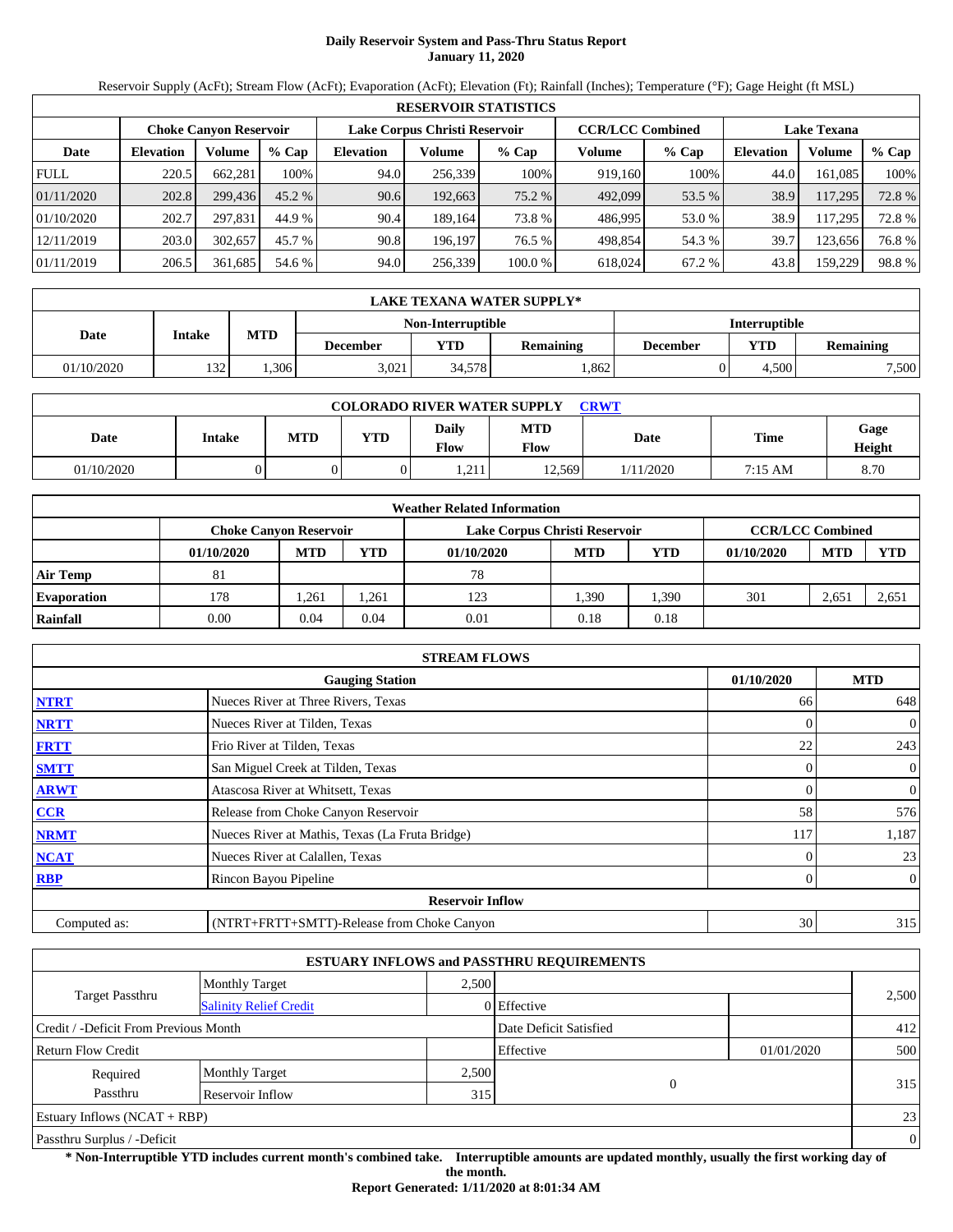# **Daily Reservoir System and Pass-Thru Status Report January 12, 2020**

Reservoir Supply (AcFt); Stream Flow (AcFt); Evaporation (AcFt); Elevation (Ft); Rainfall (Inches); Temperature (°F); Gage Height (ft MSL)

|             | <b>RESERVOIR STATISTICS</b> |                               |          |                  |                               |         |                         |         |                    |         |       |  |
|-------------|-----------------------------|-------------------------------|----------|------------------|-------------------------------|---------|-------------------------|---------|--------------------|---------|-------|--|
|             |                             | <b>Choke Canyon Reservoir</b> |          |                  | Lake Corpus Christi Reservoir |         | <b>CCR/LCC Combined</b> |         | <b>Lake Texana</b> |         |       |  |
| Date        | <b>Elevation</b>            | Volume                        | $%$ Cap  | <b>Elevation</b> | Volume                        | $%$ Cap | Volume                  | $%$ Cap | <b>Elevation</b>   | Volume  | % Cap |  |
| <b>FULL</b> | 220.5                       | 662.281                       | 100%     | 94.0             | 256.339                       | 100%    | 919.160                 | 100%    | 44.0               | 161.085 | 100%  |  |
| 01/12/2020  | 202.8                       | 299,436                       | $45.2\%$ | 90.5             | 190.909                       | 74.5 %  | 490,345                 | 53.3 %  | 38.9               | 117,295 | 72.8% |  |
| 01/11/2020  | 202.8                       | 299.436                       | 45.2 %   | 90.6             | 192.663                       | 75.2 %  | 492.099                 | 53.5 %  | 38.9               | 117.295 | 72.8% |  |
| 12/12/2019  | 203.0                       | 302,657                       | 45.7 %   | 90.7             | 194.426                       | 75.8 %  | 497.083                 | 54.1 %  | 39.7               | 123.656 | 76.8% |  |
| 01/12/2019  | 206.5                       | 361,685                       | 54.6 %   | 94.0             | 256,339                       | 100.0 % | 618.024                 | 67.2 %  | 43.8               | 159,229 | 98.8% |  |

|            | LAKE TEXANA WATER SUPPLY* |            |                                           |        |                  |          |       |                  |  |  |  |  |
|------------|---------------------------|------------|-------------------------------------------|--------|------------------|----------|-------|------------------|--|--|--|--|
|            |                           |            | <b>Interruptible</b><br>Non-Interruptible |        |                  |          |       |                  |  |  |  |  |
| Date       | Intake                    | <b>MTD</b> | <b>December</b>                           | VTD-   | <b>Remaining</b> | December | YTD   | <b>Remaining</b> |  |  |  |  |
| 01/11/2020 | 132                       | .437       | 3.021                                     | 34,578 | .862             |          | 4.500 | 7,500            |  |  |  |  |

| <b>COLORADO RIVER WATER SUPPLY</b><br><b>CRWT</b> |        |     |            |                      |                           |             |         |                |  |  |
|---------------------------------------------------|--------|-----|------------|----------------------|---------------------------|-------------|---------|----------------|--|--|
| Date                                              | Intake | MTD | <b>YTD</b> | Daily<br><b>Flow</b> | <b>MTD</b><br><b>Flow</b> | <b>Date</b> | Time    | Gage<br>Height |  |  |
| 01/11/2020                                        |        |     |            | .356                 | 13.925                    | 1/12/2020   | 7:15 AM | 8.71           |  |  |

|                    | <b>Weather Related Information</b> |            |            |                               |            |            |                         |            |            |  |  |
|--------------------|------------------------------------|------------|------------|-------------------------------|------------|------------|-------------------------|------------|------------|--|--|
|                    | <b>Choke Canvon Reservoir</b>      |            |            | Lake Corpus Christi Reservoir |            |            | <b>CCR/LCC Combined</b> |            |            |  |  |
|                    | 01/11/2020                         | <b>MTD</b> | <b>YTD</b> | 01/11/2020                    | <b>MTD</b> | <b>YTD</b> | 01/11/2020              | <b>MTD</b> | <b>YTD</b> |  |  |
| <b>Air Temp</b>    | 64                                 |            |            | 64                            |            |            |                         |            |            |  |  |
| <b>Evaporation</b> | 168                                | .429       | .429       | 194                           | 1.584      | .584       | 362                     | 3,013      | 3,013      |  |  |
| Rainfall           | 0.00                               | 0.04       | 0.04       | 0.00                          | 0.18       | 0.18       |                         |            |            |  |  |

|              | <b>STREAM FLOWS</b>                             |            |                |
|--------------|-------------------------------------------------|------------|----------------|
|              | <b>Gauging Station</b>                          | 01/11/2020 | <b>MTD</b>     |
| <b>NTRT</b>  | Nueces River at Three Rivers, Texas             | 66         | 714            |
| <b>NRTT</b>  | Nueces River at Tilden, Texas                   | $\Omega$   | $\mathbf{0}$   |
| <b>FRTT</b>  | Frio River at Tilden, Texas                     | 22         | 265            |
| <b>SMTT</b>  | San Miguel Creek at Tilden, Texas               | 0          | $\mathbf{0}$   |
| <b>ARWT</b>  | Atascosa River at Whitsett, Texas               | 0          | $\overline{0}$ |
| CCR          | Release from Choke Canyon Reservoir             | 58         | 633            |
| <b>NRMT</b>  | Nueces River at Mathis, Texas (La Fruta Bridge) | 189        | 1,376          |
| <b>NCAT</b>  | Nueces River at Calallen, Texas                 |            | 23             |
| <b>RBP</b>   | Rincon Bayou Pipeline                           | 0          | $\overline{0}$ |
|              | <b>Reservoir Inflow</b>                         |            |                |
| Computed as: | (NTRT+FRTT+SMTT)-Release from Choke Canyon      | 30         | 345            |

|                                       |                               |       | <b>ESTUARY INFLOWS and PASSTHRU REQUIREMENTS</b> |            |          |
|---------------------------------------|-------------------------------|-------|--------------------------------------------------|------------|----------|
|                                       | <b>Monthly Target</b>         | 2,500 |                                                  |            |          |
| <b>Target Passthru</b>                | <b>Salinity Relief Credit</b> |       | 0 Effective                                      |            | 2,500    |
| Credit / -Deficit From Previous Month |                               |       | Date Deficit Satisfied                           |            | 412      |
| <b>Return Flow Credit</b>             |                               |       | Effective                                        | 01/01/2020 | 500      |
| Required                              | <b>Monthly Target</b>         | 2,500 |                                                  |            |          |
| Passthru                              | Reservoir Inflow              | 345   | $\overline{0}$                                   |            | 345      |
| Estuary Inflows $(NCAT + RBP)$        |                               |       |                                                  |            | 23       |
| Passthru Surplus / -Deficit           |                               |       |                                                  |            | $\theta$ |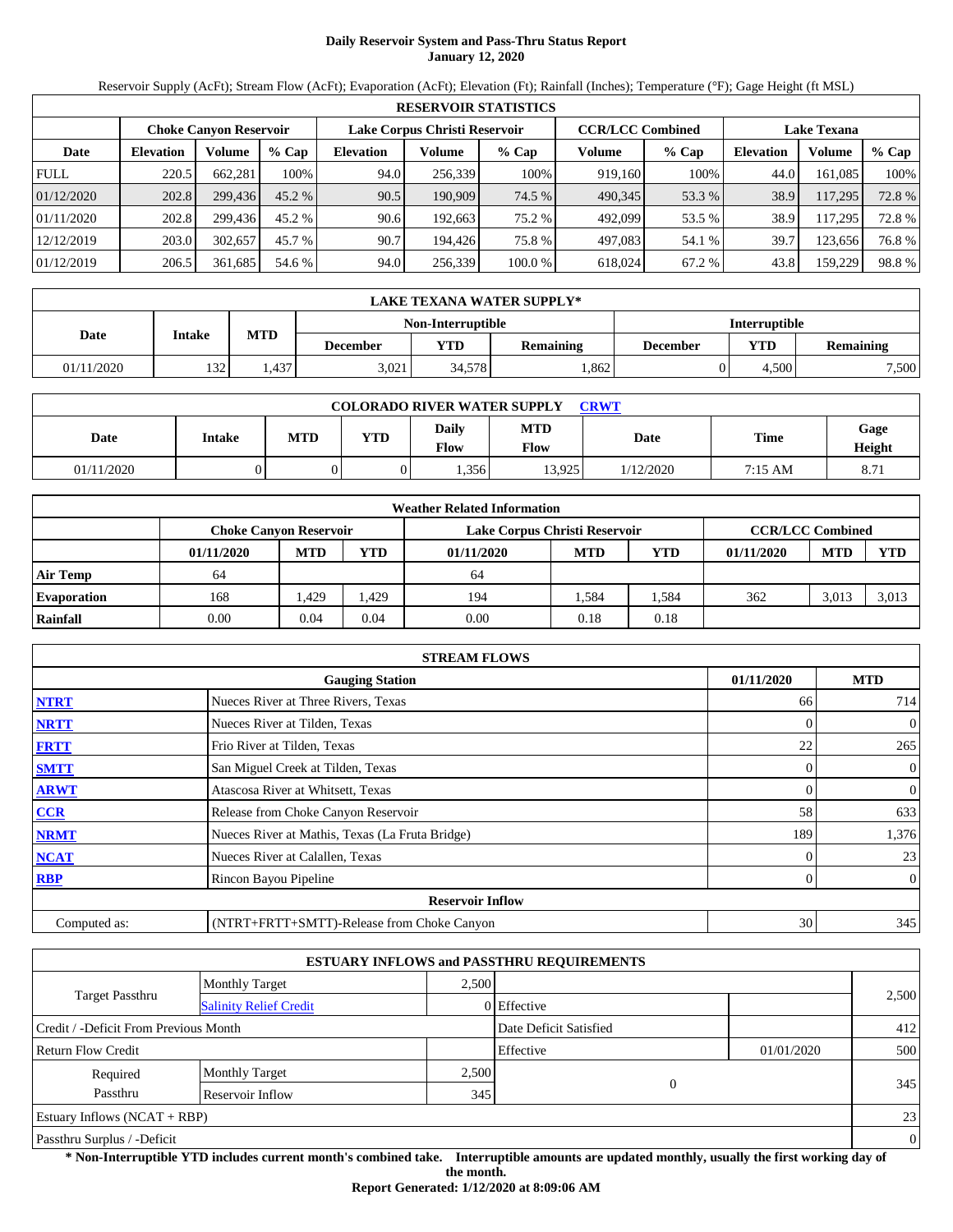# **Daily Reservoir System and Pass-Thru Status Report January 13, 2020**

Reservoir Supply (AcFt); Stream Flow (AcFt); Evaporation (AcFt); Elevation (Ft); Rainfall (Inches); Temperature (°F); Gage Height (ft MSL)

|             | <b>RESERVOIR STATISTICS</b> |                               |         |                               |         |         |                         |         |                    |         |        |  |
|-------------|-----------------------------|-------------------------------|---------|-------------------------------|---------|---------|-------------------------|---------|--------------------|---------|--------|--|
|             |                             | <b>Choke Canvon Reservoir</b> |         | Lake Corpus Christi Reservoir |         |         | <b>CCR/LCC Combined</b> |         | <b>Lake Texana</b> |         |        |  |
| Date        | <b>Elevation</b>            | Volume                        | $%$ Cap | <b>Elevation</b>              | Volume  | % Cap   | Volume                  | $%$ Cap | <b>Elevation</b>   | Volume  | % Cap  |  |
| <b>FULL</b> | 220.5                       | 662,281                       | 100%    | 94.0                          | 256,339 | 100%    | 919.160                 | 100%    | 44.0               | 161.085 | 100%   |  |
| 01/13/2020  | 202.8                       | 299.436                       | 45.2 %  | 90.5                          | 190,909 | 74.5 %  | 490,345                 | 53.3 %  | 38.9               | 117,295 | 72.8 % |  |
| 01/12/2020  | 202.8                       | 299.436                       | 45.2 %  | 90.5                          | 190.909 | 74.5 %  | 490.345                 | 53.3 %  | 38.9               | 117.295 | 72.8%  |  |
| 12/13/2019  | 202.9                       | 301,045                       | 45.4 %  | 90.7                          | 194.426 | 75.8%   | 495.471                 | 53.9 %  | 39.7               | 123.656 | 76.8%  |  |
| 01/13/2019  | 206.6                       | 363,453                       | 54.8 %  | 94.0                          | 256,339 | 100.0 % | 619,792                 | 67.4 %  | 43.8               | 159,229 | 98.8%  |  |

|            | LAKE TEXANA WATER SUPPLY* |            |                 |                   |                  |          |                      |                  |  |  |  |
|------------|---------------------------|------------|-----------------|-------------------|------------------|----------|----------------------|------------------|--|--|--|
|            |                           |            |                 | Non-Interruptible |                  |          | <b>Interruptible</b> |                  |  |  |  |
| Date       | Intake                    | <b>MTD</b> | <b>December</b> | VTD-              | <b>Remaining</b> | December | YTD                  | <b>Remaining</b> |  |  |  |
| 01/12/2020 | 132                       | .569       | 3.021           | 34,578            | .862             |          | 4.500                | 7,500            |  |  |  |

| <b>COLORADO RIVER WATER SUPPLY</b><br><b>CRWT</b> |        |     |            |                      |                           |             |         |                |  |  |
|---------------------------------------------------|--------|-----|------------|----------------------|---------------------------|-------------|---------|----------------|--|--|
| Date                                              | Intake | MTD | <b>YTD</b> | Daily<br><b>Flow</b> | <b>MTD</b><br><b>Flow</b> | <b>Date</b> | Time    | Gage<br>Height |  |  |
| 01/12/2020                                        |        |     |            | .376                 | 15.300                    | 1/13/2020   | 7:15 AM | 8.66           |  |  |

|                    | <b>Weather Related Information</b> |            |       |                               |            |            |                         |            |            |  |  |
|--------------------|------------------------------------|------------|-------|-------------------------------|------------|------------|-------------------------|------------|------------|--|--|
|                    | <b>Choke Canyon Reservoir</b>      |            |       | Lake Corpus Christi Reservoir |            |            | <b>CCR/LCC Combined</b> |            |            |  |  |
|                    | 01/12/2020                         | <b>MTD</b> | YTD   | 01/12/2020                    | <b>MTD</b> | <b>YTD</b> | 01/12/2020              | <b>MTD</b> | <b>YTD</b> |  |  |
| <b>Air Temp</b>    |                                    |            |       | 71                            |            |            |                         |            |            |  |  |
| <b>Evaporation</b> | 75                                 | .504       | 1.504 | 133                           | 1.717      | 1.717      | 208                     | 3,221      | 3,22       |  |  |
| Rainfall           | 0.00                               | 0.04       | 0.04  | 0.05                          | 0.23       | 0.23       |                         |            |            |  |  |

|              | <b>STREAM FLOWS</b>                             |            |                |
|--------------|-------------------------------------------------|------------|----------------|
|              | <b>Gauging Station</b>                          | 01/12/2020 | <b>MTD</b>     |
| <b>NTRT</b>  | Nueces River at Three Rivers, Texas             | 67         | 781            |
| <b>NRTT</b>  | Nueces River at Tilden, Texas                   |            | $\overline{0}$ |
| <b>FRTT</b>  | Frio River at Tilden, Texas                     | 22         | 286            |
| <b>SMTT</b>  | San Miguel Creek at Tilden, Texas               | $\Omega$   | $\overline{0}$ |
| <b>ARWT</b>  | Atascosa River at Whitsett, Texas               |            | $\overline{0}$ |
| <b>CCR</b>   | Release from Choke Canyon Reservoir             | 58         | 691            |
| <b>NRMT</b>  | Nueces River at Mathis, Texas (La Fruta Bridge) | 133        | 1,508          |
| <b>NCAT</b>  | Nueces River at Calallen, Texas                 |            | 24             |
| <b>RBP</b>   | Rincon Bayou Pipeline                           | 0          | $\overline{0}$ |
|              | <b>Reservoir Inflow</b>                         |            |                |
| Computed as: | (NTRT+FRTT+SMTT)-Release from Choke Canyon      | 32         | 377            |

|                                       |                               |       | <b>ESTUARY INFLOWS and PASSTHRU REQUIREMENTS</b> |            |                |
|---------------------------------------|-------------------------------|-------|--------------------------------------------------|------------|----------------|
|                                       | <b>Monthly Target</b>         | 2,500 |                                                  |            |                |
| <b>Target Passthru</b>                | <b>Salinity Relief Credit</b> |       | 0 Effective                                      |            | 2,500          |
| Credit / -Deficit From Previous Month |                               |       | Date Deficit Satisfied                           |            | 412            |
| <b>Return Flow Credit</b>             |                               |       | Effective                                        | 01/01/2020 | 500            |
| Required                              | <b>Monthly Target</b>         | 2,500 |                                                  |            |                |
| Passthru                              | Reservoir Inflow              | 377   | $\overline{0}$                                   |            | 377            |
| Estuary Inflows $(NCAT + RBP)$        |                               |       |                                                  |            | 24             |
| Passthru Surplus / -Deficit           |                               |       |                                                  |            | $\overline{0}$ |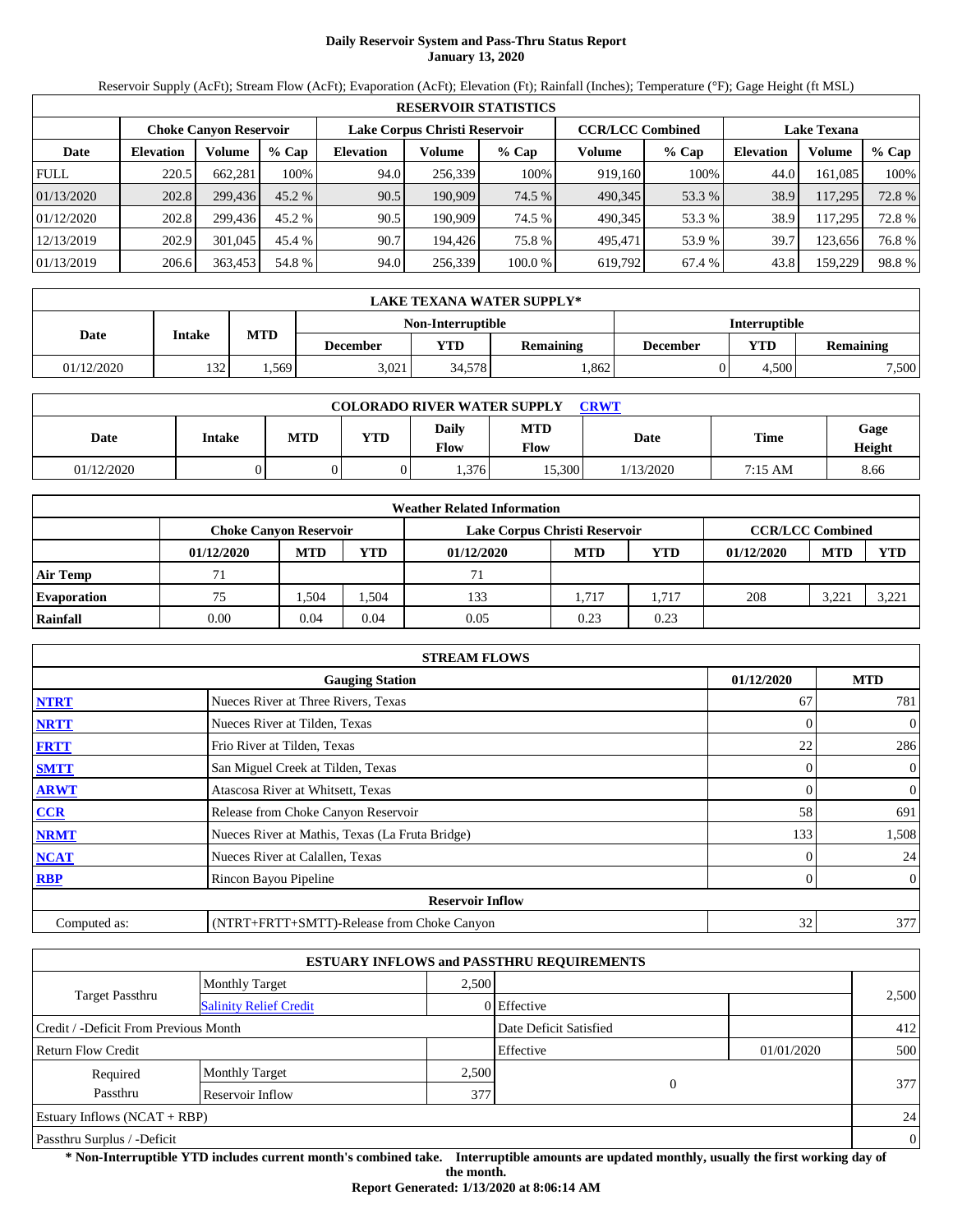# **Daily Reservoir System and Pass-Thru Status Report January 14, 2020**

Reservoir Supply (AcFt); Stream Flow (AcFt); Evaporation (AcFt); Elevation (Ft); Rainfall (Inches); Temperature (°F); Gage Height (ft MSL)

|             | <b>RESERVOIR STATISTICS</b> |                               |         |                  |                               |         |                         |         |                  |                    |        |  |
|-------------|-----------------------------|-------------------------------|---------|------------------|-------------------------------|---------|-------------------------|---------|------------------|--------------------|--------|--|
|             |                             | <b>Choke Canvon Reservoir</b> |         |                  | Lake Corpus Christi Reservoir |         | <b>CCR/LCC Combined</b> |         |                  | <b>Lake Texana</b> |        |  |
| Date        | <b>Elevation</b>            | <b>Volume</b>                 | $%$ Cap | <b>Elevation</b> | Volume                        | $%$ Cap | Volume                  | $%$ Cap | <b>Elevation</b> | Volume             | % Cap  |  |
| <b>FULL</b> | 220.5                       | 662.281                       | 100%    | 94.0             | 256,339                       | 100%    | 919,160                 | 100%    | 44.0             | 161.085            | 100%   |  |
| 01/14/2020  | 202.8                       | 299,436                       | 45.2 %  | 90.5             | 190,909                       | 74.5 %  | 490,345                 | 53.3 %  | 38.9             | 117,295            | 72.8 % |  |
| 01/13/2020  | 202.8                       | 299.436                       | 45.2 %  | 90.5             | 190.909                       | 74.5 %  | 490.345                 | 53.3 %  | 38.9             | 117.295            | 72.8%  |  |
| 12/14/2019  | 203.0                       | 302.657                       | 45.7 %  | 90.7             | 194.426                       | 75.8%   | 497.083                 | 54.1 %  | 39.6             | 122,849            | 76.3 % |  |
| 01/14/2019  | 206.5                       | 361,685                       | 54.6 %  | 94.0             | 256,339                       | 100.0 % | 618,024                 | 67.2 %  | 43.8             | 159,229            | 98.8%  |  |

|            | LAKE TEXANA WATER SUPPLY* |            |                 |                   |                  |          |                      |                  |  |  |  |
|------------|---------------------------|------------|-----------------|-------------------|------------------|----------|----------------------|------------------|--|--|--|
|            |                           |            |                 | Non-Interruptible |                  |          | <b>Interruptible</b> |                  |  |  |  |
| Date       | Intake                    | <b>MTD</b> | <b>December</b> | VTD-              | <b>Remaining</b> | December | YTD                  | <b>Remaining</b> |  |  |  |
| 01/13/2020 | 132                       | .701       | 3.021           | 34,578            | .862             |          | 4.500                | 7,500            |  |  |  |

| <b>COLORADO RIVER WATER SUPPLY</b><br><b>CRWT</b> |        |     |            |                      |                           |             |         |                |  |  |
|---------------------------------------------------|--------|-----|------------|----------------------|---------------------------|-------------|---------|----------------|--|--|
| Date                                              | Intake | MTD | <b>YTD</b> | Daily<br><b>Flow</b> | <b>MTD</b><br><b>Flow</b> | <b>Date</b> | Time    | Gage<br>Height |  |  |
| 01/13/2020                                        |        |     |            | 0.370                | 16.670                    | 1/14/2020   | 7:15 AM | 8.71           |  |  |

|                    |                               |            |            | <b>Weather Related Information</b> |            |            |                         |            |            |
|--------------------|-------------------------------|------------|------------|------------------------------------|------------|------------|-------------------------|------------|------------|
|                    | <b>Choke Canvon Reservoir</b> |            |            | Lake Corpus Christi Reservoir      |            |            | <b>CCR/LCC Combined</b> |            |            |
|                    | 01/13/2020                    | <b>MTD</b> | <b>YTD</b> | 01/13/2020                         | <b>MTD</b> | <b>YTD</b> | 01/13/2020              | <b>MTD</b> | <b>YTD</b> |
| <b>Air Temp</b>    | 65                            |            |            | 70                                 |            |            |                         |            |            |
| <b>Evaporation</b> |                               | .504       | 1.504      | 51                                 | l.768      | .768       |                         | 3,272      | 3,272      |
| Rainfall           | 0.10                          | 0.14       | 0.14       | 0.03                               | 0.26       | 0.26       |                         |            |            |

|              | <b>STREAM FLOWS</b>                             |            |                              |
|--------------|-------------------------------------------------|------------|------------------------------|
|              | <b>Gauging Station</b>                          | 01/13/2020 | <b>MTD</b>                   |
| <b>NTRT</b>  | Nueces River at Three Rivers, Texas             | 66         | 847                          |
| <b>NRTT</b>  | Nueces River at Tilden, Texas                   |            | $\boldsymbol{0}$<br>$\Omega$ |
| <b>FRTT</b>  | Frio River at Tilden, Texas                     | 24         | 311                          |
| <b>SMTT</b>  | San Miguel Creek at Tilden, Texas               |            | $\mathbf{0}$<br>0            |
| <b>ARWT</b>  | Atascosa River at Whitsett, Texas               |            | $\mathbf{0}$<br>0            |
| CCR          | Release from Choke Canyon Reservoir             | 58         | 748                          |
| <b>NRMT</b>  | Nueces River at Mathis, Texas (La Fruta Bridge) | 132        | 1,640                        |
| <b>NCAT</b>  | Nueces River at Calallen, Texas                 |            | 25                           |
| <b>RBP</b>   | Rincon Bayou Pipeline                           |            | $\overline{0}$<br>0          |
|              | <b>Reservoir Inflow</b>                         |            |                              |
| Computed as: | (NTRT+FRTT+SMTT)-Release from Choke Canyon      | 33         | 410                          |

|                                       |                               |       | <b>ESTUARY INFLOWS and PASSTHRU REQUIREMENTS</b> |            |                |
|---------------------------------------|-------------------------------|-------|--------------------------------------------------|------------|----------------|
|                                       | <b>Monthly Target</b>         | 2,500 |                                                  |            |                |
| <b>Target Passthru</b>                | <b>Salinity Relief Credit</b> |       | 0 Effective                                      |            | 2,500          |
| Credit / -Deficit From Previous Month |                               |       | Date Deficit Satisfied                           |            | 412            |
| <b>Return Flow Credit</b>             |                               |       | Effective                                        | 01/01/2020 | 500            |
| Required                              | <b>Monthly Target</b>         | 2,500 |                                                  |            |                |
| Passthru                              | Reservoir Inflow              | 410   | $\overline{0}$                                   |            | 410            |
| Estuary Inflows $(NCAT + RBP)$        |                               |       |                                                  |            | 25             |
| Passthru Surplus / -Deficit           |                               |       |                                                  |            | $\overline{0}$ |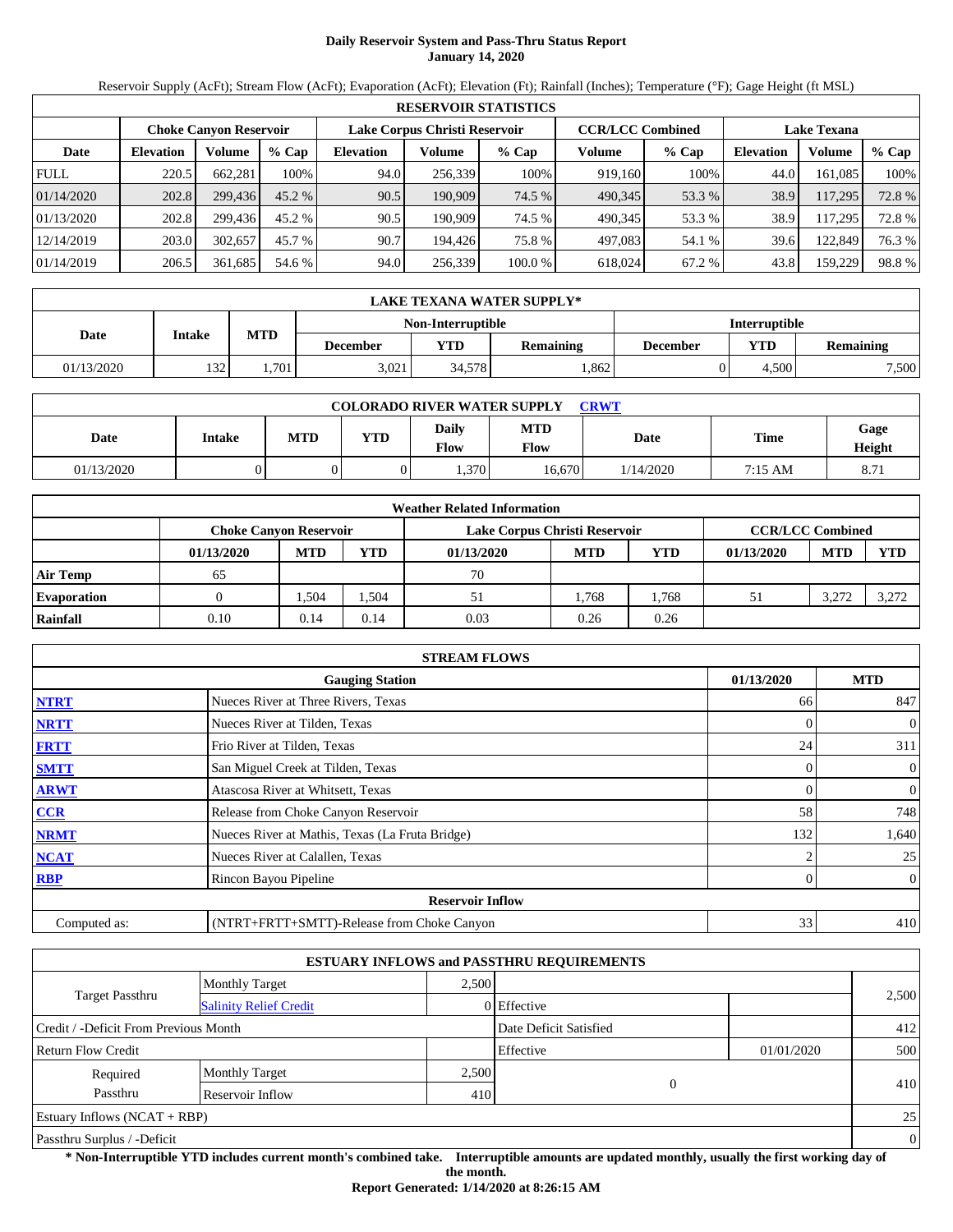# **Daily Reservoir System and Pass-Thru Status Report January 15, 2020**

Reservoir Supply (AcFt); Stream Flow (AcFt); Evaporation (AcFt); Elevation (Ft); Rainfall (Inches); Temperature (°F); Gage Height (ft MSL)

|             | <b>RESERVOIR STATISTICS</b> |                               |         |                  |                               |         |                         |         |                    |         |        |  |  |
|-------------|-----------------------------|-------------------------------|---------|------------------|-------------------------------|---------|-------------------------|---------|--------------------|---------|--------|--|--|
|             |                             | <b>Choke Canyon Reservoir</b> |         |                  | Lake Corpus Christi Reservoir |         | <b>CCR/LCC Combined</b> |         | <b>Lake Texana</b> |         |        |  |  |
| Date        | <b>Elevation</b>            | Volume                        | $%$ Cap | <b>Elevation</b> | Volume                        | $%$ Cap | Volume                  | $%$ Cap | <b>Elevation</b>   | Volume  | % Cap  |  |  |
| <b>FULL</b> | 220.5                       | 662.281                       | 100%    | 94.0             | 256.339                       | 100%    | 919.160                 | 100%    | 44.0               | 161.085 | 100%   |  |  |
| 01/15/2020  | 202.7                       | 297,831                       | 44.9 %  | 90.5             | 190,909                       | 74.5 %  | 488,740                 | 53.2 %  | 38.9               | 117,295 | 72.8%  |  |  |
| 01/14/2020  | 202.8                       | 299.436                       | 45.2 %  | 90.5             | 190.909                       | 74.5 %  | 490.345                 | 53.3 %  | 38.9               | 117.295 | 72.8%  |  |  |
| 12/15/2019  | 203.0                       | 302,657                       | 45.7 %  | 90.6             | 192.663                       | 75.2 %  | 495.320                 | 53.9 %  | 39.6               | 122,849 | 76.3 % |  |  |
| 01/15/2019  | 206.5                       | 361,685                       | 54.6 %  | 94.0             | 256,339                       | 100.0 % | 618.024                 | 67.2 %  | 43.8               | 159,229 | 98.8%  |  |  |

|            | LAKE TEXANA WATER SUPPLY* |            |                 |                   |                  |          |                      |                  |  |  |  |
|------------|---------------------------|------------|-----------------|-------------------|------------------|----------|----------------------|------------------|--|--|--|
|            |                           |            |                 | Non-Interruptible |                  |          | <b>Interruptible</b> |                  |  |  |  |
| Date       | Intake                    | <b>MTD</b> | <b>December</b> | VTD-              | <b>Remaining</b> | December | YTD                  | <b>Remaining</b> |  |  |  |
| 01/14/2020 | 132                       | .833       | 3.021           | 34,578            | .862             |          | 4.500                | 7,500            |  |  |  |

| <b>COLORADO RIVER WATER SUPPLY</b><br><b>CRWT</b> |        |     |            |                        |                           |             |         |                |  |  |
|---------------------------------------------------|--------|-----|------------|------------------------|---------------------------|-------------|---------|----------------|--|--|
| Date                                              | Intake | MTD | <b>YTD</b> | Daily<br>$F_{\rm low}$ | <b>MTD</b><br><b>Flow</b> | <b>Date</b> | Time    | Gage<br>Height |  |  |
| 01/14/2020                                        |        |     |            | .409 <sup>°</sup>      | 18,079                    | 1/15/2020   | 7:15 AM | 8.70           |  |  |

|                    | <b>Weather Related Information</b> |                                                                                           |            |            |            |            |            |            |            |  |  |  |
|--------------------|------------------------------------|-------------------------------------------------------------------------------------------|------------|------------|------------|------------|------------|------------|------------|--|--|--|
|                    |                                    | <b>CCR/LCC Combined</b><br>Lake Corpus Christi Reservoir<br><b>Choke Canvon Reservoir</b> |            |            |            |            |            |            |            |  |  |  |
|                    | 01/14/2020                         | <b>MTD</b>                                                                                | <b>YTD</b> | 01/14/2020 | <b>MTD</b> | <b>YTD</b> | 01/14/2020 | <b>MTD</b> | <b>YTD</b> |  |  |  |
| <b>Air Temp</b>    | 81                                 |                                                                                           |            | 84         |            |            |            |            |            |  |  |  |
| <b>Evaporation</b> | 84                                 | .588                                                                                      | 1.588      | 92         | 1.860      | .860       | 176        | 3.448      | 3.448      |  |  |  |
| Rainfall           | 0.01                               | 0.15                                                                                      | 0.15       | 0.00       | 0.26       | 0.26       |            |            |            |  |  |  |

|              | <b>STREAM FLOWS</b>                             |            |                |
|--------------|-------------------------------------------------|------------|----------------|
|              | <b>Gauging Station</b>                          | 01/14/2020 | <b>MTD</b>     |
| <b>NTRT</b>  | Nueces River at Three Rivers, Texas             | 66         | 913            |
| <b>NRTT</b>  | Nueces River at Tilden, Texas                   | 0          | $\mathbf{0}$   |
| <b>FRTT</b>  | Frio River at Tilden, Texas                     | 26         | 337            |
| <b>SMTT</b>  | San Miguel Creek at Tilden, Texas               | 0          | $\mathbf{0}$   |
| <b>ARWT</b>  | Atascosa River at Whitsett, Texas               | 0          | $\mathbf{0}$   |
| <b>CCR</b>   | Release from Choke Canyon Reservoir             | 58         | 806            |
| <b>NRMT</b>  | Nueces River at Mathis, Texas (La Fruta Bridge) | 119        | 1,760          |
| <b>NCAT</b>  | Nueces River at Calallen, Texas                 |            | 25             |
| <b>RBP</b>   | Rincon Bayou Pipeline                           | 0          | $\overline{0}$ |
|              | <b>Reservoir Inflow</b>                         |            |                |
| Computed as: | (NTRT+FRTT+SMTT)-Release from Choke Canyon      | 35         | 444            |

|                                       |                               |       | <b>ESTUARY INFLOWS and PASSTHRU REQUIREMENTS</b> |            |                |
|---------------------------------------|-------------------------------|-------|--------------------------------------------------|------------|----------------|
|                                       | <b>Monthly Target</b>         | 2,500 |                                                  |            |                |
| <b>Target Passthru</b>                | <b>Salinity Relief Credit</b> |       | 0 Effective                                      |            | 2,500          |
| Credit / -Deficit From Previous Month |                               |       | Date Deficit Satisfied                           |            | 412            |
| <b>Return Flow Credit</b>             |                               |       | Effective                                        | 01/01/2020 | 500            |
| Required                              | <b>Monthly Target</b>         | 2,500 |                                                  |            |                |
| Passthru                              | Reservoir Inflow              | 444   | $\overline{0}$                                   |            | 444            |
| Estuary Inflows $(NCAT + RBP)$        |                               |       |                                                  |            | 25             |
| Passthru Surplus / -Deficit           |                               |       |                                                  |            | $\overline{0}$ |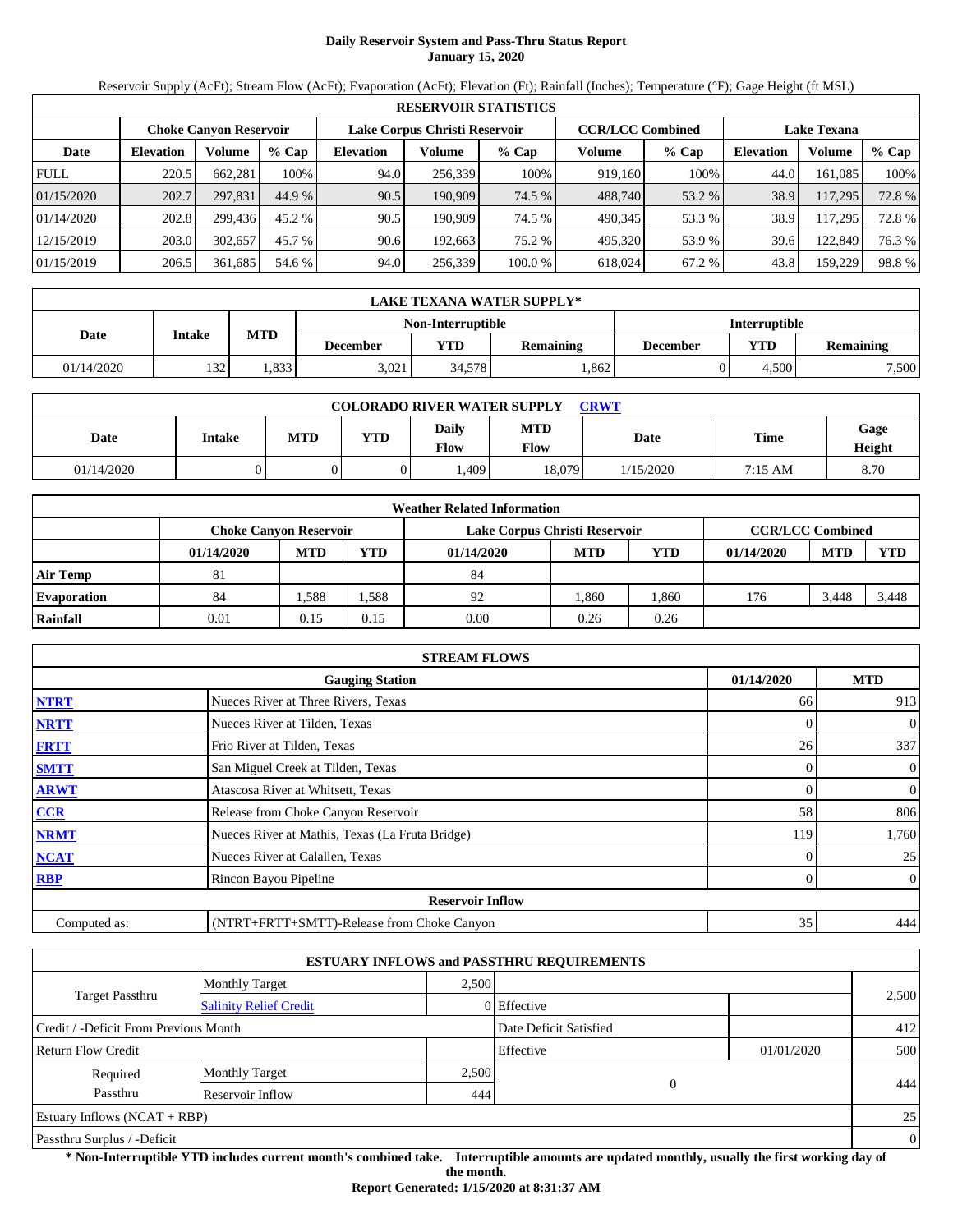# **Daily Reservoir System and Pass-Thru Status Report January 16, 2020**

Reservoir Supply (AcFt); Stream Flow (AcFt); Evaporation (AcFt); Elevation (Ft); Rainfall (Inches); Temperature (°F); Gage Height (ft MSL)

|             | <b>RESERVOIR STATISTICS</b> |                               |         |                  |                               |         |                         |         |                    |         |        |  |  |
|-------------|-----------------------------|-------------------------------|---------|------------------|-------------------------------|---------|-------------------------|---------|--------------------|---------|--------|--|--|
|             |                             | <b>Choke Canyon Reservoir</b> |         |                  | Lake Corpus Christi Reservoir |         | <b>CCR/LCC Combined</b> |         | <b>Lake Texana</b> |         |        |  |  |
| Date        | <b>Elevation</b>            | Volume                        | $%$ Cap | <b>Elevation</b> | Volume                        | $%$ Cap | Volume                  | $%$ Cap | <b>Elevation</b>   | Volume  | % Cap  |  |  |
| <b>FULL</b> | 220.5                       | 662.281                       | 100%    | 94.0             | 256.339                       | 100%    | 919.160                 | 100%    | 44.0               | 161,085 | 100%   |  |  |
| 01/16/2020  | 202.7                       | 297.831                       | 44.9 %  | 90.5             | 190.909                       | 74.5 %  | 488,740                 | 53.2 %  | 38.8               | 116,515 | 72.3 % |  |  |
| 01/15/2020  | 202.7                       | 297.831                       | 44.9 %  | 90.5             | 190.909                       | 74.5 %  | 488,740                 | 53.2 %  | 38.9               | 117.295 | 72.8 % |  |  |
| 12/16/2019  | 202.9                       | 301,045                       | 45.4 %  | 90.7             | 194.426                       | 75.8 %  | 495,471                 | 53.9 %  | 39.6               | 122,849 | 76.3 % |  |  |
| 01/16/2019  | 206.5                       | 361,685                       | 54.6 %  | 94.0             | 256,339                       | 100.0%  | 618,024                 | 67.2 %  | 43.8               | 159,229 | 98.8%  |  |  |

|            | LAKE TEXANA WATER SUPPLY* |            |                                                  |        |                  |                                     |       |       |  |  |  |
|------------|---------------------------|------------|--------------------------------------------------|--------|------------------|-------------------------------------|-------|-------|--|--|--|
|            |                           |            | <b>Interruptible</b><br><b>Non-Interruptible</b> |        |                  |                                     |       |       |  |  |  |
| Date       | Intake                    | <b>MTD</b> | <b>December</b>                                  | YTD    | <b>Remaining</b> | YTD<br><b>Remaining</b><br>December |       |       |  |  |  |
| 01/15/2020 | 1321                      | .964       | 3.021                                            | 34.578 | .862             |                                     | 4.500 | 7,500 |  |  |  |

| <b>COLORADO RIVER WATER SUPPLY</b><br><b>CRWT</b> |               |            |            |               |                    |           |             |                |  |  |
|---------------------------------------------------|---------------|------------|------------|---------------|--------------------|-----------|-------------|----------------|--|--|
| Date                                              | <b>Intake</b> | <b>MTD</b> | <b>YTD</b> | Daily<br>Flow | <b>MTD</b><br>Flow | Date      | <b>Time</b> | Gage<br>Height |  |  |
| 01/15/2020                                        |               |            |            | 0.390         | 19,469             | 1/16/2020 | 7:15 AM     | 8.90           |  |  |

|                    | <b>Weather Related Information</b> |                                                                                           |       |            |            |            |            |            |            |  |  |  |
|--------------------|------------------------------------|-------------------------------------------------------------------------------------------|-------|------------|------------|------------|------------|------------|------------|--|--|--|
|                    |                                    | <b>CCR/LCC Combined</b><br>Lake Corpus Christi Reservoir<br><b>Choke Canyon Reservoir</b> |       |            |            |            |            |            |            |  |  |  |
|                    | 01/15/2020                         | <b>MTD</b>                                                                                | YTD   | 01/15/2020 | <b>MTD</b> | <b>YTD</b> | 01/15/2020 | <b>MTD</b> | <b>YTD</b> |  |  |  |
| <b>Air Temp</b>    | 80                                 |                                                                                           |       | 80         |            |            |            |            |            |  |  |  |
| <b>Evaporation</b> | 84                                 | .672                                                                                      | 1,672 | 61         | 1.921      | .921       | 145        | 3,593      | 3,593      |  |  |  |
| Rainfall           | 0.00                               | 0.15                                                                                      | 0.15  | 0.01       | 0.27       | 0.27       |            |            |            |  |  |  |

|              | <b>STREAM FLOWS</b>                             |            |                |
|--------------|-------------------------------------------------|------------|----------------|
|              | <b>Gauging Station</b>                          | 01/15/2020 | <b>MTD</b>     |
| <b>NTRT</b>  | Nueces River at Three Rivers, Texas             | 66         | 980            |
| <b>NRTT</b>  | Nueces River at Tilden, Texas                   | 0          | $\mathbf{0}$   |
| <b>FRTT</b>  | Frio River at Tilden, Texas                     | 25         | 361            |
| <b>SMTT</b>  | San Miguel Creek at Tilden, Texas               | 0          | $\mathbf{0}$   |
| <b>ARWT</b>  | Atascosa River at Whitsett, Texas               | 0          | $\mathbf{0}$   |
| <b>CCR</b>   | Release from Choke Canyon Reservoir             | 58         | 863            |
| <b>NRMT</b>  | Nueces River at Mathis, Texas (La Fruta Bridge) | 96         | 1,856          |
| <b>NCAT</b>  | Nueces River at Calallen, Texas                 |            | 25             |
| <b>RBP</b>   | Rincon Bayou Pipeline                           | 0          | $\overline{0}$ |
|              | <b>Reservoir Inflow</b>                         |            |                |
| Computed as: | (NTRT+FRTT+SMTT)-Release from Choke Canyon      | 34         | 478            |

|                                                  |                       |       | <b>ESTUARY INFLOWS and PASSTHRU REQUIREMENTS</b> |            |                |
|--------------------------------------------------|-----------------------|-------|--------------------------------------------------|------------|----------------|
|                                                  | <b>Monthly Target</b> | 2.500 |                                                  |            |                |
| Target Passthru<br><b>Salinity Relief Credit</b> |                       |       | 0 Effective                                      |            | 2,500          |
| Credit / -Deficit From Previous Month            |                       |       | Date Deficit Satisfied                           |            | 412            |
| <b>Return Flow Credit</b>                        |                       |       | Effective                                        | 01/01/2020 | 500            |
| Required                                         | <b>Monthly Target</b> | 2,500 |                                                  |            |                |
| Passthru                                         | Reservoir Inflow      | 478   | $\Omega$                                         |            | 478            |
| Estuary Inflows $(NCAT + RBP)$                   |                       |       |                                                  |            | 25             |
| Passthru Surplus / -Deficit                      |                       |       |                                                  |            | $\overline{0}$ |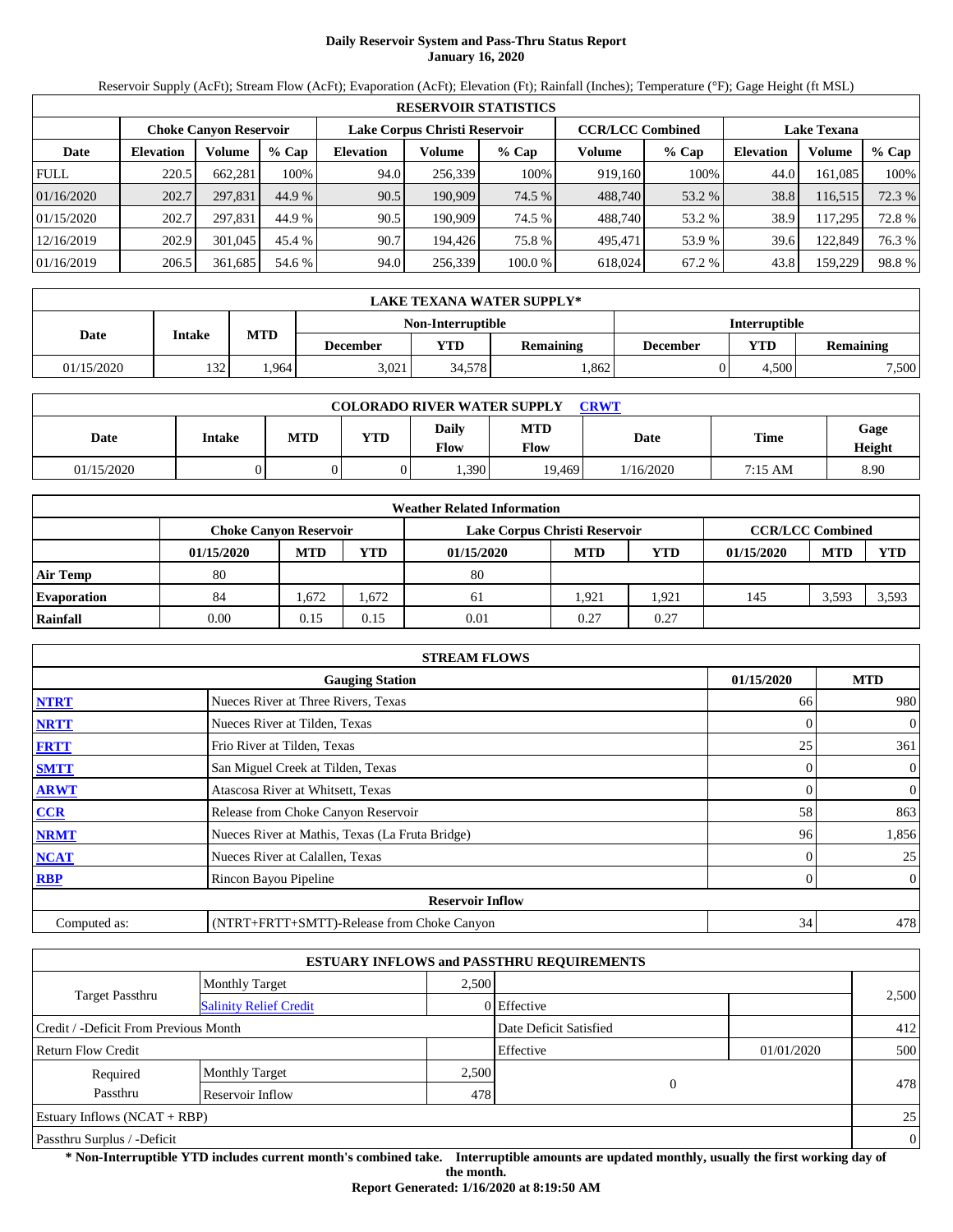# **Daily Reservoir System and Pass-Thru Status Report January 17, 2020**

Reservoir Supply (AcFt); Stream Flow (AcFt); Evaporation (AcFt); Elevation (Ft); Rainfall (Inches); Temperature (°F); Gage Height (ft MSL)

|             | <b>RESERVOIR STATISTICS</b> |                               |         |                  |                               |         |                         |         |                    |         |        |  |
|-------------|-----------------------------|-------------------------------|---------|------------------|-------------------------------|---------|-------------------------|---------|--------------------|---------|--------|--|
|             |                             | <b>Choke Canyon Reservoir</b> |         |                  | Lake Corpus Christi Reservoir |         | <b>CCR/LCC Combined</b> |         | <b>Lake Texana</b> |         |        |  |
| Date        | <b>Elevation</b>            | Volume                        | $%$ Cap | <b>Elevation</b> | Volume                        | $%$ Cap | Volume                  | $%$ Cap | <b>Elevation</b>   | Volume  | % Cap  |  |
| <b>FULL</b> | 220.5                       | 662.281                       | 100%    | 94.0             | 256.339                       | 100%    | 919.160                 | 100%    | 44.0               | 161.085 | 100%   |  |
| 01/17/2020  | 202.7                       | 297,831                       | 44.9 %  | 90.5             | 190,909                       | 74.5 %  | 488,740                 | 53.2 %  | 38.8               | 116,515 | 72.3 % |  |
| 01/16/2020  | 202.7                       | 297.831                       | 44.9 %  | 90.5             | 190.909                       | 74.5 %  | 488.740                 | 53.2 %  | 38.8               | 116,515 | 72.3 % |  |
| 12/17/2019  | 202.9                       | 301,045                       | 45.4 %  | 90.7             | 194.426                       | 75.8 %  | 495.471                 | 53.9 %  | 39.6               | 122,849 | 76.3 % |  |
| 01/17/2019  | 206.5                       | 361,685                       | 54.6 %  | 94.0             | 256,339                       | 100.0 % | 618.024                 | 67.2 %  | 43.8               | 159,229 | 98.8%  |  |

|                                                  | LAKE TEXANA WATER SUPPLY* |            |                 |        |                  |          |       |                  |  |  |  |
|--------------------------------------------------|---------------------------|------------|-----------------|--------|------------------|----------|-------|------------------|--|--|--|
| <b>Interruptible</b><br><b>Non-Interruptible</b> |                           |            |                 |        |                  |          |       |                  |  |  |  |
| Date                                             | Intake                    | <b>MTD</b> | <b>December</b> | YTD    | <b>Remaining</b> | December | YTD   | <b>Remaining</b> |  |  |  |
| 01/16/2020                                       | 1321                      | 2,097      | 3.021           | 34.578 | .862             |          | 4.500 | 7,500            |  |  |  |

| <b>COLORADO RIVER WATER SUPPLY</b><br><b>CRWT</b> |        |     |            |                             |                    |           |         |                |  |
|---------------------------------------------------|--------|-----|------------|-----------------------------|--------------------|-----------|---------|----------------|--|
| Date                                              | Intake | MTD | <b>YTD</b> | <b>Daily</b><br><b>Flow</b> | <b>MTD</b><br>Flow | Date      | Time    | Gage<br>Height |  |
| 01/16/2020                                        |        |     |            | .616                        | 21,085             | 1/17/2020 | 7:15 AM | 8.93           |  |

|                    |                               |            |            | <b>Weather Related Information</b> |            |            |                         |            |            |
|--------------------|-------------------------------|------------|------------|------------------------------------|------------|------------|-------------------------|------------|------------|
|                    | <b>Choke Canvon Reservoir</b> |            |            | Lake Corpus Christi Reservoir      |            |            | <b>CCR/LCC Combined</b> |            |            |
|                    | 01/16/2020                    | <b>MTD</b> | <b>YTD</b> | 01/16/2020                         | <b>MTD</b> | <b>YTD</b> | 01/16/2020              | <b>MTD</b> | <b>YTD</b> |
| <b>Air Temp</b>    | 78                            |            |            | 79                                 |            |            |                         |            |            |
| <b>Evaporation</b> | 103                           | . 775      | 1.775      | 153                                | 2.074      | 2.074      | 256                     | 3,849      | 3,849      |
| Rainfall           | 0.04                          | 0.19       | 0.19       | 0.06                               | 0.33       | 0.33       |                         |            |            |

|              | <b>STREAM FLOWS</b>                             |                |                |
|--------------|-------------------------------------------------|----------------|----------------|
|              | <b>Gauging Station</b>                          | 01/16/2020     | <b>MTD</b>     |
| <b>NTRT</b>  | Nueces River at Three Rivers, Texas             | 66             | 1,046          |
| <b>NRTT</b>  | Nueces River at Tilden, Texas                   |                | $\mathbf{0}$   |
| <b>FRTT</b>  | Frio River at Tilden, Texas                     | 27             | 388            |
| <b>SMTT</b>  | San Miguel Creek at Tilden, Texas               | $\overline{0}$ | $\overline{0}$ |
| <b>ARWT</b>  | Atascosa River at Whitsett, Texas               | $\Omega$       | $\mathbf{0}$   |
| <b>CCR</b>   | Release from Choke Canyon Reservoir             | 58             | 921            |
| <b>NRMT</b>  | Nueces River at Mathis, Texas (La Fruta Bridge) | 97             | 1,953          |
| <b>NCAT</b>  | Nueces River at Calallen, Texas                 |                | 25             |
| <b>RBP</b>   | Rincon Bayou Pipeline                           | $\Omega$       | $\overline{0}$ |
|              | <b>Reservoir Inflow</b>                         |                |                |
| Computed as: | (NTRT+FRTT+SMTT)-Release from Choke Canyon      | 35             | 513            |

|                                                         |                       |       | <b>ESTUARY INFLOWS and PASSTHRU REQUIREMENTS</b> |            |       |
|---------------------------------------------------------|-----------------------|-------|--------------------------------------------------|------------|-------|
|                                                         | <b>Monthly Target</b> | 2.500 |                                                  |            |       |
| <b>Target Passthru</b><br><b>Salinity Relief Credit</b> |                       |       | 0 Effective                                      |            | 2,500 |
| Credit / -Deficit From Previous Month                   |                       |       | Date Deficit Satisfied                           |            | 412   |
| <b>Return Flow Credit</b>                               |                       |       | Effective                                        | 01/01/2020 | 500   |
| Required                                                | <b>Monthly Target</b> | 2,500 |                                                  |            |       |
| Passthru                                                | Reservoir Inflow      | 513   | $\mathbf{0}$                                     |            | 513   |
| Estuary Inflows $(NCAT + RBP)$                          |                       |       |                                                  |            | 25    |
| Passthru Surplus / -Deficit                             |                       |       |                                                  |            | 424   |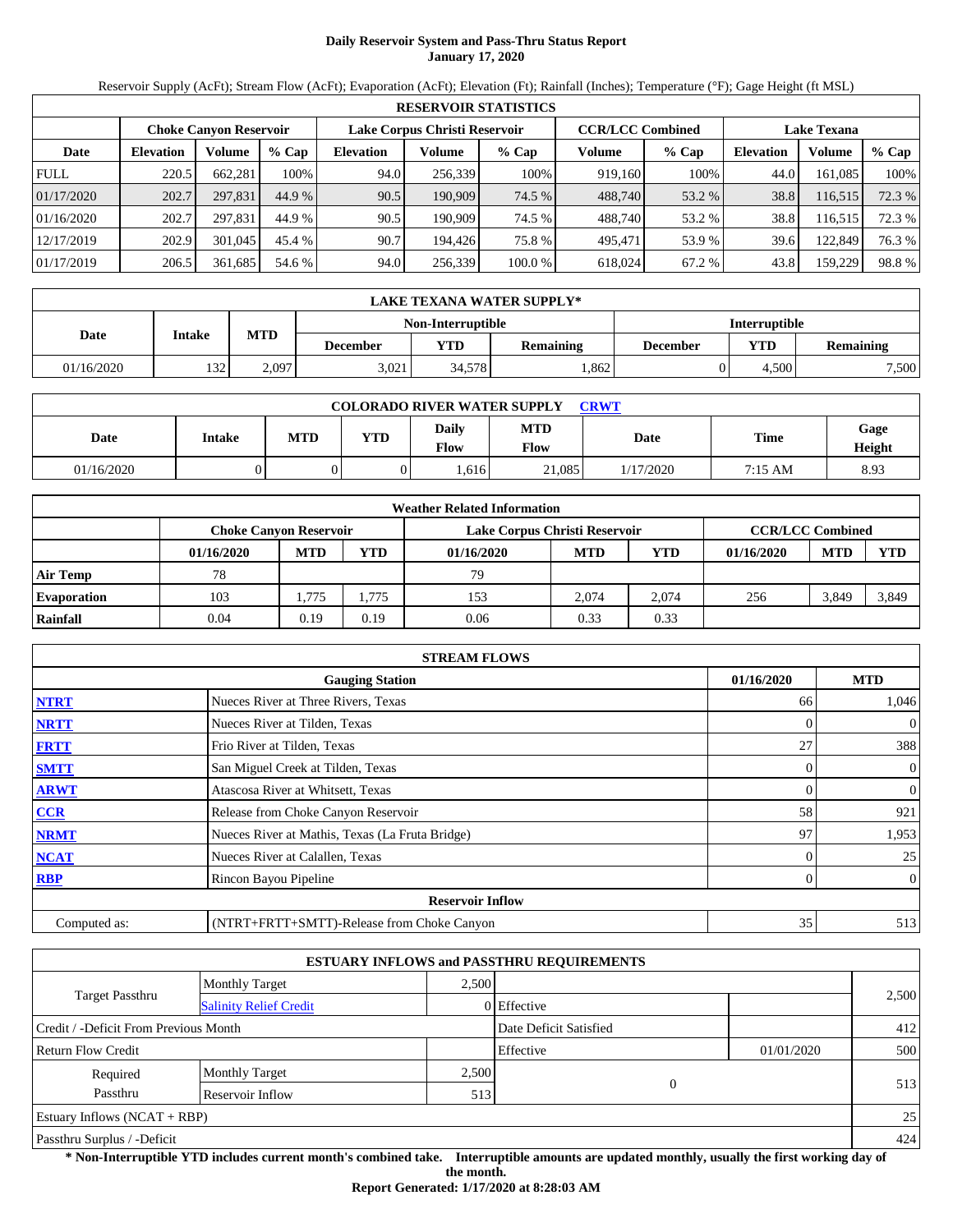# **Daily Reservoir System and Pass-Thru Status Report January 18, 2020**

Reservoir Supply (AcFt); Stream Flow (AcFt); Evaporation (AcFt); Elevation (Ft); Rainfall (Inches); Temperature (°F); Gage Height (ft MSL)

|             | <b>RESERVOIR STATISTICS</b> |                               |         |                               |         |         |                         |         |                    |         |        |  |
|-------------|-----------------------------|-------------------------------|---------|-------------------------------|---------|---------|-------------------------|---------|--------------------|---------|--------|--|
|             |                             | <b>Choke Canvon Reservoir</b> |         | Lake Corpus Christi Reservoir |         |         | <b>CCR/LCC Combined</b> |         | <b>Lake Texana</b> |         |        |  |
| Date        | <b>Elevation</b>            | Volume                        | $%$ Cap | <b>Elevation</b>              | Volume  | $%$ Cap | Volume                  | $%$ Cap | <b>Elevation</b>   | Volume  | % Cap  |  |
| <b>FULL</b> | 220.5                       | 662.281                       | 100%    | 94.0                          | 256,339 | 100%    | 919.160                 | 100%    | 44.0               | 161,085 | 100%   |  |
| 01/18/2020  | 202.8                       | 299,436                       | 45.2 %  | 90.5                          | 190.909 | 74.5 %  | 490.345                 | 53.3 %  | 38.8               | 116,515 | 72.3 % |  |
| 01/17/2020  | 202.7                       | 297.831                       | 44.9 %  | 90.5                          | 190.909 | 74.5 %  | 488.740                 | 53.2 %  | 38.8               | 116,515 | 72.3 % |  |
| 12/18/2019  | 202.9                       | 301,045                       | 45.4 %  | 90.8                          | 196.197 | 76.5 %  | 497.242                 | 54.1 %  | 39.6               | 122,849 | 76.3 % |  |
| 01/18/2019  | 206.6                       | 363,453                       | 54.8 %  | 94.0                          | 256,339 | 100.0 % | 619,792                 | 67.4 %  | 43.8               | 159,229 | 98.8%  |  |

|            | LAKE TEXANA WATER SUPPLY*                 |            |                 |        |                  |          |       |                  |  |  |  |
|------------|-------------------------------------------|------------|-----------------|--------|------------------|----------|-------|------------------|--|--|--|
|            | <b>Interruptible</b><br>Non-Interruptible |            |                 |        |                  |          |       |                  |  |  |  |
| Date       | Intake                                    | <b>MTD</b> | <b>December</b> | YTD    | <b>Remaining</b> | December | YTD   | <b>Remaining</b> |  |  |  |
| 01/17/2020 | 132                                       | 2,229      | 3.021           | 34.578 | .862             |          | 4.500 | 7,500            |  |  |  |

| <b>COLORADO RIVER WATER SUPPLY</b><br><b>CRWT</b> |        |     |            |                             |                    |           |             |                |  |
|---------------------------------------------------|--------|-----|------------|-----------------------------|--------------------|-----------|-------------|----------------|--|
| Date                                              | Intake | MTD | <b>YTD</b> | <b>Daily</b><br><b>Flow</b> | <b>MTD</b><br>Flow | Date      | <b>Time</b> | Gage<br>Height |  |
| 01/17/2020                                        |        |     |            | .588                        | 22,673             | 1/18/2020 | 7:15 AM     | 8.79           |  |

|                    |                               |            |       | <b>Weather Related Information</b> |            |            |                         |            |            |
|--------------------|-------------------------------|------------|-------|------------------------------------|------------|------------|-------------------------|------------|------------|
|                    | <b>Choke Canvon Reservoir</b> |            |       | Lake Corpus Christi Reservoir      |            |            | <b>CCR/LCC Combined</b> |            |            |
|                    | 01/17/2020                    | <b>MTD</b> | YTD   | 01/17/2020                         | <b>MTD</b> | <b>YTD</b> | 01/17/2020              | <b>MTD</b> | <b>YTD</b> |
| <b>Air Temp</b>    |                               |            |       | 76                                 |            |            |                         |            |            |
| <b>Evaporation</b> | 66                            | .841       | 1,841 | 71                                 | 2.145      | 2.145      | 137                     | 3,986      | 3,986      |
| Rainfall           | 0.16                          | 0.35       | 0.35  | 0.01                               | 0.34       | 0.34       |                         |            |            |

|              | <b>STREAM FLOWS</b>                             |                |                |
|--------------|-------------------------------------------------|----------------|----------------|
|              | <b>Gauging Station</b>                          | 01/17/2020     | <b>MTD</b>     |
| <b>NTRT</b>  | Nueces River at Three Rivers, Texas             | 66             | 1,112          |
| <b>NRTT</b>  | Nueces River at Tilden, Texas                   |                | $\mathbf{0}$   |
| <b>FRTT</b>  | Frio River at Tilden, Texas                     | 27             | 415            |
| <b>SMTT</b>  | San Miguel Creek at Tilden, Texas               | $\overline{0}$ | $\overline{0}$ |
| <b>ARWT</b>  | Atascosa River at Whitsett, Texas               | $\Omega$       | $\mathbf{0}$   |
| <b>CCR</b>   | Release from Choke Canyon Reservoir             | 58             | 979            |
| <b>NRMT</b>  | Nueces River at Mathis, Texas (La Fruta Bridge) | 87             | 2,040          |
| <b>NCAT</b>  | Nueces River at Calallen, Texas                 |                | 25             |
| <b>RBP</b>   | Rincon Bayou Pipeline                           | $\Omega$       | $\overline{0}$ |
|              | <b>Reservoir Inflow</b>                         |                |                |
| Computed as: | (NTRT+FRTT+SMTT)-Release from Choke Canyon      | 36             | 549            |

|                                       |                               |       | <b>ESTUARY INFLOWS and PASSTHRU REQUIREMENTS</b> |            |       |
|---------------------------------------|-------------------------------|-------|--------------------------------------------------|------------|-------|
|                                       | <b>Monthly Target</b>         | 2.500 |                                                  |            |       |
| <b>Target Passthru</b>                | <b>Salinity Relief Credit</b> |       | 0 Effective                                      |            | 2,500 |
| Credit / -Deficit From Previous Month |                               |       | Date Deficit Satisfied                           |            | 412   |
| <b>Return Flow Credit</b>             |                               |       | Effective                                        | 01/01/2020 | 500   |
| Required                              | <b>Monthly Target</b>         | 2,500 |                                                  |            |       |
| Passthru                              | Reservoir Inflow              | 549   | 0                                                |            | 549   |
| Estuary Inflows $(NCAT + RBP)$        |                               |       |                                                  |            | 25    |
| Passthru Surplus / -Deficit           |                               |       |                                                  |            | 388   |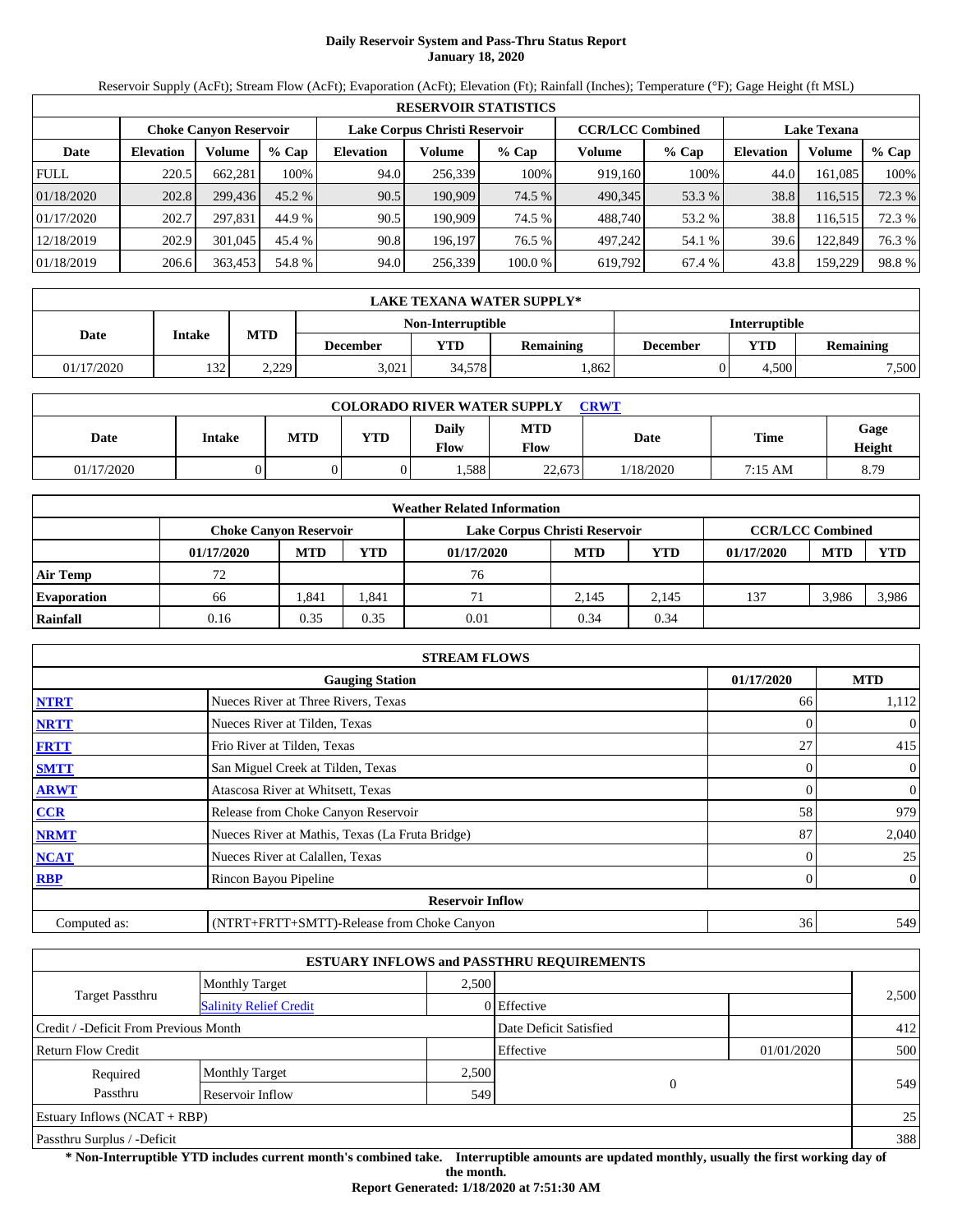# **Daily Reservoir System and Pass-Thru Status Report January 19, 2020**

Reservoir Supply (AcFt); Stream Flow (AcFt); Evaporation (AcFt); Elevation (Ft); Rainfall (Inches); Temperature (°F); Gage Height (ft MSL)

|             |                               |         |         |                  |                               | <b>RESERVOIR STATISTICS</b> |         |                         |                    |         |        |
|-------------|-------------------------------|---------|---------|------------------|-------------------------------|-----------------------------|---------|-------------------------|--------------------|---------|--------|
|             | <b>Choke Canyon Reservoir</b> |         |         |                  | Lake Corpus Christi Reservoir |                             |         | <b>CCR/LCC Combined</b> | <b>Lake Texana</b> |         |        |
| Date        | <b>Elevation</b>              | Volume  | $%$ Cap | <b>Elevation</b> | Volume                        | $%$ Cap                     | Volume  | $%$ Cap                 | <b>Elevation</b>   | Volume  | % Cap  |
| <b>FULL</b> | 220.5                         | 662.281 | 100%    | 94.0             | 256,339                       | 100%                        | 919.160 | 100%                    | 44.0               | 161.085 | 100%   |
| 01/19/2020  | 202.7                         | 297,831 | 44.9 %  | 90.6             | 192,663                       | 75.2 %                      | 490,494 | 53.4 %                  | 38.9               | 117,295 | 72.8 % |
| 01/18/2020  | 202.8                         | 299.436 | 45.2 %  | 90.5             | 190.909                       | 74.5 %                      | 490.345 | 53.3 %                  | 38.8               | 116,515 | 72.3 % |
| 12/19/2019  | 202.9                         | 301,045 | 45.4 %  | 90.6             | 192.663                       | 75.2 %                      | 493.708 | 53.7 %                  | 39.5               | 122,045 | 75.8%  |
| 01/19/2019  | 206.6                         | 363,453 | 54.8 %  | 94.0             | 256,339                       | 100.0 %                     | 619,792 | 67.4 %                  | 43.8               | 159,229 | 98.8%  |

|            | LAKE TEXANA WATER SUPPLY* |            |                 |                                                  |                  |          |       |                  |  |  |
|------------|---------------------------|------------|-----------------|--------------------------------------------------|------------------|----------|-------|------------------|--|--|
|            |                           |            |                 | <b>Interruptible</b><br><b>Non-Interruptible</b> |                  |          |       |                  |  |  |
| Date       | Intake                    | <b>MTD</b> | <b>December</b> | YTD                                              | <b>Remaining</b> | December | YTD   | <b>Remaining</b> |  |  |
| 01/18/2020 | 133                       | 2.361      | 3.021           | 34.578                                           | .862             |          | 4.500 | 7,500            |  |  |

| <b>COLORADO RIVER WATER SUPPLY</b><br><b>CRWT</b> |        |     |            |                             |                    |           |         |                |  |  |
|---------------------------------------------------|--------|-----|------------|-----------------------------|--------------------|-----------|---------|----------------|--|--|
| Date                                              | Intake | MTD | <b>YTD</b> | <b>Daily</b><br><b>Flow</b> | <b>MTD</b><br>Flow | Date      | Time    | Gage<br>Height |  |  |
| 01/18/2020                                        |        |     |            | .483                        | 24.155             | 1/19/2020 | 7:15 AM | 8.84           |  |  |

|                    |                               |            |            | <b>Weather Related Information</b> |            |                         |            |            |            |
|--------------------|-------------------------------|------------|------------|------------------------------------|------------|-------------------------|------------|------------|------------|
|                    | <b>Choke Canvon Reservoir</b> |            |            | Lake Corpus Christi Reservoir      |            | <b>CCR/LCC Combined</b> |            |            |            |
|                    | 01/18/2020                    | <b>MTD</b> | <b>YTD</b> | 01/18/2020                         | <b>MTD</b> | <b>YTD</b>              | 01/18/2020 | <b>MTD</b> | <b>YTD</b> |
| <b>Air Temp</b>    |                               |            |            | 77                                 |            |                         |            |            |            |
| <b>Evaporation</b> | 131                           | .972       | 1.972      | 195                                | 2.340      | 2.340                   | 326        | 4,312      | 4,312      |
| Rainfall           | 0.01                          | 0.36       | 0.36       | 0.00                               | 0.34       | 0.34                    |            |            |            |

|              | <b>STREAM FLOWS</b>                             |                |                |
|--------------|-------------------------------------------------|----------------|----------------|
|              | <b>Gauging Station</b>                          | 01/18/2020     | <b>MTD</b>     |
| <b>NTRT</b>  | Nueces River at Three Rivers, Texas             | 67             | 1,179          |
| <b>NRTT</b>  | Nueces River at Tilden, Texas                   |                | $\mathbf{0}$   |
| <b>FRTT</b>  | Frio River at Tilden, Texas                     | 30             | 445            |
| <b>SMTT</b>  | San Miguel Creek at Tilden, Texas               | $\overline{0}$ | $\mathbf{0}$   |
| <b>ARWT</b>  | Atascosa River at Whitsett, Texas               | $\Omega$       | $\mathbf{0}$   |
| <b>CCR</b>   | Release from Choke Canyon Reservoir             | 58             | 1,036          |
| <b>NRMT</b>  | Nueces River at Mathis, Texas (La Fruta Bridge) | 97             | 2,137          |
| <b>NCAT</b>  | Nueces River at Calallen, Texas                 |                | 25             |
| <b>RBP</b>   | Rincon Bayou Pipeline                           | $\Omega$       | $\overline{0}$ |
|              | <b>Reservoir Inflow</b>                         |                |                |
| Computed as: | (NTRT+FRTT+SMTT)-Release from Choke Canyon      | 39             | 588            |

|                                                  |                       |       | <b>ESTUARY INFLOWS and PASSTHRU REQUIREMENTS</b> |            |       |  |
|--------------------------------------------------|-----------------------|-------|--------------------------------------------------|------------|-------|--|
|                                                  | <b>Monthly Target</b> | 2.500 |                                                  |            |       |  |
| Target Passthru<br><b>Salinity Relief Credit</b> |                       |       | 0 Effective                                      |            | 2,500 |  |
| Credit / -Deficit From Previous Month            |                       |       | Date Deficit Satisfied                           |            | 412   |  |
| <b>Return Flow Credit</b>                        |                       |       | Effective                                        | 01/01/2020 | 500   |  |
| Required                                         | <b>Monthly Target</b> | 2,500 |                                                  |            |       |  |
| Passthru                                         | Reservoir Inflow      | 588   | $\Omega$                                         |            | 588   |  |
| Estuary Inflows $(NCAT + RBP)$                   |                       |       |                                                  |            | 25    |  |
| Passthru Surplus / -Deficit                      |                       |       |                                                  |            | 349   |  |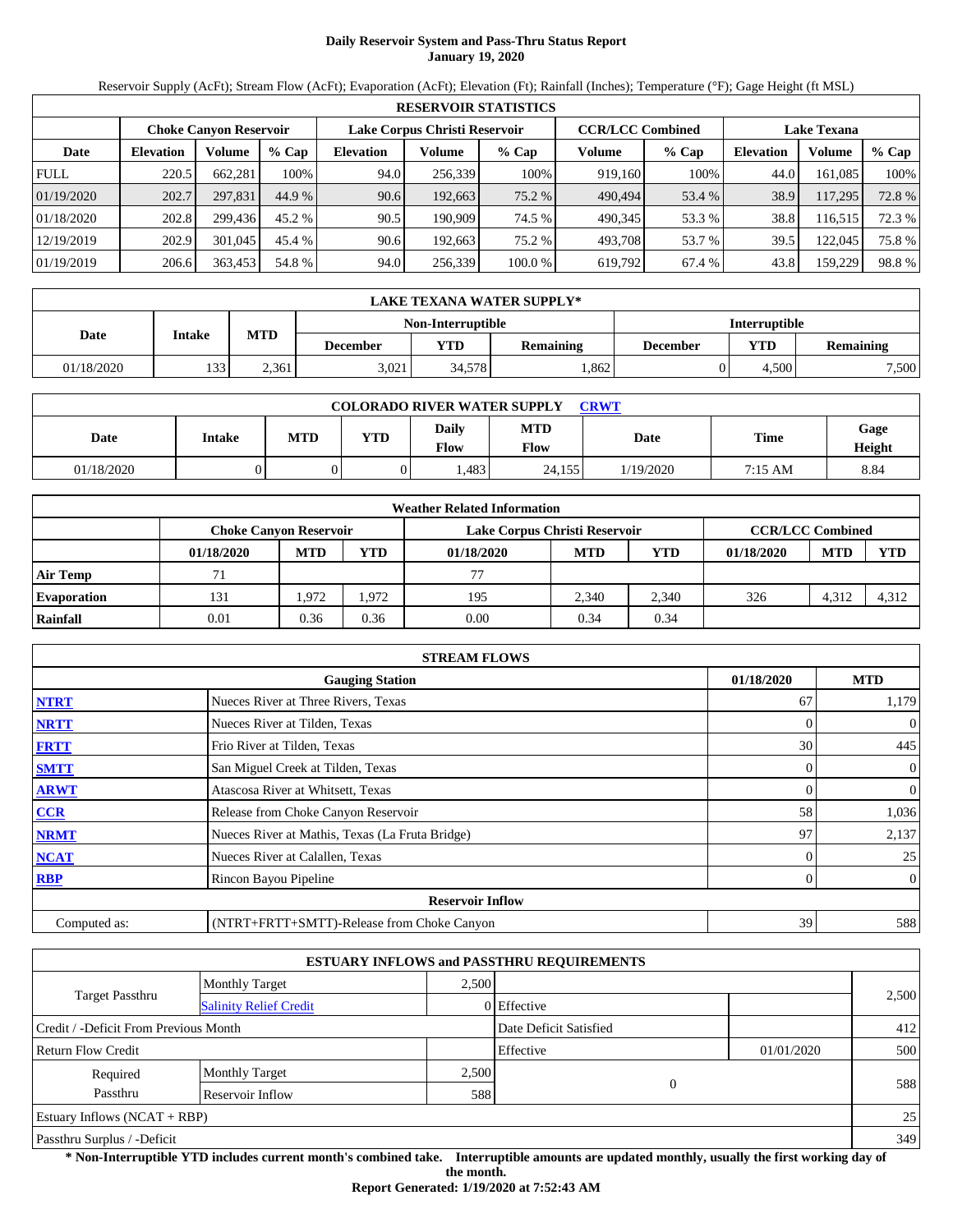# **Daily Reservoir System and Pass-Thru Status Report January 20, 2020**

Reservoir Supply (AcFt); Stream Flow (AcFt); Evaporation (AcFt); Elevation (Ft); Rainfall (Inches); Temperature (°F); Gage Height (ft MSL)

|             |                               |         |         |                  |                               | <b>RESERVOIR STATISTICS</b> |         |                         |                    |         |        |
|-------------|-------------------------------|---------|---------|------------------|-------------------------------|-----------------------------|---------|-------------------------|--------------------|---------|--------|
|             | <b>Choke Canyon Reservoir</b> |         |         |                  | Lake Corpus Christi Reservoir |                             |         | <b>CCR/LCC Combined</b> | <b>Lake Texana</b> |         |        |
| Date        | <b>Elevation</b>              | Volume  | $%$ Cap | <b>Elevation</b> | Volume                        | $%$ Cap                     | Volume  | % Cap                   | <b>Elevation</b>   | Volume  | % Cap  |
| <b>FULL</b> | 220.5                         | 662,281 | 100%    | 94.0             | 256.339                       | 100%                        | 919,160 | 100%                    | 44.0               | 161,085 | 100%   |
| 01/20/2020  | 202.7                         | 297,831 | 44.9 %  | 90.5             | 190.909                       | 74.5 %                      | 488,740 | 53.2 %                  | 38.9               | 117,295 | 72.8%  |
| 01/19/2020  | 202.7                         | 297.831 | 44.9 %  | 90.6             | 192.663                       | 75.2 %                      | 490.494 | 53.4 %                  | 38.9               | 117.295 | 72.8 % |
| 12/20/2019  | 202.9                         | 301,045 | 45.4 %  | 90.6             | 192.663                       | 75.2 %                      | 493.708 | 53.7 %                  | 39.5               | 122,045 | 75.8%  |
| 01/20/2019  | 206.6                         | 363,453 | 54.8 %  | 94.0             | 256,339                       | 100.0 %                     | 619,792 | 67.4 %                  | 43.8               | 159.229 | 98.8%  |

|            | LAKE TEXANA WATER SUPPLY* |            |                 |                          |                  |                      |       |                  |  |  |
|------------|---------------------------|------------|-----------------|--------------------------|------------------|----------------------|-------|------------------|--|--|
|            |                           |            |                 | <b>Non-Interruptible</b> |                  | <b>Interruptible</b> |       |                  |  |  |
| Date       | Intake                    | <b>MTD</b> | <b>December</b> | YTD                      | <b>Remaining</b> | December             | YTD   | <b>Remaining</b> |  |  |
| 01/19/2020 | 133                       | 2.494      | 3.021           | 34.578                   | .862             |                      | 4.500 | 7,500            |  |  |

| <b>COLORADO RIVER WATER SUPPLY</b><br><b>CRWT</b> |        |     |            |                               |                    |           |         |                |  |  |
|---------------------------------------------------|--------|-----|------------|-------------------------------|--------------------|-----------|---------|----------------|--|--|
| Date                                              | Intake | MTD | <b>YTD</b> | <b>Daily</b><br>$F_{\rm low}$ | <b>MTD</b><br>Flow | Date      | Time    | Gage<br>Height |  |  |
| 01/19/2020                                        |        |     |            | .528                          | 25.684             | 1/20/2020 | 7:15 AM | 8.89           |  |  |

|                    |                               |            |            | <b>Weather Related Information</b> |            |            |                         |            |            |
|--------------------|-------------------------------|------------|------------|------------------------------------|------------|------------|-------------------------|------------|------------|
|                    | <b>Choke Canvon Reservoir</b> |            |            | Lake Corpus Christi Reservoir      |            |            | <b>CCR/LCC Combined</b> |            |            |
|                    | 01/19/2020                    | <b>MTD</b> | <b>YTD</b> | 01/19/2020                         | <b>MTD</b> | <b>YTD</b> | 01/19/2020              | <b>MTD</b> | <b>YTD</b> |
| <b>Air Temp</b>    | 60                            |            |            | 62                                 |            |            |                         |            |            |
| <b>Evaporation</b> | 159                           | 2.131      | 2.131      | 41                                 | 2.381      | 2,381      | 200                     | 4,512      | 4.512      |
| Rainfall           | 0.00                          | 0.36       | 0.36       | 0.00                               | 0.34       | 0.34       |                         |            |            |

|              | <b>STREAM FLOWS</b>                             |                |                |
|--------------|-------------------------------------------------|----------------|----------------|
|              | <b>Gauging Station</b>                          | 01/19/2020     | <b>MTD</b>     |
| <b>NTRT</b>  | Nueces River at Three Rivers, Texas             | 65             | 1,244          |
| <b>NRTT</b>  | Nueces River at Tilden, Texas                   |                | $\mathbf{0}$   |
| <b>FRTT</b>  | Frio River at Tilden, Texas                     | 25             | 470            |
| <b>SMTT</b>  | San Miguel Creek at Tilden, Texas               | $\overline{0}$ | $\overline{0}$ |
| <b>ARWT</b>  | Atascosa River at Whitsett, Texas               | $\Omega$       | $\mathbf{0}$   |
| <b>CCR</b>   | Release from Choke Canyon Reservoir             | 58             | 1,094          |
| <b>NRMT</b>  | Nueces River at Mathis, Texas (La Fruta Bridge) | 118            | 2,255          |
| <b>NCAT</b>  | Nueces River at Calallen, Texas                 | 4              | 29             |
| <b>RBP</b>   | Rincon Bayou Pipeline                           | $\mathbf{0}$   | $\overline{0}$ |
|              | <b>Reservoir Inflow</b>                         |                |                |
| Computed as: | (NTRT+FRTT+SMTT)-Release from Choke Canyon      | 32             | 621            |

|                                       |                               |       | <b>ESTUARY INFLOWS and PASSTHRU REQUIREMENTS</b> |            |       |  |
|---------------------------------------|-------------------------------|-------|--------------------------------------------------|------------|-------|--|
|                                       | <b>Monthly Target</b>         | 2.500 |                                                  |            |       |  |
| <b>Target Passthru</b>                | <b>Salinity Relief Credit</b> |       | 0 Effective                                      |            | 2,500 |  |
| Credit / -Deficit From Previous Month |                               |       | Date Deficit Satisfied                           |            | 412   |  |
| <b>Return Flow Credit</b>             |                               |       | Effective                                        | 01/01/2020 | 500   |  |
| Required                              | <b>Monthly Target</b>         | 2,500 |                                                  |            |       |  |
| Passthru                              | Reservoir Inflow              | 621   | $\theta$                                         |            | 621   |  |
| Estuary Inflows $(NCAT + RBP)$        |                               |       |                                                  |            | 29    |  |
| Passthru Surplus / -Deficit           |                               |       |                                                  |            | 320   |  |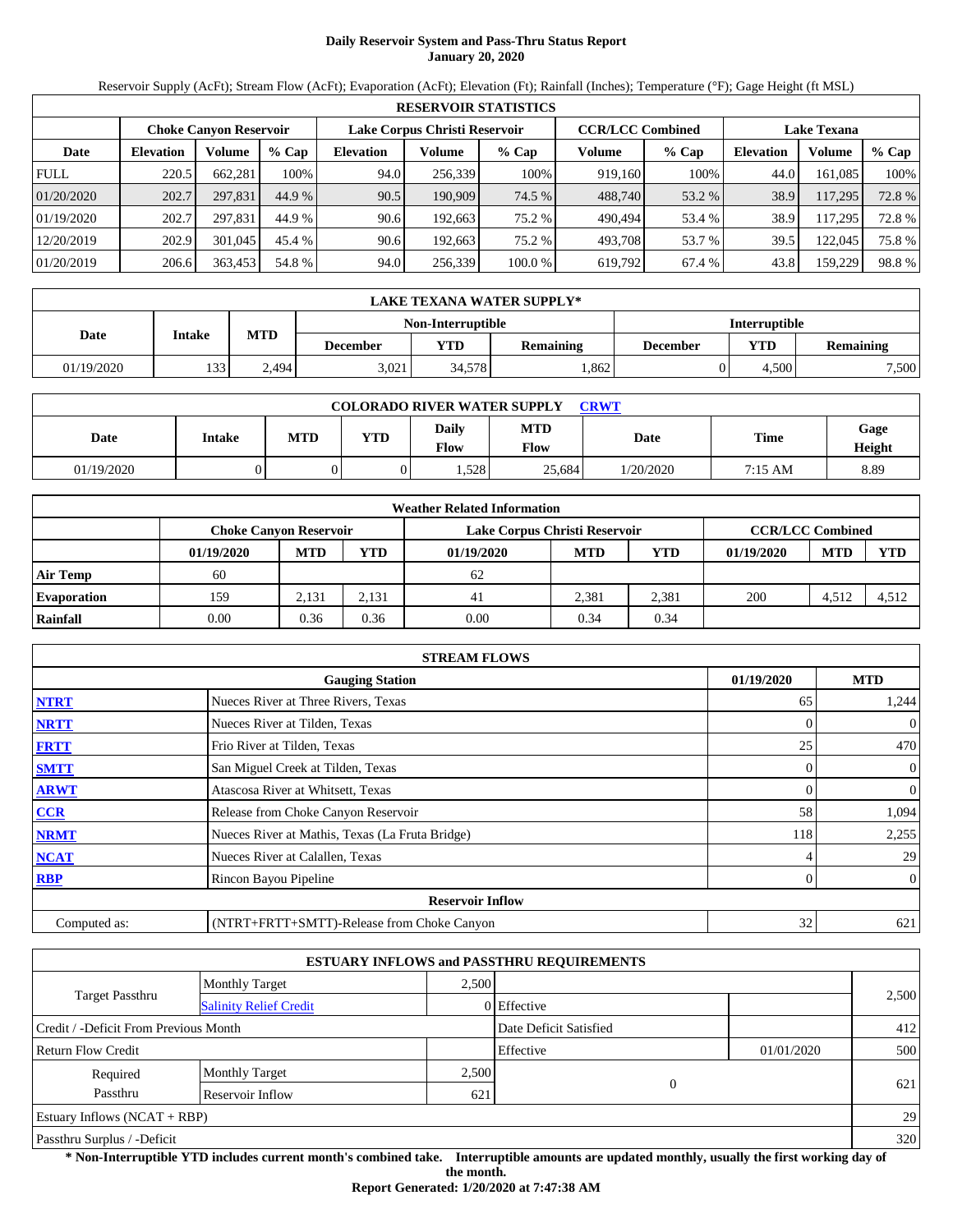# **Daily Reservoir System and Pass-Thru Status Report January 21, 2020**

Reservoir Supply (AcFt); Stream Flow (AcFt); Evaporation (AcFt); Elevation (Ft); Rainfall (Inches); Temperature (°F); Gage Height (ft MSL)

|             | <b>RESERVOIR STATISTICS</b> |                               |         |                  |                               |         |                         |         |                  |                    |        |
|-------------|-----------------------------|-------------------------------|---------|------------------|-------------------------------|---------|-------------------------|---------|------------------|--------------------|--------|
|             |                             | <b>Choke Canvon Reservoir</b> |         |                  | Lake Corpus Christi Reservoir |         | <b>CCR/LCC Combined</b> |         |                  | <b>Lake Texana</b> |        |
| Date        | <b>Elevation</b>            | <b>Volume</b>                 | $%$ Cap | <b>Elevation</b> | Volume                        | $%$ Cap | Volume                  | $%$ Cap | <b>Elevation</b> | Volume             | % Cap  |
| <b>FULL</b> | 220.5                       | 662.281                       | 100%    | 94.0             | 256,339                       | 100%    | 919,160                 | 100%    | 44.0             | 161.085            | 100%   |
| 01/21/2020  | 202.7                       | 297.831                       | 44.9 %  | 90.5             | 190,909                       | 74.5 %  | 488,740                 | 53.2 %  | 38.8             | 116,515            | 72.3 % |
| 01/20/2020  | 202.7                       | 297.831                       | 44.9 %  | 90.5             | 190.909                       | 74.5 %  | 488.740                 | 53.2 %  | 38.9             | 117.295            | 72.8 % |
| 12/21/2019  | 202.9                       | 301,045                       | 45.4 %  | 90.7             | 194.426                       | 75.8%   | 495.471                 | 53.9 %  | 39.5             | 122,045            | 75.8%  |
| 01/21/2019  | 206.5                       | 361,685                       | 54.6 %  | 94.0             | 256,339                       | 100.0 % | 618,024                 | 67.2 %  | 43.8             | 159,229            | 98.8%  |

|            | LAKE TEXANA WATER SUPPLY* |            |                 |                          |                  |                      |       |                  |  |  |  |
|------------|---------------------------|------------|-----------------|--------------------------|------------------|----------------------|-------|------------------|--|--|--|
|            |                           |            |                 | <b>Non-Interruptible</b> |                  | <b>Interruptible</b> |       |                  |  |  |  |
| Date       | Intake                    | <b>MTD</b> | <b>December</b> | YTD                      | <b>Remaining</b> | December             | YTD   | <b>Remaining</b> |  |  |  |
| 01/20/2020 | 133                       | 2.627      | 3.021           | 34.578                   | .862             |                      | 4.500 | 7,500            |  |  |  |

| <b>COLORADO RIVER WATER SUPPLY</b><br><b>CRWT</b> |        |     |            |                        |                           |             |         |                |  |  |
|---------------------------------------------------|--------|-----|------------|------------------------|---------------------------|-------------|---------|----------------|--|--|
| Date                                              | Intake | MTD | <b>VTD</b> | Daily<br>$F_{\rm low}$ | <b>MTD</b><br><b>Flow</b> | <b>Date</b> | Time    | Gage<br>Height |  |  |
| 01/20/2020                                        |        |     |            | .546                   | 27,230                    | 1/21/2020   | 7:15 AM | 8.80           |  |  |

|                    |            |                               |       | <b>Weather Related Information</b> |            |            |                         |            |            |
|--------------------|------------|-------------------------------|-------|------------------------------------|------------|------------|-------------------------|------------|------------|
|                    |            | <b>Choke Canyon Reservoir</b> |       | Lake Corpus Christi Reservoir      |            |            | <b>CCR/LCC Combined</b> |            |            |
|                    | 01/20/2020 | <b>MTD</b>                    | YTD   | 01/20/2020                         | <b>MTD</b> | <b>YTD</b> | 01/20/2020              | <b>MTD</b> | <b>YTD</b> |
| <b>Air Temp</b>    | 61         |                               |       | 62                                 |            |            |                         |            |            |
| <b>Evaporation</b> | 121        | 2.252                         | 2,252 | 194                                | 2.575      | 2.575      | 315                     | 4,827      | 4,827      |
| Rainfall           | 0.00       | 0.36                          | 0.36  | 0.00                               | 0.34       | 0.34       |                         |            |            |

|              | <b>STREAM FLOWS</b>                             |            |                |
|--------------|-------------------------------------------------|------------|----------------|
|              | <b>Gauging Station</b>                          | 01/20/2020 | <b>MTD</b>     |
| <b>NTRT</b>  | Nueces River at Three Rivers, Texas             | 65         | 1,309          |
| <b>NRTT</b>  | Nueces River at Tilden, Texas                   |            | $\overline{0}$ |
| <b>FRTT</b>  | Frio River at Tilden, Texas                     | 23         | 493            |
| <b>SMTT</b>  | San Miguel Creek at Tilden, Texas               | 0          | $\overline{0}$ |
| <b>ARWT</b>  | Atascosa River at Whitsett, Texas               | 0          | $\overline{0}$ |
| <b>CCR</b>   | Release from Choke Canyon Reservoir             | 58         | 1,151          |
| <b>NRMT</b>  | Nueces River at Mathis, Texas (La Fruta Bridge) | 111        | 2,366          |
| <b>NCAT</b>  | Nueces River at Calallen, Texas                 |            | 29             |
| <b>RBP</b>   | Rincon Bayou Pipeline                           | 0          | $\overline{0}$ |
|              | <b>Reservoir Inflow</b>                         |            |                |
| Computed as: | (NTRT+FRTT+SMTT)-Release from Choke Canyon      | 30         | 650            |

|                                       |                               |       | <b>ESTUARY INFLOWS and PASSTHRU REQUIREMENTS</b> |            |       |
|---------------------------------------|-------------------------------|-------|--------------------------------------------------|------------|-------|
|                                       | <b>Monthly Target</b>         | 2.500 |                                                  |            |       |
| <b>Target Passthru</b>                | <b>Salinity Relief Credit</b> |       | 0 Effective                                      |            | 2,500 |
| Credit / -Deficit From Previous Month |                               |       | Date Deficit Satisfied                           |            | 412   |
| <b>Return Flow Credit</b>             |                               |       | Effective                                        | 01/01/2020 | 500   |
| Required                              | <b>Monthly Target</b>         | 2,500 |                                                  |            |       |
| Passthru                              | Reservoir Inflow              | 650   | $\theta$                                         |            | 650   |
| Estuary Inflows $(NCAT + RBP)$        |                               |       |                                                  |            | 29    |
| Passthru Surplus / -Deficit           |                               |       |                                                  |            | 291   |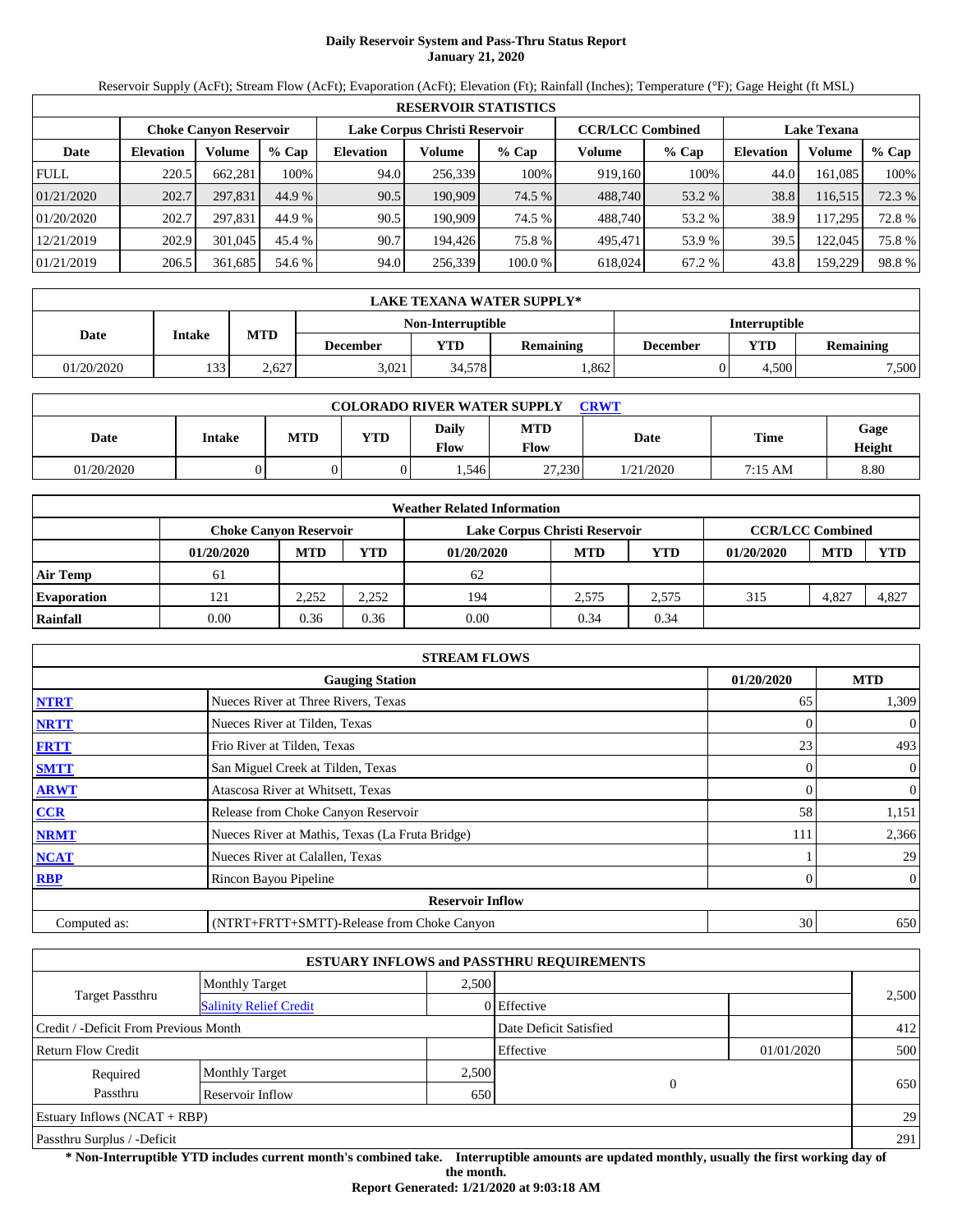# **Daily Reservoir System and Pass-Thru Status Report January 22, 2020**

Reservoir Supply (AcFt); Stream Flow (AcFt); Evaporation (AcFt); Elevation (Ft); Rainfall (Inches); Temperature (°F); Gage Height (ft MSL)

|             | <b>RESERVOIR STATISTICS</b>                                                               |         |         |                  |         |         |                    |         |                  |         |        |  |
|-------------|-------------------------------------------------------------------------------------------|---------|---------|------------------|---------|---------|--------------------|---------|------------------|---------|--------|--|
|             | <b>CCR/LCC Combined</b><br>Lake Corpus Christi Reservoir<br><b>Choke Canyon Reservoir</b> |         |         |                  |         |         | <b>Lake Texana</b> |         |                  |         |        |  |
| Date        | <b>Elevation</b>                                                                          | Volume  | $%$ Cap | <b>Elevation</b> | Volume  | $%$ Cap | Volume             | $%$ Cap | <b>Elevation</b> | Volume  | % Cap  |  |
| <b>FULL</b> | 220.5                                                                                     | 662.281 | 100%    | 94.0             | 256.339 | 100%    | 919.160            | 100%    | 44.0             | 161.085 | 100%   |  |
| 01/22/2020  | 202.7                                                                                     | 297,831 | 44.9 %  | 90.5             | 190,909 | 74.5 %  | 488,740            | 53.2 %  | 38.8             | 116,515 | 72.3 % |  |
| 01/21/2020  | 202.7                                                                                     | 297.831 | 44.9 %  | 90.5             | 190.909 | 74.5 %  | 488.740            | 53.2 %  | 38.8             | 116,515 | 72.3 % |  |
| 12/22/2019  | 202.9                                                                                     | 301,045 | 45.4 %  | 90.7             | 194.426 | 75.8 %  | 495.471            | 53.9 %  | 39.5             | 122,045 | 75.8 % |  |
| 01/22/2019  | 206.6                                                                                     | 363,453 | 54.8 %  | 94.0             | 256,339 | 100.0 % | 619,792            | 67.4 %  | 43.8             | 159,229 | 98.8%  |  |

|            | LAKE TEXANA WATER SUPPLY* |            |                 |                   |                  |                      |       |                  |  |  |  |
|------------|---------------------------|------------|-----------------|-------------------|------------------|----------------------|-------|------------------|--|--|--|
|            |                           |            |                 | Non-Interruptible |                  | <b>Interruptible</b> |       |                  |  |  |  |
| Date       | Intake                    | <b>MTD</b> | <b>December</b> | VTD               | <b>Remaining</b> | December             | YTD   | <b>Remaining</b> |  |  |  |
| 01/21/2020 | 133                       | 2,760      | 3.021           | 34,578            | .862             |                      | 4.500 | 7,500            |  |  |  |

| <b>COLORADO RIVER WATER SUPPLY</b><br><b>CRWT</b> |        |            |            |                      |                           |             |         |                |  |  |
|---------------------------------------------------|--------|------------|------------|----------------------|---------------------------|-------------|---------|----------------|--|--|
| Date                                              | Intake | <b>MTD</b> | <b>YTD</b> | Daily<br><b>Flow</b> | <b>MTD</b><br><b>Flow</b> | <b>Date</b> | Time    | Gage<br>Height |  |  |
| 01/21/2020                                        |        |            |            | .457                 | 28.687                    | 1/22/2020   | 7:15 AM | 8.84           |  |  |

|                    |                               |            |            | <b>Weather Related Information</b> |            |       |                         |            |            |
|--------------------|-------------------------------|------------|------------|------------------------------------|------------|-------|-------------------------|------------|------------|
|                    | <b>Choke Canyon Reservoir</b> |            |            | Lake Corpus Christi Reservoir      |            |       | <b>CCR/LCC Combined</b> |            |            |
|                    | 01/21/2020                    | <b>MTD</b> | <b>YTD</b> | 01/21/2020                         | <b>MTD</b> | YTD   | 01/21/2020              | <b>MTD</b> | <b>YTD</b> |
| Air Temp           | 65                            |            |            | 66                                 |            |       |                         |            |            |
| <b>Evaporation</b> | 140                           | 2.392      | 2,392      | 224                                | 2.799      | 2.799 | 364                     | 5,191      | 5,191      |
| Rainfall           | 0.19                          | 0.55       | 0.55       | 0.14                               | 0.48       | 0.48  |                         |            |            |

|              | <b>STREAM FLOWS</b>                             |                 |                |
|--------------|-------------------------------------------------|-----------------|----------------|
|              | <b>Gauging Station</b>                          | 01/21/2020      | <b>MTD</b>     |
| <b>NTRT</b>  | Nueces River at Three Rivers, Texas             | 65              | 1,373          |
| <b>NRTT</b>  | Nueces River at Tilden, Texas                   |                 | $\mathbf{0}$   |
| <b>FRTT</b>  | Frio River at Tilden, Texas                     | 21              | 514            |
| <b>SMTT</b>  | San Miguel Creek at Tilden, Texas               | $\overline{0}$  | $\overline{0}$ |
| <b>ARWT</b>  | Atascosa River at Whitsett, Texas               | $\Omega$        | $\mathbf{0}$   |
| <b>CCR</b>   | Release from Choke Canyon Reservoir             | 58              | 1,209          |
| <b>NRMT</b>  | Nueces River at Mathis, Texas (La Fruta Bridge) | 95              | 2,462          |
| <b>NCAT</b>  | Nueces River at Calallen, Texas                 |                 | 30             |
| <b>RBP</b>   | Rincon Bayou Pipeline                           |                 | $\overline{0}$ |
|              | <b>Reservoir Inflow</b>                         |                 |                |
| Computed as: | (NTRT+FRTT+SMTT)-Release from Choke Canyon      | 28 <sub>1</sub> | 679            |

|                                       |                               |       | <b>ESTUARY INFLOWS and PASSTHRU REQUIREMENTS</b> |            |       |
|---------------------------------------|-------------------------------|-------|--------------------------------------------------|------------|-------|
|                                       | <b>Monthly Target</b>         | 2.500 |                                                  |            |       |
| <b>Target Passthru</b>                | <b>Salinity Relief Credit</b> |       | 0 Effective                                      |            | 2,500 |
| Credit / -Deficit From Previous Month |                               |       | Date Deficit Satisfied                           |            | 412   |
| <b>Return Flow Credit</b>             |                               |       | Effective                                        | 01/01/2020 | 500   |
| Required                              | <b>Monthly Target</b>         | 2,500 |                                                  |            |       |
| Passthru                              | Reservoir Inflow              | 679   | $\Omega$                                         |            | 679   |
| <b>Estuary Inflows (NCAT + RBP)</b>   |                               |       |                                                  |            | 30    |
| Passthru Surplus / -Deficit           |                               |       |                                                  |            | 263   |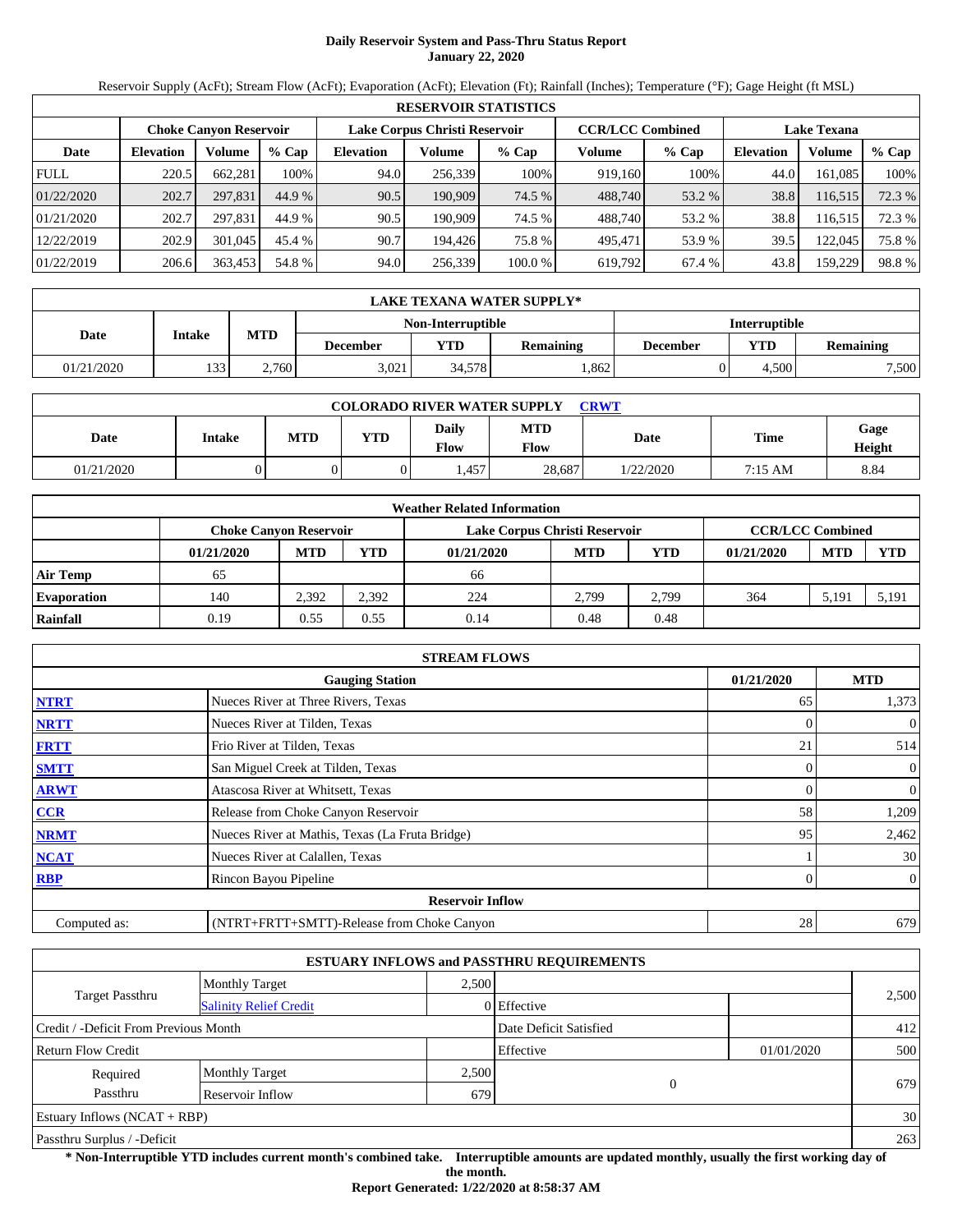# **Daily Reservoir System and Pass-Thru Status Report January 23, 2020**

Reservoir Supply (AcFt); Stream Flow (AcFt); Evaporation (AcFt); Elevation (Ft); Rainfall (Inches); Temperature (°F); Gage Height (ft MSL)

|             |                               |         |         |                  |                               | <b>RESERVOIR STATISTICS</b> |         |                         |                    |         |        |
|-------------|-------------------------------|---------|---------|------------------|-------------------------------|-----------------------------|---------|-------------------------|--------------------|---------|--------|
|             | <b>Choke Canyon Reservoir</b> |         |         |                  | Lake Corpus Christi Reservoir |                             |         | <b>CCR/LCC Combined</b> | <b>Lake Texana</b> |         |        |
| Date        | <b>Elevation</b>              | Volume  | $%$ Cap | <b>Elevation</b> | Volume                        | $%$ Cap                     | Volume  | $%$ Cap                 | <b>Elevation</b>   | Volume  | % Cap  |
| <b>FULL</b> | 220.5                         | 662.281 | 100%    | 94.0             | 256.339                       | 100%                        | 919.160 | 100%                    | 44.0               | 161.085 | 100%   |
| 01/23/2020  | 202.7                         | 297,831 | 44.9 %  | 90.5             | 190,909                       | 74.5 %                      | 488,740 | 53.2 %                  | 38.8               | 116,515 | 72.3 % |
| 01/22/2020  | 202.7                         | 297.831 | 44.9 %  | 90.5             | 190.909                       | 74.5 %                      | 488.740 | 53.2 %                  | 38.8               | 116,515 | 72.3 % |
| 12/23/2019  | 203.0                         | 302,657 | 45.7 %  | 90.7             | 194.426                       | 75.8 %                      | 497.083 | 54.1 %                  | 39.4               | 121.245 | 75.3 % |
| 01/23/2019  | 206.6                         | 363,453 | 54.8 %  | 94.0             | 256,339                       | 100.0 %                     | 619,792 | 67.4 %                  | 43.8               | 159,229 | 98.8%  |

|            | LAKE TEXANA WATER SUPPLY* |            |                 |        |                  |          |       |                      |  |  |
|------------|---------------------------|------------|-----------------|--------|------------------|----------|-------|----------------------|--|--|
|            | <b>Non-Interruptible</b>  |            |                 |        |                  |          |       | <b>Interruptible</b> |  |  |
| Date       | Intake                    | <b>MTD</b> | <b>December</b> | YTD    | <b>Remaining</b> | December | YTD   | <b>Remaining</b>     |  |  |
| 01/22/2020 | 133                       | 2,893      | 3.021           | 34.578 | .862             |          | 4.500 | 7,500                |  |  |

| <b>COLORADO RIVER WATER SUPPLY</b><br>CRWT |        |            |            |                      |                    |           |             |                |  |  |
|--------------------------------------------|--------|------------|------------|----------------------|--------------------|-----------|-------------|----------------|--|--|
| Date                                       | Intake | <b>MTD</b> | <b>YTD</b> | Daily<br><b>Flow</b> | <b>MTD</b><br>Flow | Date      | <b>Time</b> | Gage<br>Height |  |  |
| 01/22/2020                                 |        |            |            | .598                 | 30,285             | 1/23/2020 | 7:15 AM     | 9.13           |  |  |

|                    |                               |            |            | <b>Weather Related Information</b> |            |       |                         |            |            |
|--------------------|-------------------------------|------------|------------|------------------------------------|------------|-------|-------------------------|------------|------------|
|                    | <b>Choke Canyon Reservoir</b> |            |            | Lake Corpus Christi Reservoir      |            |       | <b>CCR/LCC Combined</b> |            |            |
|                    | 01/22/2020                    | <b>MTD</b> | <b>YTD</b> | 01/22/2020                         | <b>MTD</b> | YTD   | 01/22/2020              | <b>MTD</b> | <b>YTD</b> |
| <b>Air Temp</b>    | -61                           |            |            | 64                                 |            |       |                         |            |            |
| <b>Evaporation</b> | 19                            | 2.411      | 2.411      |                                    | 2.799      | 2.799 | 19                      | 5,210      | 5,210      |
| Rainfall           | 0.25                          | 0.80       | 0.80       | 0.29                               | 0.77       | 0.77  |                         |            |            |

|              | <b>STREAM FLOWS</b>                             |            |                |
|--------------|-------------------------------------------------|------------|----------------|
|              | <b>Gauging Station</b>                          | 01/22/2020 | <b>MTD</b>     |
| <b>NTRT</b>  | Nueces River at Three Rivers, Texas             | 65         | 1,439          |
| <b>NRTT</b>  | Nueces River at Tilden, Texas                   |            | $\overline{0}$ |
| <b>FRTT</b>  | Frio River at Tilden, Texas                     | 21         | 535            |
| <b>SMTT</b>  | San Miguel Creek at Tilden, Texas               | $\Omega$   | $\overline{0}$ |
| <b>ARWT</b>  | Atascosa River at Whitsett, Texas               |            | $\mathbf{0}$   |
| <b>CCR</b>   | Release from Choke Canyon Reservoir             | 58         | 1,266          |
| <b>NRMT</b>  | Nueces River at Mathis, Texas (La Fruta Bridge) | 101        | 2,563          |
| <b>NCAT</b>  | Nueces River at Calallen, Texas                 |            | 30             |
| <b>RBP</b>   | Rincon Bayou Pipeline                           | 0          | $\overline{0}$ |
|              | <b>Reservoir Inflow</b>                         |            |                |
| Computed as: | (NTRT+FRTT+SMTT)-Release from Choke Canyon      | 29         | 707            |

|                                       |                               |       | <b>ESTUARY INFLOWS and PASSTHRU REQUIREMENTS</b> |            |       |
|---------------------------------------|-------------------------------|-------|--------------------------------------------------|------------|-------|
|                                       | <b>Monthly Target</b>         | 2.500 |                                                  |            |       |
| <b>Target Passthru</b>                | <b>Salinity Relief Credit</b> |       | 0 Effective                                      |            | 2,500 |
| Credit / -Deficit From Previous Month |                               |       | Date Deficit Satisfied                           |            | 412   |
| <b>Return Flow Credit</b>             |                               |       | Effective                                        | 01/01/2020 | 500   |
| Required                              | <b>Monthly Target</b>         | 2,500 |                                                  |            |       |
| Passthru                              | Reservoir Inflow              | 707   | $\theta$                                         |            | 707   |
| Estuary Inflows $(NCAT + RBP)$        |                               |       |                                                  |            | 30    |
| Passthru Surplus / -Deficit           |                               |       |                                                  |            | 235   |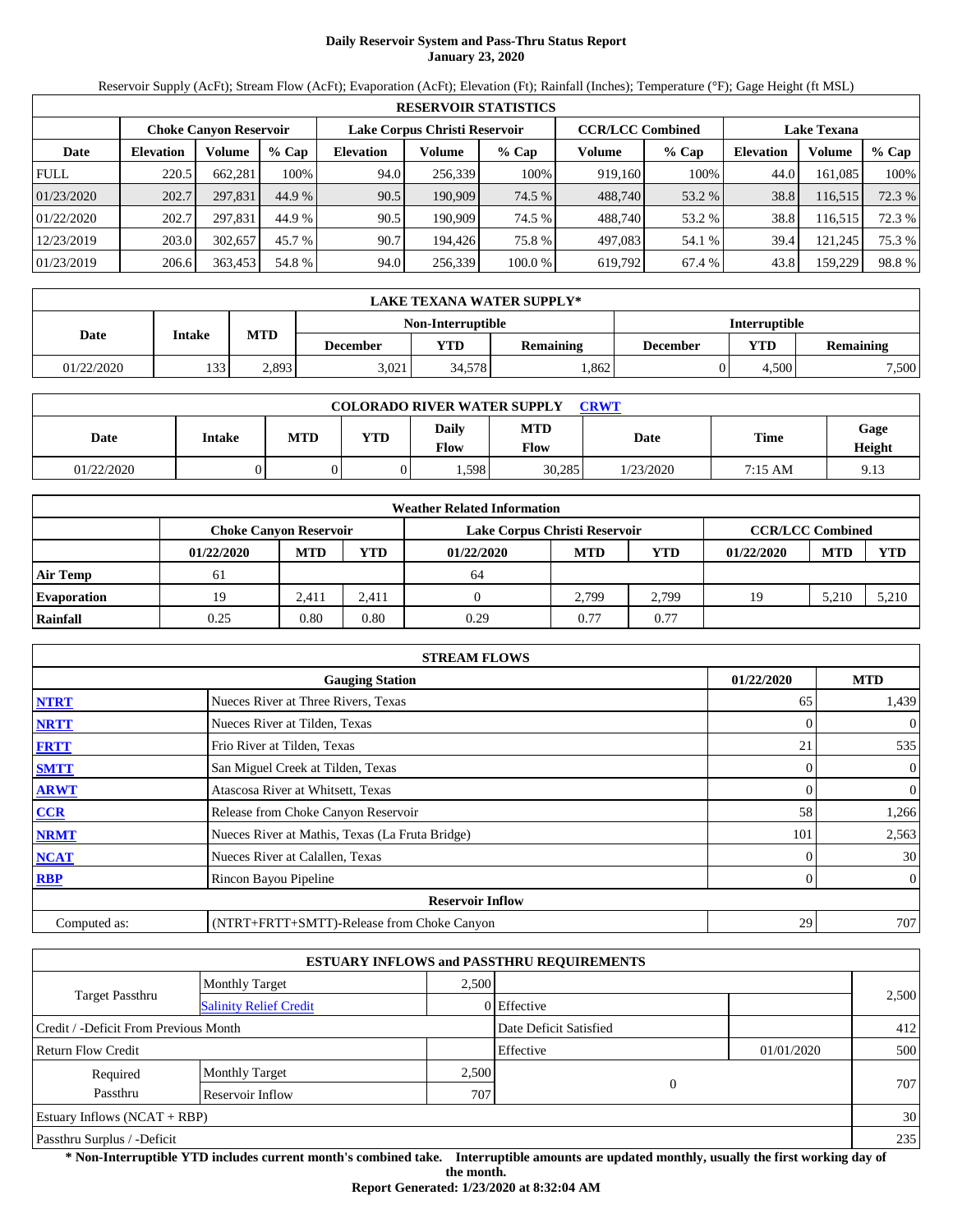# **Daily Reservoir System and Pass-Thru Status Report January 24, 2020**

Reservoir Supply (AcFt); Stream Flow (AcFt); Evaporation (AcFt); Elevation (Ft); Rainfall (Inches); Temperature (°F); Gage Height (ft MSL)

|             |                               |         |         |                  |                               | <b>RESERVOIR STATISTICS</b> |         |                         |                    |         |        |
|-------------|-------------------------------|---------|---------|------------------|-------------------------------|-----------------------------|---------|-------------------------|--------------------|---------|--------|
|             | <b>Choke Canyon Reservoir</b> |         |         |                  | Lake Corpus Christi Reservoir |                             |         | <b>CCR/LCC Combined</b> | <b>Lake Texana</b> |         |        |
| Date        | <b>Elevation</b>              | Volume  | $%$ Cap | <b>Elevation</b> | Volume                        | $%$ Cap                     | Volume  | $%$ Cap                 | <b>Elevation</b>   | Volume  | % Cap  |
| <b>FULL</b> | 220.5                         | 662.281 | 100%    | 94.0             | 256.339                       | 100%                        | 919.160 | 100%                    | 44.0               | 161.085 | 100%   |
| 01/24/2020  | 202.7                         | 297,831 | 44.9 %  | 90.5             | 190,909                       | 74.5 %                      | 488,740 | 53.2 %                  | 39.0               | 118.078 | 73.3 % |
| 01/23/2020  | 202.7                         | 297.831 | 44.9 %  | 90.5             | 190.909                       | 74.5 %                      | 488.740 | 53.2 %                  | 38.8               | 116,515 | 72.3 % |
| 12/24/2019  | 202.9                         | 301,045 | 45.4 %  | 90.7             | 194.426                       | 75.8 %                      | 495.471 | 53.9 %                  | 39.4               | 121.245 | 75.3 % |
| 01/24/2019  | 206.6                         | 363,453 | 54.8 %  | 94.0             | 256,339                       | 100.0 %                     | 619,792 | 67.4 %                  | 43.8               | 159,229 | 98.8%  |

|            | LAKE TEXANA WATER SUPPLY* |                                           |                 |        |                  |          |       |                  |  |  |
|------------|---------------------------|-------------------------------------------|-----------------|--------|------------------|----------|-------|------------------|--|--|
|            |                           | <b>Interruptible</b><br>Non-Interruptible |                 |        |                  |          |       |                  |  |  |
| Date       | Intake                    | <b>MTD</b>                                | <b>December</b> | VTD    | <b>Remaining</b> | December | YTD   | <b>Remaining</b> |  |  |
| 01/23/2020 | 133                       | 3.026                                     | 3.021           | 34,578 | .862             |          | 4.500 | 7,500            |  |  |

| <b>COLORADO RIVER WATER SUPPLY</b><br><b>CRWT</b> |        |     |            |                        |                           |             |         |                |  |  |
|---------------------------------------------------|--------|-----|------------|------------------------|---------------------------|-------------|---------|----------------|--|--|
| Date                                              | Intake | MTD | <b>YTD</b> | Daily<br>$F_{\rm low}$ | <b>MTD</b><br><b>Flow</b> | <b>Date</b> | Time    | Gage<br>Height |  |  |
| 01/23/2020                                        |        |     |            | .753                   | 32.038                    | 1/24/2020   | 7:15 AM | 8.98           |  |  |

|                    |                               |            |       | <b>Weather Related Information</b> |            |       |                         |            |            |
|--------------------|-------------------------------|------------|-------|------------------------------------|------------|-------|-------------------------|------------|------------|
|                    | <b>Choke Canvon Reservoir</b> |            |       | Lake Corpus Christi Reservoir      |            |       | <b>CCR/LCC Combined</b> |            |            |
|                    | 01/23/2020                    | <b>MTD</b> | YTD   | 01/23/2020                         | <b>MTD</b> | YTD   | 01/23/2020              | <b>MTD</b> | <b>YTD</b> |
| <b>Air Temp</b>    | 69                            |            |       | 70                                 |            |       |                         |            |            |
| <b>Evaporation</b> | 112                           | 2.523      | 2,523 | 163                                | 2.962      | 2.962 | 275                     | 5.485      | 5,485      |
| Rainfall           | 0.00                          | 0.80       | 0.80  | 0.00                               | 0.77       | 0.77  |                         |            |            |

|              | <b>STREAM FLOWS</b>                             |            |                |
|--------------|-------------------------------------------------|------------|----------------|
|              | <b>Gauging Station</b>                          | 01/23/2020 | <b>MTD</b>     |
| <b>NTRT</b>  | Nueces River at Three Rivers, Texas             | 65         | 1,504          |
| <b>NRTT</b>  | Nueces River at Tilden, Texas                   |            | $\overline{0}$ |
| <b>FRTT</b>  | Frio River at Tilden, Texas                     | 22         | 557            |
| <b>SMTT</b>  | San Miguel Creek at Tilden, Texas               | $\Omega$   | $\overline{0}$ |
| <b>ARWT</b>  | Atascosa River at Whitsett, Texas               |            | $\mathbf{0}$   |
| <b>CCR</b>   | Release from Choke Canyon Reservoir             | 58         | 1,324          |
| <b>NRMT</b>  | Nueces River at Mathis, Texas (La Fruta Bridge) | 114        | 2,676          |
| <b>NCAT</b>  | Nueces River at Calallen, Texas                 |            | 30             |
| <b>RBP</b>   | Rincon Bayou Pipeline                           | 0          | $\overline{0}$ |
|              | <b>Reservoir Inflow</b>                         |            |                |
| Computed as: | (NTRT+FRTT+SMTT)-Release from Choke Canyon      | 30         | 737            |

|                                                         |                       |       | <b>ESTUARY INFLOWS and PASSTHRU REQUIREMENTS</b> |            |       |  |
|---------------------------------------------------------|-----------------------|-------|--------------------------------------------------|------------|-------|--|
|                                                         | <b>Monthly Target</b> | 2.500 |                                                  |            |       |  |
| <b>Target Passthru</b><br><b>Salinity Relief Credit</b> |                       |       | 0 Effective                                      |            | 2,500 |  |
| Credit / -Deficit From Previous Month                   |                       |       | Date Deficit Satisfied                           |            | 412   |  |
| <b>Return Flow Credit</b>                               |                       |       | Effective                                        | 01/01/2020 | 500   |  |
| Required                                                | <b>Monthly Target</b> | 2,500 |                                                  |            |       |  |
| Passthru                                                | Reservoir Inflow      | 737   | $\theta$                                         |            | 737   |  |
| Estuary Inflows $(NCAT + RBP)$                          |                       |       |                                                  |            | 30    |  |
| Passthru Surplus / -Deficit                             |                       |       |                                                  |            | 205   |  |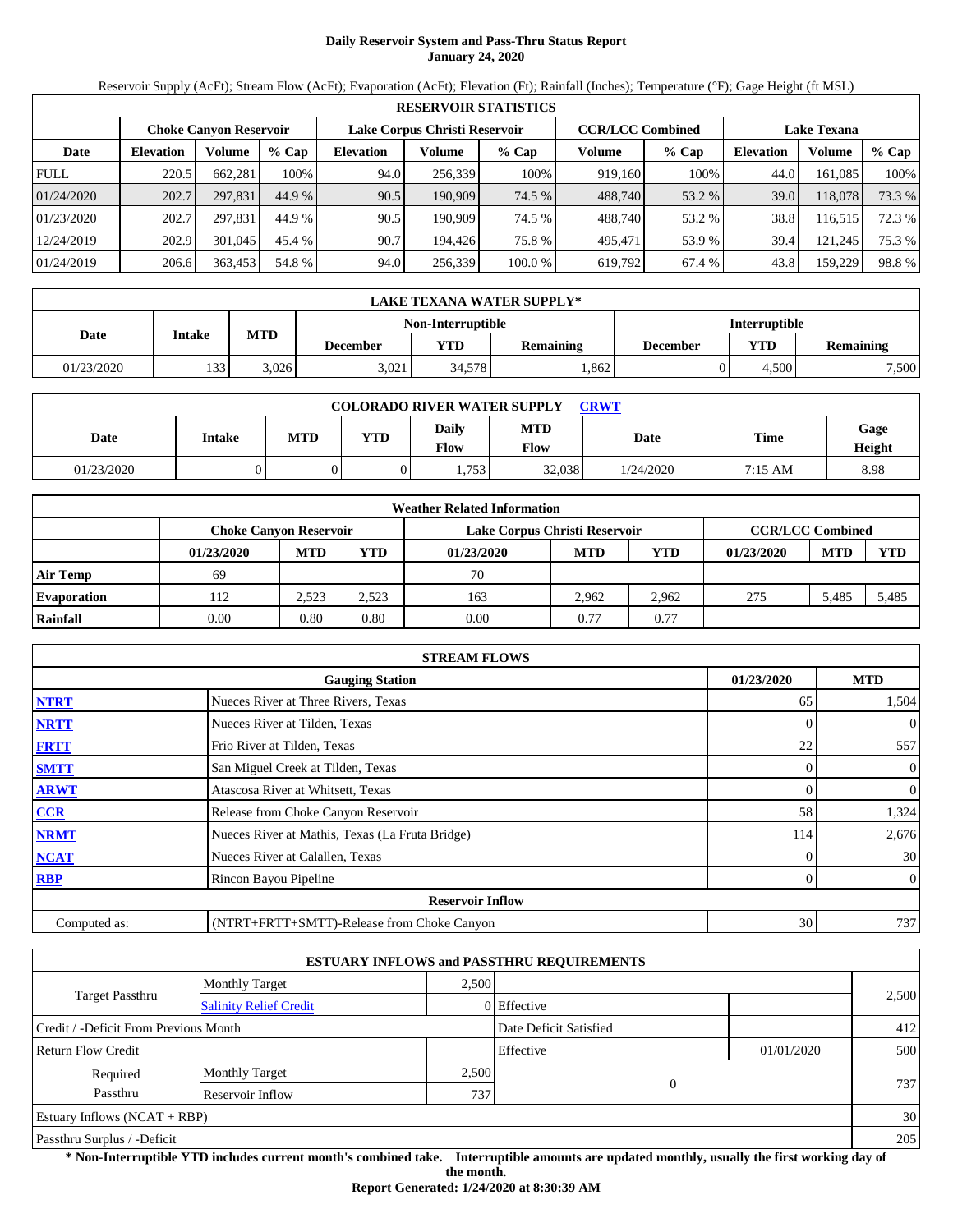# **Daily Reservoir System and Pass-Thru Status Report January 25, 2020**

Reservoir Supply (AcFt); Stream Flow (AcFt); Evaporation (AcFt); Elevation (Ft); Rainfall (Inches); Temperature (°F); Gage Height (ft MSL)

|             | <b>RESERVOIR STATISTICS</b> |                               |         |                  |                               |         |                         |         |                  |                    |        |  |
|-------------|-----------------------------|-------------------------------|---------|------------------|-------------------------------|---------|-------------------------|---------|------------------|--------------------|--------|--|
|             |                             | <b>Choke Canyon Reservoir</b> |         |                  | Lake Corpus Christi Reservoir |         | <b>CCR/LCC Combined</b> |         |                  | <b>Lake Texana</b> |        |  |
| Date        | <b>Elevation</b>            | Volume                        | $%$ Cap | <b>Elevation</b> | Volume                        | $%$ Cap | Volume                  | $%$ Cap | <b>Elevation</b> | Volume             | % Cap  |  |
| <b>FULL</b> | 220.5                       | 662.281                       | 100%    | 94.0             | 256,339                       | 100%    | 919,160                 | 100%    | 44.0             | 161.085            | 100%   |  |
| 01/25/2020  | 202.7                       | 297,831                       | 44.9 %  | 90.4             | 189,164                       | 73.8 %  | 486,995                 | 53.0 %  | 39.0             | 118,078            | 73.3 % |  |
| 01/24/2020  | 202.7                       | 297.831                       | 44.9 %  | 90.5             | 190.909                       | 74.5 %  | 488.740                 | 53.2 %  | 39.0             | 118.078            | 73.3 % |  |
| 12/25/2019  | 202.9                       | 301,045                       | 45.4 %  | 90.7             | 194.426                       | 75.8 %  | 495.471                 | 53.9 %  | 39.4             | 121,245            | 75.3 % |  |
| 01/25/2019  | 206.6                       | 363,453                       | 54.8 %  | 94.0             | 256,339                       | 100.0 % | 619,792                 | 67.4 %  | 43.8             | 159,229            | 98.8%  |  |

|            | <b>LAKE TEXANA WATER SUPPLY*</b> |            |                 |                   |           |                      |       |           |  |  |  |
|------------|----------------------------------|------------|-----------------|-------------------|-----------|----------------------|-------|-----------|--|--|--|
|            |                                  |            |                 | Non-Interruptible |           | <b>Interruptible</b> |       |           |  |  |  |
| Date       | <b>Intake</b>                    | <b>MTD</b> | <b>December</b> | YTD               | Remaining | December             | YTD   | Remaining |  |  |  |
| 01/24/2020 | 133                              | 3,159      | 3,021           | 34.578            | .862      |                      | 4.500 | 7,500     |  |  |  |

| <b>COLORADO RIVER WATER SUPPLY</b><br>CRWT |        |     |            |                      |             |           |             |                |  |  |
|--------------------------------------------|--------|-----|------------|----------------------|-------------|-----------|-------------|----------------|--|--|
| Date                                       | Intake | MTD | <b>YTD</b> | Daily<br><b>Flow</b> | MTD<br>Flow | Date      | <b>Time</b> | Gage<br>Height |  |  |
| 01/24/2020                                 |        |     |            | .632                 | 33,670      | 1/25/2020 | 7:15 AM     | 8.90           |  |  |

|                    |                               |            |            | <b>Weather Related Information</b> |            |            |                         |            |            |
|--------------------|-------------------------------|------------|------------|------------------------------------|------------|------------|-------------------------|------------|------------|
|                    | <b>Choke Canvon Reservoir</b> |            |            | Lake Corpus Christi Reservoir      |            |            | <b>CCR/LCC Combined</b> |            |            |
|                    | 01/24/2020                    | <b>MTD</b> | <b>YTD</b> | 01/24/2020                         | <b>MTD</b> | <b>YTD</b> | 01/24/2020              | <b>MTD</b> | <b>YTD</b> |
| <b>Air Temp</b>    | 68                            |            |            | 68                                 |            |            |                         |            |            |
| <b>Evaporation</b> | 121                           | 2.644      | 2.644      | 51                                 | 3.013      | 3.013      | 172                     | 5,657      | 5,657      |
| Rainfall           | 0.00                          | 0.80       | 0.80       | 0.00                               | 0.77       | 0.77       |                         |            |            |

|              | <b>STREAM FLOWS</b>                             |                |                |
|--------------|-------------------------------------------------|----------------|----------------|
|              | <b>Gauging Station</b>                          | 01/24/2020     | <b>MTD</b>     |
| <b>NTRT</b>  | Nueces River at Three Rivers, Texas             | 63             | 1,567          |
| <b>NRTT</b>  | Nueces River at Tilden, Texas                   |                | $\mathbf{0}$   |
| <b>FRTT</b>  | Frio River at Tilden, Texas                     | 23             | 580            |
| <b>SMTT</b>  | San Miguel Creek at Tilden, Texas               | $\overline{0}$ | $\overline{0}$ |
| <b>ARWT</b>  | Atascosa River at Whitsett, Texas               | $\Omega$       | $\mathbf{0}$   |
| <b>CCR</b>   | Release from Choke Canyon Reservoir             | 58             | 1,382          |
| <b>NRMT</b>  | Nueces River at Mathis, Texas (La Fruta Bridge) | 105            | 2,782          |
| <b>NCAT</b>  | Nueces River at Calallen, Texas                 |                | 30             |
| <b>RBP</b>   | Rincon Bayou Pipeline                           | $\mathbf{0}$   | $\overline{0}$ |
|              | <b>Reservoir Inflow</b>                         |                |                |
| Computed as: | (NTRT+FRTT+SMTT)-Release from Choke Canyon      | 29             | 766            |

|                                       |                               |       | <b>ESTUARY INFLOWS and PASSTHRU REQUIREMENTS</b> |            |       |
|---------------------------------------|-------------------------------|-------|--------------------------------------------------|------------|-------|
|                                       | <b>Monthly Target</b>         | 2.500 |                                                  |            |       |
| <b>Target Passthru</b>                | <b>Salinity Relief Credit</b> |       | 0 Effective                                      |            | 2,500 |
| Credit / -Deficit From Previous Month |                               |       | Date Deficit Satisfied                           |            | 412   |
| <b>Return Flow Credit</b>             |                               |       | Effective                                        | 01/01/2020 | 500   |
| Required                              | <b>Monthly Target</b>         | 2,500 |                                                  |            |       |
| Passthru                              | Reservoir Inflow              | 766   | $\theta$                                         |            | 766   |
| Estuary Inflows $(NCAT + RBP)$        |                               |       |                                                  |            | 30    |
| Passthru Surplus / -Deficit           |                               |       |                                                  |            | 176   |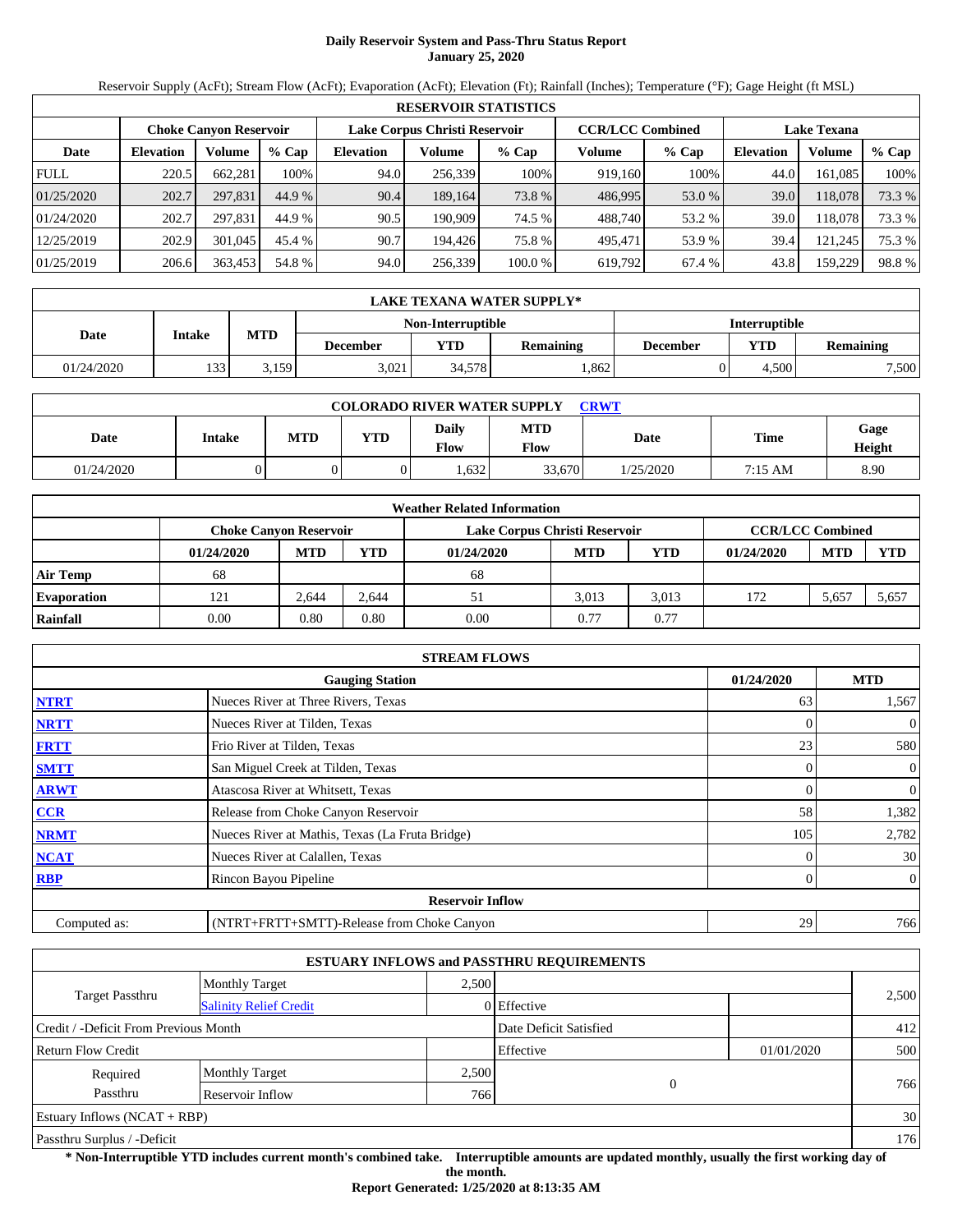# **Daily Reservoir System and Pass-Thru Status Report January 26, 2020**

Reservoir Supply (AcFt); Stream Flow (AcFt); Evaporation (AcFt); Elevation (Ft); Rainfall (Inches); Temperature (°F); Gage Height (ft MSL)

|             | <b>RESERVOIR STATISTICS</b>                                                               |         |         |                  |         |         |                    |         |                  |         |        |  |
|-------------|-------------------------------------------------------------------------------------------|---------|---------|------------------|---------|---------|--------------------|---------|------------------|---------|--------|--|
|             | Lake Corpus Christi Reservoir<br><b>CCR/LCC Combined</b><br><b>Choke Canyon Reservoir</b> |         |         |                  |         |         | <b>Lake Texana</b> |         |                  |         |        |  |
| Date        | <b>Elevation</b>                                                                          | Volume  | $%$ Cap | <b>Elevation</b> | Volume  | $%$ Cap | Volume             | $%$ Cap | <b>Elevation</b> | Volume  | % Cap  |  |
| <b>FULL</b> | 220.5                                                                                     | 662,281 | 100%    | 94.0             | 256,339 | 100%    | 919,160            | 100%    | 44.0             | 161,085 | 100%   |  |
| 01/26/2020  | 202.6                                                                                     | 296.231 | 44.7 %  | 90.5             | 190,909 | 74.5 %  | 487.140            | 53.0 %  | 39.0             | 118,078 | 73.3 % |  |
| 01/25/2020  | 202.7                                                                                     | 297.831 | 44.9 %  | 90.4             | 189.164 | 73.8 %  | 486,995            | 53.0 %  | 39.0             | 118,078 | 73.3 % |  |
| 12/26/2019  | 202.8                                                                                     | 299.436 | 45.2 %  | 90.7             | 194.426 | 75.8 %  | 493,862            | 53.7 %  | 39.4             | 121,245 | 75.3 % |  |
| 01/26/2019  | 206.6                                                                                     | 363,453 | 54.8 %  | 94.0             | 256,339 | 100.0 % | 619,792            | 67.4 %  | 43.8             | 159,229 | 98.8%  |  |

|            | LAKE TEXANA WATER SUPPLY* |            |                 |                          |                  |                      |       |                  |  |  |  |
|------------|---------------------------|------------|-----------------|--------------------------|------------------|----------------------|-------|------------------|--|--|--|
|            |                           |            |                 | <b>Non-Interruptible</b> |                  | <b>Interruptible</b> |       |                  |  |  |  |
| Date       | Intake                    | <b>MTD</b> | <b>December</b> | YTD                      | <b>Remaining</b> | December             | YTD   | <b>Remaining</b> |  |  |  |
| 01/25/2020 | 133                       | 3,292      | 3.021           | 34.578                   | .862             |                      | 4.500 | 7,500            |  |  |  |

| <b>COLORADO RIVER WATER SUPPLY</b><br><b>CRWT</b> |               |            |            |               |                    |           |             |                |  |  |
|---------------------------------------------------|---------------|------------|------------|---------------|--------------------|-----------|-------------|----------------|--|--|
| Date                                              | <b>Intake</b> | <b>MTD</b> | <b>YTD</b> | Daily<br>Flow | <b>MTD</b><br>Flow | Date      | <b>Time</b> | Gage<br>Height |  |  |
| 01/25/2020                                        |               |            |            | .568          | 35.238             | 1/26/2020 | 7:15 AM     | 8.90           |  |  |

|                    |                               |            |            | <b>Weather Related Information</b> |            |            |                         |            |            |
|--------------------|-------------------------------|------------|------------|------------------------------------|------------|------------|-------------------------|------------|------------|
|                    | <b>Choke Canvon Reservoir</b> |            |            | Lake Corpus Christi Reservoir      |            |            | <b>CCR/LCC Combined</b> |            |            |
|                    | 01/25/2020                    | <b>MTD</b> | <b>YTD</b> | 01/25/2020                         | <b>MTD</b> | <b>YTD</b> | 01/25/2020              | <b>MTD</b> | <b>YTD</b> |
| <b>Air Temp</b>    | 66                            |            |            | 67                                 |            |            |                         |            |            |
| <b>Evaporation</b> |                               | 2.644      | 2.644      | 71                                 | 3.084      | 3.084      |                         | 5.728      | 5.728      |
| Rainfall           | 0.00                          | 0.80       | 0.80       | 0.10                               | 0.87       | 0.87       |                         |            |            |

|              | <b>STREAM FLOWS</b>                             |                 |                |
|--------------|-------------------------------------------------|-----------------|----------------|
|              | <b>Gauging Station</b>                          | 01/25/2020      | <b>MTD</b>     |
| <b>NTRT</b>  | Nueces River at Three Rivers, Texas             | 62              | 1,629          |
| <b>NRTT</b>  | Nueces River at Tilden, Texas                   |                 | $\mathbf{0}$   |
| <b>FRTT</b>  | Frio River at Tilden, Texas                     | 23              | 604            |
| <b>SMTT</b>  | San Miguel Creek at Tilden, Texas               | $\overline{0}$  | $\overline{0}$ |
| <b>ARWT</b>  | Atascosa River at Whitsett, Texas               | $\Omega$        | $\mathbf{0}$   |
| <b>CCR</b>   | Release from Choke Canyon Reservoir             | 58              | 1,439          |
| <b>NRMT</b>  | Nueces River at Mathis, Texas (La Fruta Bridge) | 102             | 2,884          |
| <b>NCAT</b>  | Nueces River at Calallen, Texas                 |                 | 30             |
| <b>RBP</b>   | Rincon Bayou Pipeline                           | $\mathbf{0}$    | $\overline{0}$ |
|              | <b>Reservoir Inflow</b>                         |                 |                |
| Computed as: | (NTRT+FRTT+SMTT)-Release from Choke Canyon      | 28 <sub>1</sub> | 794            |

|                                       |                               |       | <b>ESTUARY INFLOWS and PASSTHRU REQUIREMENTS</b> |            |       |
|---------------------------------------|-------------------------------|-------|--------------------------------------------------|------------|-------|
|                                       | <b>Monthly Target</b>         | 2.500 |                                                  |            |       |
| <b>Target Passthru</b>                | <b>Salinity Relief Credit</b> |       | 0 Effective                                      |            | 2,500 |
| Credit / -Deficit From Previous Month |                               |       | Date Deficit Satisfied                           |            | 412   |
| <b>Return Flow Credit</b>             |                               |       | Effective                                        | 01/01/2020 | 500   |
| Required                              | <b>Monthly Target</b>         | 2,500 |                                                  |            |       |
| Passthru                              | Reservoir Inflow              | 794   | $\mathbf{0}$                                     |            | 794   |
| Estuary Inflows $(NCAT + RBP)$        |                               |       |                                                  |            | 30    |
| Passthru Surplus / -Deficit           |                               |       |                                                  |            | 148   |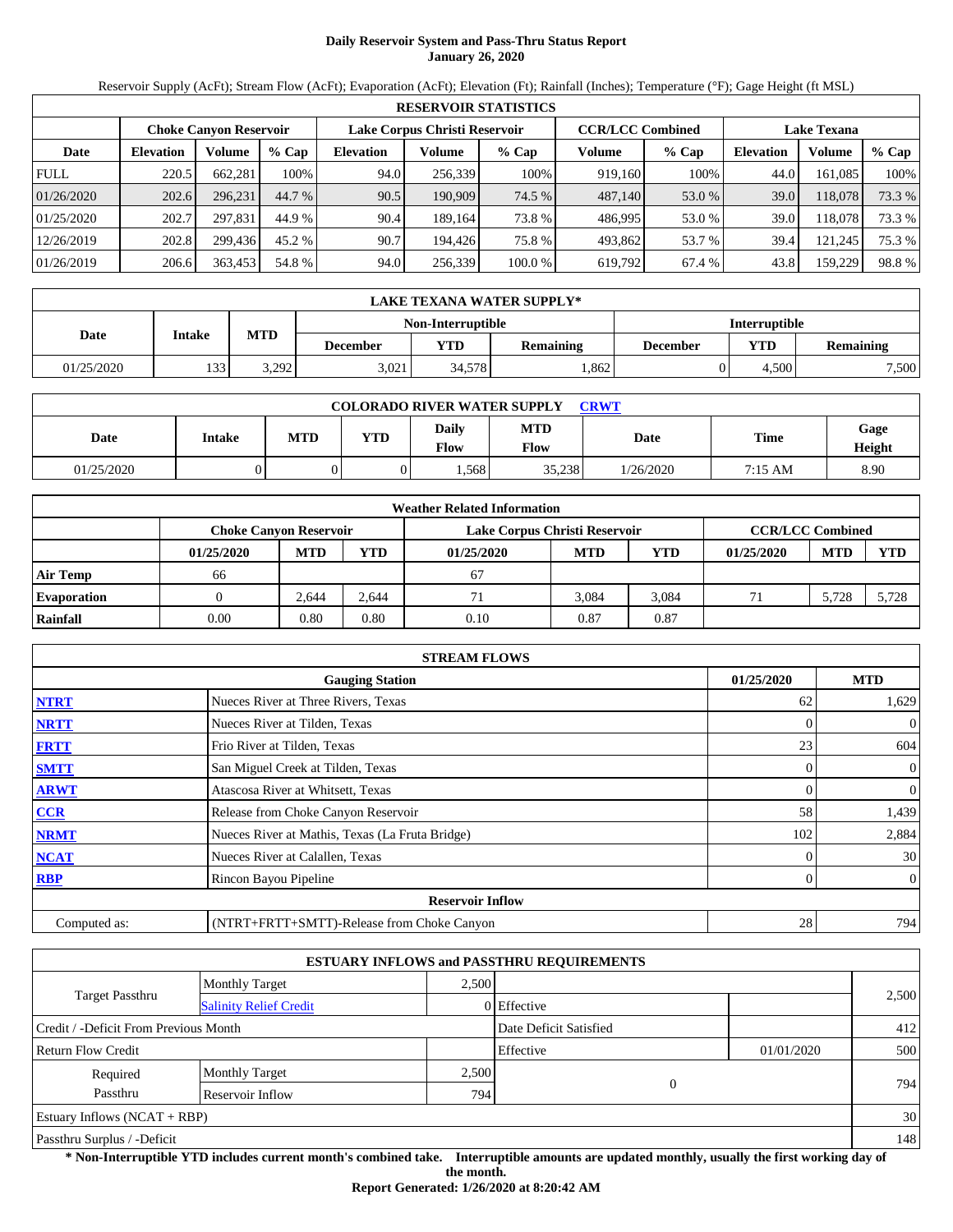# **Daily Reservoir System and Pass-Thru Status Report January 27, 2020**

Reservoir Supply (AcFt); Stream Flow (AcFt); Evaporation (AcFt); Elevation (Ft); Rainfall (Inches); Temperature (°F); Gage Height (ft MSL)

|             | <b>RESERVOIR STATISTICS</b> |                               |         |                  |                               |         |                         |         |                    |         |        |  |
|-------------|-----------------------------|-------------------------------|---------|------------------|-------------------------------|---------|-------------------------|---------|--------------------|---------|--------|--|
|             |                             | <b>Choke Canyon Reservoir</b> |         |                  | Lake Corpus Christi Reservoir |         | <b>CCR/LCC Combined</b> |         | <b>Lake Texana</b> |         |        |  |
| Date        | <b>Elevation</b>            | Volume                        | $%$ Cap | <b>Elevation</b> | Volume                        | % Cap   | Volume                  | $%$ Cap | <b>Elevation</b>   | Volume  | % Cap  |  |
| <b>FULL</b> | 220.5                       | 662.281                       | 100%    | 94.0             | 256.339                       | 100%    | 919.160                 | 100%    | 44.0               | 161.085 | 100%   |  |
| 01/27/2020  | 202.7                       | 297,831                       | 44.9 %  | 90.4             | 189.164                       | 73.8 %  | 486,995                 | 53.0 %  | 39.0               | 118.078 | 73.3 % |  |
| 01/26/2020  | 202.6                       | 296.231                       | 44.7 %  | 90.5             | 190.909                       | 74.5 %  | 487.140                 | 53.0 %  | 39.0               | 118.078 | 73.3 % |  |
| 12/27/2019  | 202.9                       | 301,045                       | 45.4 %  | 90.7             | 194.426                       | 75.8 %  | 495.471                 | 53.9 %  | 39.3               | 120.448 | 74.8%  |  |
| 01/27/2019  | 206.5                       | 361,685                       | 54.6 %  | 94.0             | 256,339                       | 100.0 % | 618.024                 | 67.2 %  | 43.8               | 159,229 | 98.8%  |  |

|            | LAKE TEXANA WATER SUPPLY* |            |                 |        |                  |          |                         |       |  |  |  |
|------------|---------------------------|------------|-----------------|--------|------------------|----------|-------------------------|-------|--|--|--|
|            | <b>Interruptible</b>      |            |                 |        |                  |          |                         |       |  |  |  |
| Date       | Intake                    | <b>MTD</b> | <b>December</b> | VTD-   | <b>Remaining</b> | December | YTD<br><b>Remaining</b> |       |  |  |  |
| 01/26/2020 | 133                       | 3.425      | 3,021           | 34,578 | .862             |          | 4.500                   | 7,500 |  |  |  |

| <b>COLORADO RIVER WATER SUPPLY</b><br><b>CRWT</b> |        |     |            |                        |                           |             |         |                        |  |  |
|---------------------------------------------------|--------|-----|------------|------------------------|---------------------------|-------------|---------|------------------------|--|--|
| Date                                              | Intake | MTD | <b>VTD</b> | Daily<br>$F_{\rm low}$ | <b>MTD</b><br><b>Flow</b> | <b>Date</b> | Time    | Gage<br>Height         |  |  |
| 01/26/2020                                        |        |     |            | $.600 -$               | 36.838                    | 1/27/2020   | 7:15 AM | Q <sub>2</sub><br>7.JI |  |  |

|                    |                               |            |            | <b>Weather Related Information</b> |            |       |                         |            |            |
|--------------------|-------------------------------|------------|------------|------------------------------------|------------|-------|-------------------------|------------|------------|
|                    | <b>Choke Canyon Reservoir</b> |            |            | Lake Corpus Christi Reservoir      |            |       | <b>CCR/LCC Combined</b> |            |            |
|                    | 01/26/2020                    | <b>MTD</b> | <b>YTD</b> | 01/26/2020                         | <b>MTD</b> | YTD   | 01/26/2020              | <b>MTD</b> | <b>YTD</b> |
| <b>Air Temp</b>    |                               |            |            | 73                                 |            |       |                         |            |            |
| <b>Evaporation</b> | 103                           | 2.747      | 2.747      | 112                                | 3.196      | 3.196 | 215                     | 5,943      | 5,943      |
| Rainfall           | 0.00                          | 0.80       | $_{0.80}$  | $0.00\,$                           | 0.87       | 0.87  |                         |            |            |

|              | <b>STREAM FLOWS</b>                             |            |                |
|--------------|-------------------------------------------------|------------|----------------|
|              | <b>Gauging Station</b>                          | 01/26/2020 | <b>MTD</b>     |
| <b>NTRT</b>  | Nueces River at Three Rivers, Texas             | 56         | 1,685          |
| <b>NRTT</b>  | Nueces River at Tilden, Texas                   |            | $\overline{0}$ |
| <b>FRTT</b>  | Frio River at Tilden, Texas                     | 25         | 629            |
| <b>SMTT</b>  | San Miguel Creek at Tilden, Texas               | 0          | $\overline{0}$ |
| <b>ARWT</b>  | Atascosa River at Whitsett, Texas               |            | $\mathbf{0}$   |
| <b>CCR</b>   | Release from Choke Canyon Reservoir             | 58         | 1,497          |
| <b>NRMT</b>  | Nueces River at Mathis, Texas (La Fruta Bridge) | 104        | 2,988          |
| <b>NCAT</b>  | Nueces River at Calallen, Texas                 |            | 30             |
| <b>RBP</b>   | Rincon Bayou Pipeline                           | 0          | $\overline{0}$ |
|              | <b>Reservoir Inflow</b>                         |            |                |
| Computed as: | (NTRT+FRTT+SMTT)-Release from Choke Canyon      | 24         | 817            |

|                                       |                               |       | <b>ESTUARY INFLOWS and PASSTHRU REQUIREMENTS</b> |            |       |
|---------------------------------------|-------------------------------|-------|--------------------------------------------------|------------|-------|
|                                       | <b>Monthly Target</b>         | 2.500 |                                                  |            |       |
| <b>Target Passthru</b>                | <b>Salinity Relief Credit</b> |       | 0 Effective                                      |            | 2,500 |
| Credit / -Deficit From Previous Month |                               |       | Date Deficit Satisfied                           |            | 412   |
| <b>Return Flow Credit</b>             |                               |       | Effective                                        | 01/01/2020 | 500   |
| Required                              | <b>Monthly Target</b>         | 2,500 |                                                  |            |       |
| Passthru                              | Reservoir Inflow              | 817   | $\theta$                                         |            | 817   |
| Estuary Inflows $(NCAT + RBP)$        |                               |       |                                                  |            | 30    |
| Passthru Surplus / -Deficit           |                               |       |                                                  |            | 125   |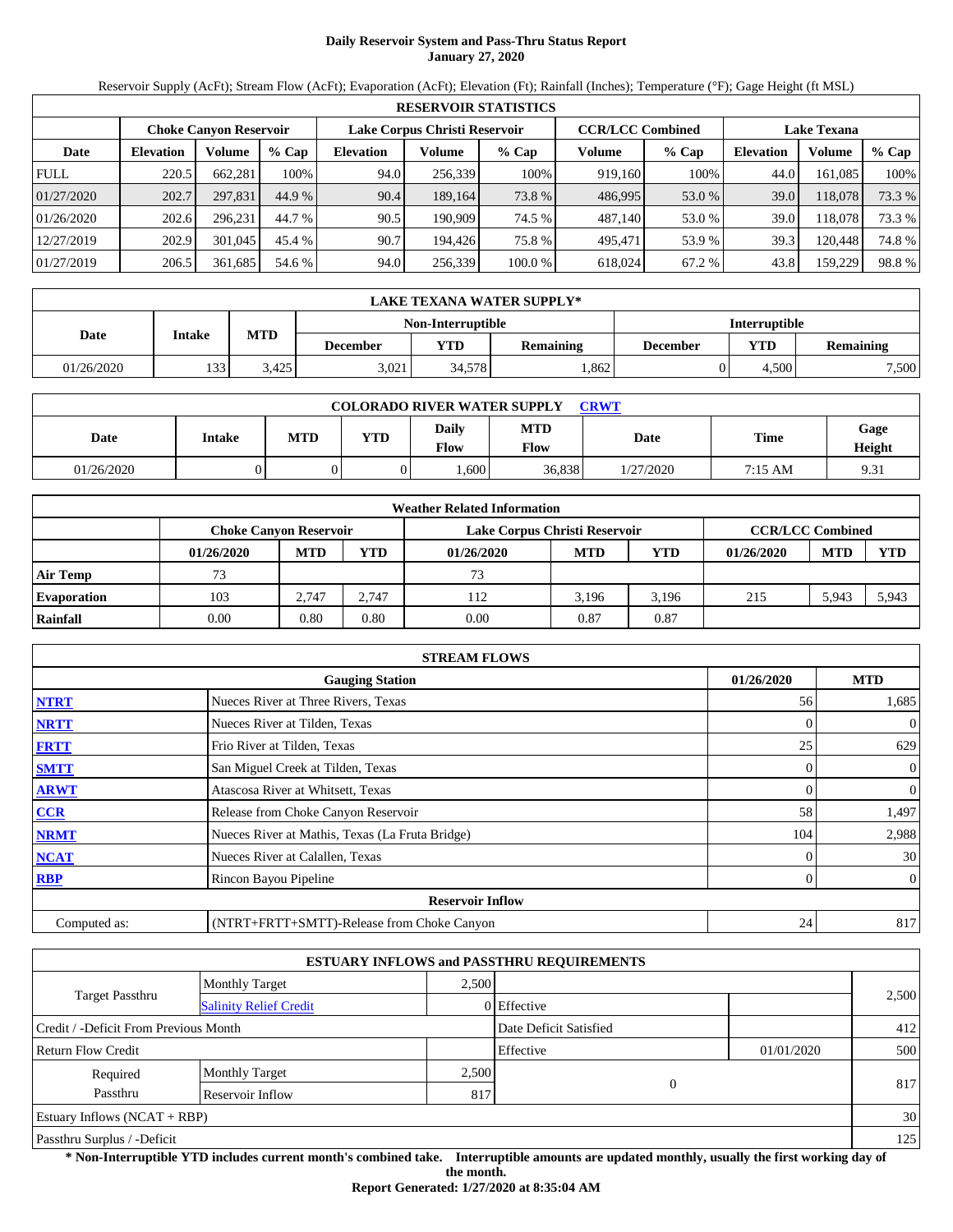# **Daily Reservoir System and Pass-Thru Status Report January 28, 2020**

Reservoir Supply (AcFt); Stream Flow (AcFt); Evaporation (AcFt); Elevation (Ft); Rainfall (Inches); Temperature (°F); Gage Height (ft MSL)

|             | <b>RESERVOIR STATISTICS</b> |                               |         |                  |                               |         |                         |         |                    |         |        |  |
|-------------|-----------------------------|-------------------------------|---------|------------------|-------------------------------|---------|-------------------------|---------|--------------------|---------|--------|--|
|             |                             | <b>Choke Canyon Reservoir</b> |         |                  | Lake Corpus Christi Reservoir |         | <b>CCR/LCC Combined</b> |         | <b>Lake Texana</b> |         |        |  |
| Date        | <b>Elevation</b>            | Volume                        | $%$ Cap | <b>Elevation</b> | Volume                        | $%$ Cap | Volume                  | $%$ Cap | <b>Elevation</b>   | Volume  | % Cap  |  |
| <b>FULL</b> | 220.5                       | 662.281                       | 100%    | 94.0             | 256,339                       | 100%    | 919,160                 | 100%    | 44.0               | 161.085 | 100%   |  |
| 01/28/2020  | 202.7                       | 297,831                       | 44.9 %  | 90.4             | 189,164                       | 73.8 %  | 486,995                 | 53.0 %  | 39.0               | 118,078 | 73.3 % |  |
| 01/27/2020  | 202.7                       | 297.831                       | 44.9 %  | 90.4             | 189.164                       | 73.8 %  | 486.995                 | 53.0 %  | 39.0               | 118.078 | 73.3 % |  |
| 12/28/2019  | 202.8                       | 299.436                       | 45.2 %  | 90.7             | 194.426                       | 75.8 %  | 493.862                 | 53.7 %  | 39.3               | 120.448 | 74.8%  |  |
| 01/28/2019  | 206.6                       | 363,453                       | 54.8 %  | 94.0             | 256,339                       | 100.0 % | 619,792                 | 67.4 %  | 43.8               | 159,229 | 98.8%  |  |

|            | LAKE TEXANA WATER SUPPLY* |            |                 |                      |                  |          |                         |       |  |  |  |
|------------|---------------------------|------------|-----------------|----------------------|------------------|----------|-------------------------|-------|--|--|--|
|            |                           |            |                 | <b>Interruptible</b> |                  |          |                         |       |  |  |  |
| Date       | Intake                    | <b>MTD</b> | <b>December</b> | YTD                  | <b>Remaining</b> | December | YTD<br><b>Remaining</b> |       |  |  |  |
| 01/27/2020 | 133                       | 3,559      | 3.021           | 34.578               | .862             |          | 4.500                   | 7,500 |  |  |  |

| <b>COLORADO RIVER WATER SUPPLY</b><br>CRWT |        |     |            |                      |             |           |             |                |  |  |
|--------------------------------------------|--------|-----|------------|----------------------|-------------|-----------|-------------|----------------|--|--|
| Date                                       | Intake | MTD | <b>YTD</b> | Daily<br><b>Flow</b> | MTD<br>Flow | Date      | <b>Time</b> | Gage<br>Height |  |  |
| 01/27/2020                                 |        |     |            | 2,025                | 38,862      | 1/28/2020 | 7:15 AM     | 9.41           |  |  |

|                    |                               |            |            | <b>Weather Related Information</b> |            |            |                         |            |            |
|--------------------|-------------------------------|------------|------------|------------------------------------|------------|------------|-------------------------|------------|------------|
|                    | <b>Choke Canvon Reservoir</b> |            |            | Lake Corpus Christi Reservoir      |            |            | <b>CCR/LCC Combined</b> |            |            |
|                    | 01/27/2020                    | <b>MTD</b> | <b>YTD</b> | 01/27/2020                         | <b>MTD</b> | <b>YTD</b> | 01/27/2020              | <b>MTD</b> | <b>YTD</b> |
| <b>Air Temp</b>    |                               |            |            | 71                                 |            |            |                         |            |            |
| <b>Evaporation</b> | 121                           | 2.868      | 2,868      | 91                                 | 3.287      | 3.287      | 212                     | 6,155      | 6.155      |
| Rainfall           | 0.01                          | 0.81       | 0.81       | 0.02                               | 0.89       | 0.89       |                         |            |            |

|              | <b>STREAM FLOWS</b>                             |                |                |
|--------------|-------------------------------------------------|----------------|----------------|
|              | <b>Gauging Station</b>                          | 01/27/2020     | <b>MTD</b>     |
| <b>NTRT</b>  | Nueces River at Three Rivers, Texas             | 55             | 1,741          |
| <b>NRTT</b>  | Nueces River at Tilden, Texas                   |                | $\mathbf{0}$   |
| <b>FRTT</b>  | Frio River at Tilden, Texas                     | 27             | 655            |
| <b>SMTT</b>  | San Miguel Creek at Tilden, Texas               | $\overline{0}$ | $\mathbf{0}$   |
| <b>ARWT</b>  | Atascosa River at Whitsett, Texas               |                | 2              |
| <b>CCR</b>   | Release from Choke Canyon Reservoir             | 58             | 1,554          |
| <b>NRMT</b>  | Nueces River at Mathis, Texas (La Fruta Bridge) | 96             | 3,084          |
| <b>NCAT</b>  | Nueces River at Calallen, Texas                 |                | 30             |
| <b>RBP</b>   | Rincon Bayou Pipeline                           | $\Omega$       | $\overline{0}$ |
|              | <b>Reservoir Inflow</b>                         |                |                |
| Computed as: | (NTRT+FRTT+SMTT)-Release from Choke Canyon      | 24             | 842            |

|                                       |                               |       | <b>ESTUARY INFLOWS and PASSTHRU REQUIREMENTS</b> |            |       |
|---------------------------------------|-------------------------------|-------|--------------------------------------------------|------------|-------|
|                                       | <b>Monthly Target</b>         | 2.500 |                                                  |            |       |
| <b>Target Passthru</b>                | <b>Salinity Relief Credit</b> |       | 0 Effective                                      |            | 2,500 |
| Credit / -Deficit From Previous Month |                               |       | Date Deficit Satisfied                           |            | 412   |
| <b>Return Flow Credit</b>             |                               |       | Effective                                        | 01/01/2020 | 500   |
| Required                              | <b>Monthly Target</b>         | 2,500 |                                                  |            |       |
| Passthru                              | Reservoir Inflow              | 842   | $\theta$                                         |            | 842   |
| Estuary Inflows $(NCAT + RBP)$        |                               |       |                                                  |            | 30    |
| Passthru Surplus / -Deficit           |                               |       |                                                  |            | 100   |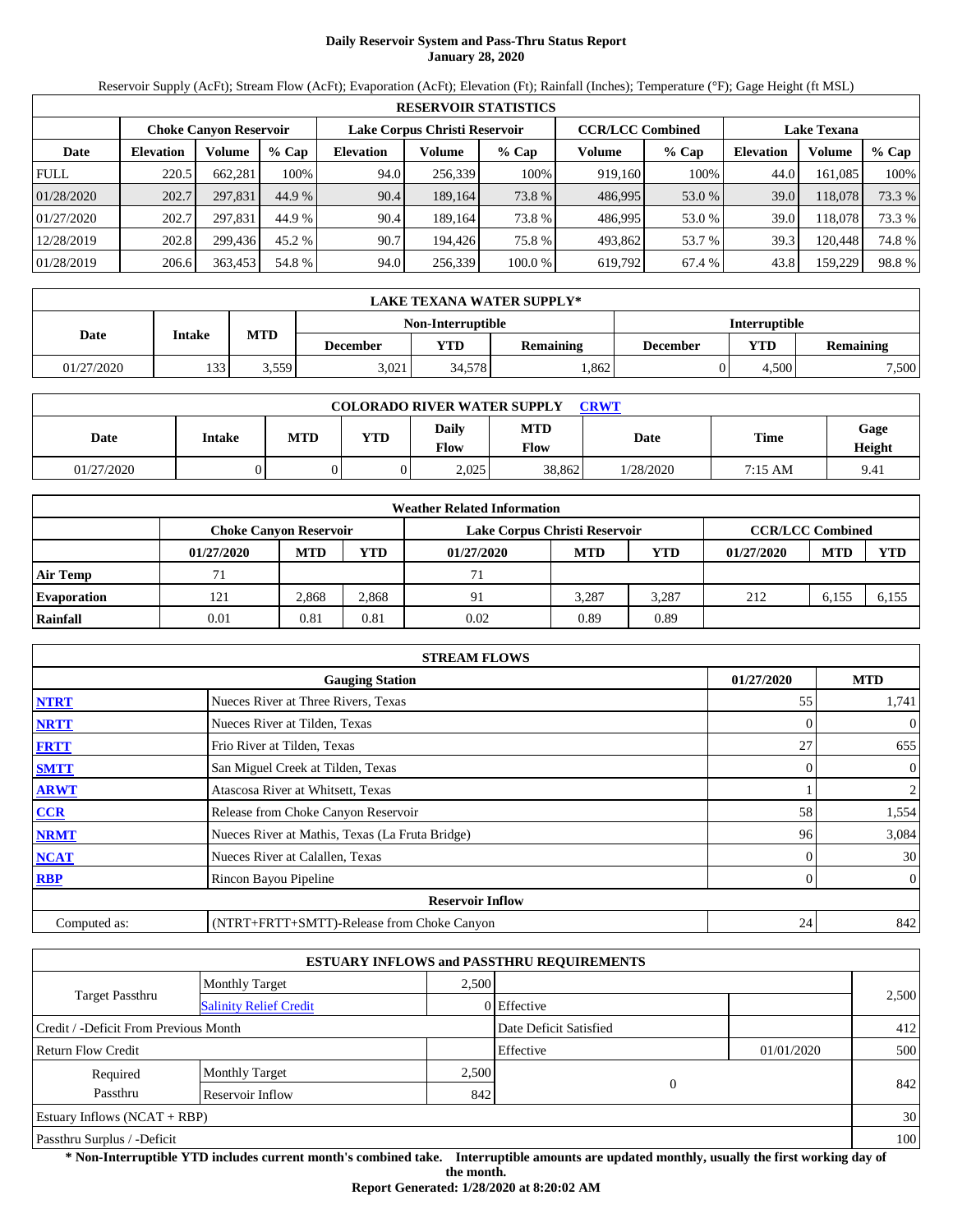# **Daily Reservoir System and Pass-Thru Status Report January 29, 2020**

Reservoir Supply (AcFt); Stream Flow (AcFt); Evaporation (AcFt); Elevation (Ft); Rainfall (Inches); Temperature (°F); Gage Height (ft MSL)

|             | <b>RESERVOIR STATISTICS</b> |                               |         |                  |                               |         |                         |         |                    |         |        |  |  |
|-------------|-----------------------------|-------------------------------|---------|------------------|-------------------------------|---------|-------------------------|---------|--------------------|---------|--------|--|--|
|             |                             | <b>Choke Canyon Reservoir</b> |         |                  | Lake Corpus Christi Reservoir |         | <b>CCR/LCC Combined</b> |         | <b>Lake Texana</b> |         |        |  |  |
| Date        | <b>Elevation</b>            | Volume                        | $%$ Cap | <b>Elevation</b> | Volume                        | $%$ Cap | Volume                  | $%$ Cap | <b>Elevation</b>   | Volume  | % Cap  |  |  |
| <b>FULL</b> | 220.5                       | 662.281                       | 100%    | 94.0             | 256,339                       | 100%    | 919,160                 | 100%    | 44.0               | 161.085 | 100%   |  |  |
| 01/29/2020  | 202.6                       | 296.231                       | 44.7 %  | 90.4             | 189,164                       | 73.8 %  | 485,395                 | 52.8%   | 39.0               | 118,078 | 73.3 % |  |  |
| 01/28/2020  | 202.7                       | 297.831                       | 44.9 %  | 90.4             | 189.164                       | 73.8 %  | 486.995                 | 53.0 %  | 39.0               | 118.078 | 73.3 % |  |  |
| 12/29/2019  | 202.8                       | 299.436                       | 45.2 %  | 90.7             | 194.426                       | 75.8 %  | 493.862                 | 53.7 %  | 39.3               | 120.448 | 74.8%  |  |  |
| 01/29/2019  | 206.5                       | 361,685                       | 54.6 %  | 94.0             | 256,339                       | 100.0 % | 618,024                 | 67.2 %  | 43.8               | 159,229 | 98.8%  |  |  |

|            | LAKE TEXANA WATER SUPPLY* |            |                 |                          |           |          |                      |                  |  |  |  |
|------------|---------------------------|------------|-----------------|--------------------------|-----------|----------|----------------------|------------------|--|--|--|
|            |                           |            |                 | <b>Non-Interruptible</b> |           |          | <b>Interruptible</b> |                  |  |  |  |
| Date       | Intake                    | <b>MTD</b> | <b>December</b> | YTD                      | Remaining | December | YTD                  | <b>Remaining</b> |  |  |  |
| 01/28/2020 | 133                       | 3,692      | 3.021           | 34.578                   | .862      |          | 4.500                | 7,500            |  |  |  |

| <b>COLORADO RIVER WATER SUPPLY</b><br><b>CRWT</b> |        |            |            |                             |                    |           |         |                |  |  |  |
|---------------------------------------------------|--------|------------|------------|-----------------------------|--------------------|-----------|---------|----------------|--|--|--|
| Date                                              | Intake | <b>MTD</b> | <b>YTD</b> | <b>Daily</b><br><b>Flow</b> | <b>MTD</b><br>Flow | Date      | Time    | Gage<br>Height |  |  |  |
| 01/28/2020                                        |        |            |            | 2.045                       | 40,907             | 1/29/2020 | 7:15 AM | 9.18           |  |  |  |

|                    | <b>Weather Related Information</b> |                                                                                           |            |            |            |            |            |            |            |  |  |
|--------------------|------------------------------------|-------------------------------------------------------------------------------------------|------------|------------|------------|------------|------------|------------|------------|--|--|
|                    |                                    | <b>CCR/LCC Combined</b><br>Lake Corpus Christi Reservoir<br><b>Choke Canvon Reservoir</b> |            |            |            |            |            |            |            |  |  |
|                    | 01/28/2020                         | <b>MTD</b>                                                                                | <b>YTD</b> | 01/28/2020 | <b>MTD</b> | <b>YTD</b> | 01/28/2020 | <b>MTD</b> | <b>YTD</b> |  |  |
| <b>Air Temp</b>    |                                    |                                                                                           |            | 75         |            |            |            |            |            |  |  |
| <b>Evaporation</b> | 233                                | 3.101                                                                                     | 3.101      | 213        | 3.500      | 3.500      | 446        | 6.601      | 6,601      |  |  |
| Rainfall           | 0.00                               | 0.81                                                                                      | 0.81       | 0.00       | 0.89       | 0.89       |            |            |            |  |  |

|              | <b>STREAM FLOWS</b>                             |                |                |
|--------------|-------------------------------------------------|----------------|----------------|
|              | <b>Gauging Station</b>                          | 01/28/2020     | <b>MTD</b>     |
| <b>NTRT</b>  | Nueces River at Three Rivers, Texas             | 55             | 1,796          |
| <b>NRTT</b>  | Nueces River at Tilden, Texas                   |                | $\mathbf{0}$   |
| <b>FRTT</b>  | Frio River at Tilden, Texas                     | 28             | 684            |
| <b>SMTT</b>  | San Miguel Creek at Tilden, Texas               | $\overline{0}$ | $\overline{0}$ |
| <b>ARWT</b>  | Atascosa River at Whitsett, Texas               | 4              | 6              |
| <b>CCR</b>   | Release from Choke Canyon Reservoir             | 58             | 1,612          |
| <b>NRMT</b>  | Nueces River at Mathis, Texas (La Fruta Bridge) | 106            | 3,191          |
| <b>NCAT</b>  | Nueces River at Calallen, Texas                 |                | 30             |
| <b>RBP</b>   | Rincon Bayou Pipeline                           | $\Omega$       | $\overline{0}$ |
|              | <b>Reservoir Inflow</b>                         |                |                |
| Computed as: | (NTRT+FRTT+SMTT)-Release from Choke Canyon      | 26             | 868            |

|                                       |                               |       | <b>ESTUARY INFLOWS and PASSTHRU REQUIREMENTS</b> |            |       |
|---------------------------------------|-------------------------------|-------|--------------------------------------------------|------------|-------|
|                                       | <b>Monthly Target</b>         | 2.500 |                                                  |            |       |
| <b>Target Passthru</b>                | <b>Salinity Relief Credit</b> |       | 0 Effective                                      |            | 2,500 |
| Credit / -Deficit From Previous Month |                               |       | Date Deficit Satisfied                           |            | 412   |
| <b>Return Flow Credit</b>             |                               |       | Effective                                        | 01/01/2020 | 500   |
| Required                              | <b>Monthly Target</b>         | 2,500 |                                                  |            |       |
| Passthru                              | Reservoir Inflow              | 868   | $\theta$                                         |            | 868   |
| Estuary Inflows $(NCAT + RBP)$        |                               |       |                                                  |            | 30    |
| Passthru Surplus / -Deficit           |                               |       |                                                  |            | 74    |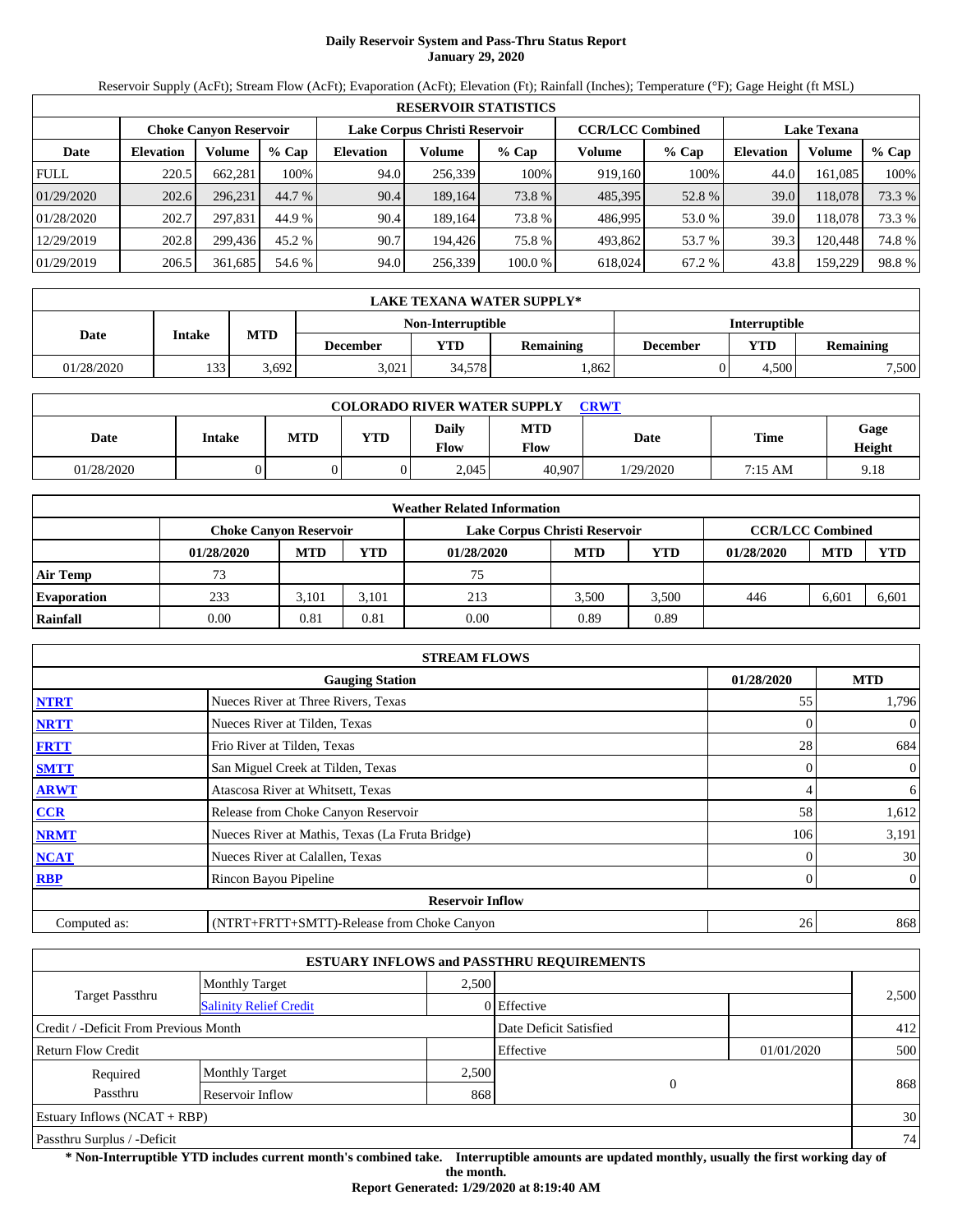# **Daily Reservoir System and Pass-Thru Status Report January 30, 2020**

Reservoir Supply (AcFt); Stream Flow (AcFt); Evaporation (AcFt); Elevation (Ft); Rainfall (Inches); Temperature (°F); Gage Height (ft MSL)

|             | <b>RESERVOIR STATISTICS</b> |                               |         |                  |                               |         |                         |         |                    |         |        |  |  |
|-------------|-----------------------------|-------------------------------|---------|------------------|-------------------------------|---------|-------------------------|---------|--------------------|---------|--------|--|--|
|             |                             | <b>Choke Canvon Reservoir</b> |         |                  | Lake Corpus Christi Reservoir |         | <b>CCR/LCC Combined</b> |         | <b>Lake Texana</b> |         |        |  |  |
| Date        | <b>Elevation</b>            | Volume                        | $%$ Cap | <b>Elevation</b> | Volume                        | $%$ Cap | Volume                  | $%$ Cap | <b>Elevation</b>   | Volume  | % Cap  |  |  |
| <b>FULL</b> | 220.5                       | 662,281                       | 100%    | 94.0             | 256,339                       | 100%    | 919,160                 | 100%    | 44.0               | 161,085 | 100%   |  |  |
| 01/30/2020  | 202.6                       | 296.231                       | 44.7 %  | 90.4             | 189.164                       | 73.8 %  | 485,395                 | 52.8%   | 39.0               | 118,078 | 73.3 % |  |  |
| 01/29/2020  | 202.6                       | 296.231                       | 44.7 %  | 90.4             | 189.164                       | 73.8 %  | 485,395                 | 52.8%   | 39.0               | 118.078 | 73.3 % |  |  |
| 12/30/2019  | 202.8                       | 299,436                       | 45.2 %  | 90.7             | 194.426                       | 75.8 %  | 493,862                 | 53.7 %  | 39.3               | 120,448 | 74.8%  |  |  |
| 01/30/2019  | 206.6                       | 363,453                       | 54.8 %  | 94.0             | 256,339                       | 100.0%  | 619,792                 | 67.4 %  | 43.8               | 159,229 | 98.8%  |  |  |

|            | LAKE TEXANA WATER SUPPLY* |            |                 |                          |                  |          |                      |                  |  |  |  |
|------------|---------------------------|------------|-----------------|--------------------------|------------------|----------|----------------------|------------------|--|--|--|
|            |                           |            |                 | <b>Non-Interruptible</b> |                  |          | <b>Interruptible</b> |                  |  |  |  |
| Date       | Intake                    | <b>MTD</b> | <b>December</b> | YTD                      | <b>Remaining</b> | December | YTD                  | <b>Remaining</b> |  |  |  |
| 01/29/2020 | 100 <sup> </sup>          | 3.792      | 3.021           | 34.578                   | .862             |          | 4.500                | 7,500            |  |  |  |

| <b>COLORADO RIVER WATER SUPPLY</b><br><b>CRWT</b> |        |     |            |                        |                           |             |         |                          |  |  |
|---------------------------------------------------|--------|-----|------------|------------------------|---------------------------|-------------|---------|--------------------------|--|--|
| Date                                              | Intake | MTD | <b>YTD</b> | Daily<br>$F_{\rm low}$ | <b>MTD</b><br><b>Flow</b> | <b>Date</b> | Time    | Gage<br>Height           |  |  |
| 01/29/2020                                        |        |     |            | .846                   | 42.753                    | 1/30/2020   | 7:15 AM | Q <sub>1</sub><br>7. I I |  |  |

|                    | <b>Weather Related Information</b> |                                                                                           |       |            |            |       |            |            |            |  |  |
|--------------------|------------------------------------|-------------------------------------------------------------------------------------------|-------|------------|------------|-------|------------|------------|------------|--|--|
|                    |                                    | <b>CCR/LCC Combined</b><br>Lake Corpus Christi Reservoir<br><b>Choke Canvon Reservoir</b> |       |            |            |       |            |            |            |  |  |
|                    | 01/29/2020                         | <b>MTD</b>                                                                                | YTD   | 01/29/2020 | <b>MTD</b> | YTD   | 01/29/2020 | <b>MTD</b> | <b>YTD</b> |  |  |
| <b>Air Temp</b>    | 66                                 |                                                                                           |       | 66         |            |       |            |            |            |  |  |
| <b>Evaporation</b> | 149                                | 3.250                                                                                     | 3,250 | 172        | 3.672      | 3.672 | 321        | 6.922      | 6.922      |  |  |
| Rainfall           | 0.05                               | 0.86                                                                                      | 0.86  | 0.00       | 0.89       | 0.89  |            |            |            |  |  |

|              | <b>STREAM FLOWS</b>                             |            |                |
|--------------|-------------------------------------------------|------------|----------------|
|              | <b>Gauging Station</b>                          | 01/29/2020 | <b>MTD</b>     |
| <b>NTRT</b>  | Nueces River at Three Rivers, Texas             | 55         | 1,851          |
| <b>NRTT</b>  | Nueces River at Tilden, Texas                   |            | $\overline{0}$ |
| <b>FRTT</b>  | Frio River at Tilden, Texas                     | 26         | 710            |
| <b>SMTT</b>  | San Miguel Creek at Tilden, Texas               | $\Omega$   | $\overline{0}$ |
| <b>ARWT</b>  | Atascosa River at Whitsett, Texas               |            | 8              |
| <b>CCR</b>   | Release from Choke Canyon Reservoir             | 58         | 1,669          |
| <b>NRMT</b>  | Nueces River at Mathis, Texas (La Fruta Bridge) | 55         | 3,245          |
| <b>NCAT</b>  | Nueces River at Calallen, Texas                 |            | 30             |
| <b>RBP</b>   | Rincon Bayou Pipeline                           | 0          | $\overline{0}$ |
|              | <b>Reservoir Inflow</b>                         |            |                |
| Computed as: | (NTRT+FRTT+SMTT)-Release from Choke Canyon      | 24         | 891            |

|                                       |                               |       | <b>ESTUARY INFLOWS and PASSTHRU REQUIREMENTS</b> |            |       |
|---------------------------------------|-------------------------------|-------|--------------------------------------------------|------------|-------|
|                                       | <b>Monthly Target</b>         | 2.500 |                                                  |            |       |
| <b>Target Passthru</b>                | <b>Salinity Relief Credit</b> |       | 0 Effective                                      |            | 2,500 |
| Credit / -Deficit From Previous Month |                               |       | Date Deficit Satisfied                           |            | 412   |
| <b>Return Flow Credit</b>             |                               |       | Effective                                        | 01/01/2020 | 500   |
| Required                              | <b>Monthly Target</b>         | 2,500 |                                                  |            |       |
| Passthru                              | Reservoir Inflow              | 891   | 0                                                |            | 891   |
| Estuary Inflows $(NCAT + RBP)$        |                               |       |                                                  |            | 30    |
| Passthru Surplus / -Deficit           |                               |       |                                                  |            | 51    |